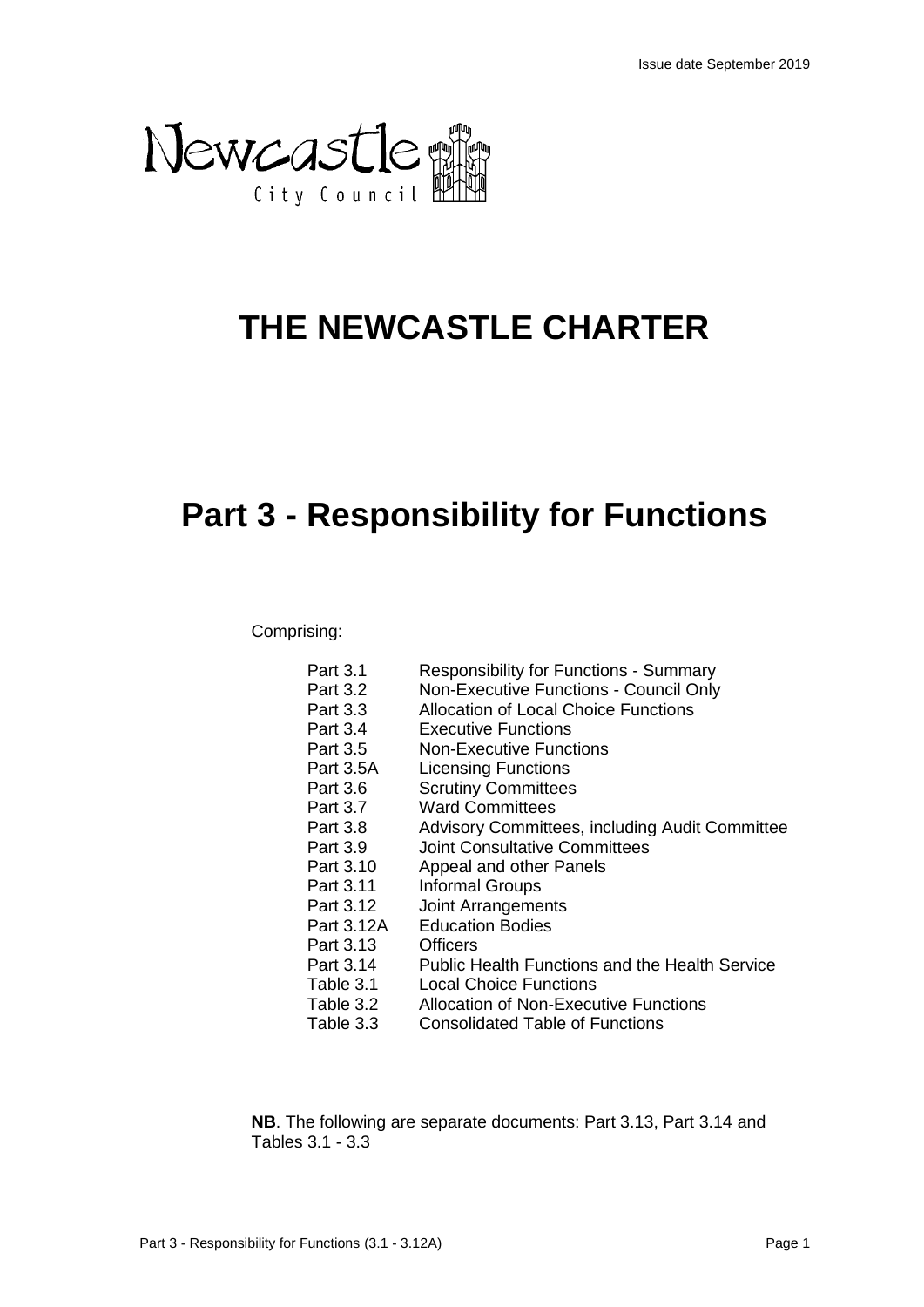## **3.1 - Responsibility for Functions - Summary**

The purpose of this part of the Constitution is to set out who is responsible for making the various decisions in the Council.

#### **1.1 Who can be Decision Makers?**

Under this constitution, there are a number of different decision-makers: -

- 1. Full Council
- 2. A Committee or Sub-Committee of the Council
- 3. Ward Committee
- 4. The Executive Leader
- 5. The Cabinet
- 6. A Committee of Cabinet
- 7. An individual Cabinet Member
- 8. A Joint Committee
- 9. An Officer

The Leader of the Council delegated power to make executive decisions to individual Cabinet members in May 2011.

#### **1.1.1 Advisory Bodies**

The Council and/or the Leader can also set up Advisory Committees and Joint Advisory Committees. Details are included in this Part.

#### **1.1.2 Scrutiny Committees**

Scrutiny committees are responsible for the overview and scrutiny function. They cannot exercise other functions and make decisions. Details are also included in this Part for information.

#### **1.2 Allocation of Functions**

There are different categories of functions.

- A. **Non-executive functions - Council only**. These are functions that by law can only be exercised by full Council. These are set out in Article 4.02 of the Constitution.
- B. **Local Choice Functions**. These are functions that by law the Council can decide whether they should be categorised (wholly or in part) as executive or non-executive functions. Once categorised, they are treated in accordance with the following paragraphs. Local choice functions are set out in Table 3.1 below.
- C. **Other Non-executive functions**. These are functions that by law cannot be exercised by the Leader, the Cabinet or a Committee of Cabinet. These functions are set out in Table 3.2 below. It also includes local choice functions that the Council has decided should be treated as non-executive functions. These decisions can only be made by: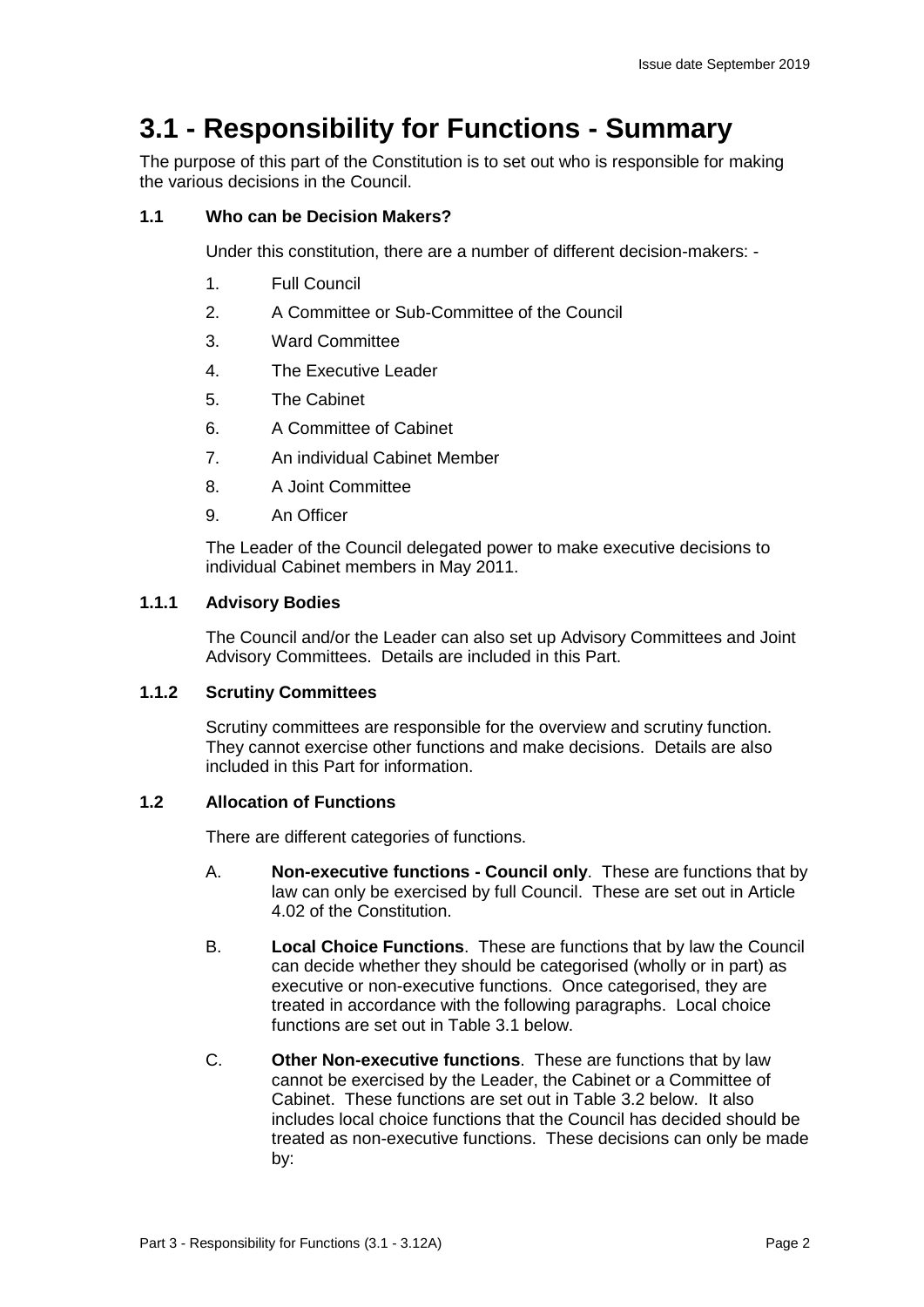- (i) Full Council;
- (ii) a committee or sub-committee of the Council;
- (iii) an area forum (i.e. a ward committee);
- (iv) a delegated officer; or
- (v) a joint committee.
- D. **Executive Functions**. All other functions are executive functions. These decisions can only be made by:
	- (a) The Leader; or
	- (b) Any of the following who have been delegated power by the Leader:
		- (i) Cabinet;
		- (ii) a Committee of Cabinet;
		- (iii) an individual Cabinet member;
		- (iv) a ward committee;
		- (v) a Delegated Officer; or
		- (vi) a joint committee.

#### **1.3 Who decides - Non-Executive Functions?**

- (a) The Council may decide whether to delegate non-executive functions to a committee, sub-committee, area forum, delegated officer or joint committee.
- (b) Where a non-executive function has been delegated to a committee, the committee may further delegate to a sub-committee or delegated officer.
- (c) Where a non-executive function has been delegated to a sub-committee, the sub-committee may further delegate to a delegated officer.

#### **1.4 Who decides - Executive Functions?**

The Leader may decide whether to delegate executive functions to a committee of Cabinet, an individual Cabinet member, an area forum, a Delegated Officer or a joint committee.

#### **1.5 Removal of Delegation**

- (a) Where a function has been delegated, the body that delegated the function may withdraw the delegation generally or in any particular case, and may exercise the function itself.
- (b) Where a function has been delegated, the decision-maker is not required to exercise the delegation and may refer any particular matter to the body that made the delegation or any other body that has power to exercise the function.

#### **1.6 Who may exercise officer delegations?**

Where a function has been delegated to an officer(s) ("delegated officer(s)"), the decision may be taken in the name of (but not necessarily personally by) such delegated officer(s) by another officer(s) ("authorised officer(s)") in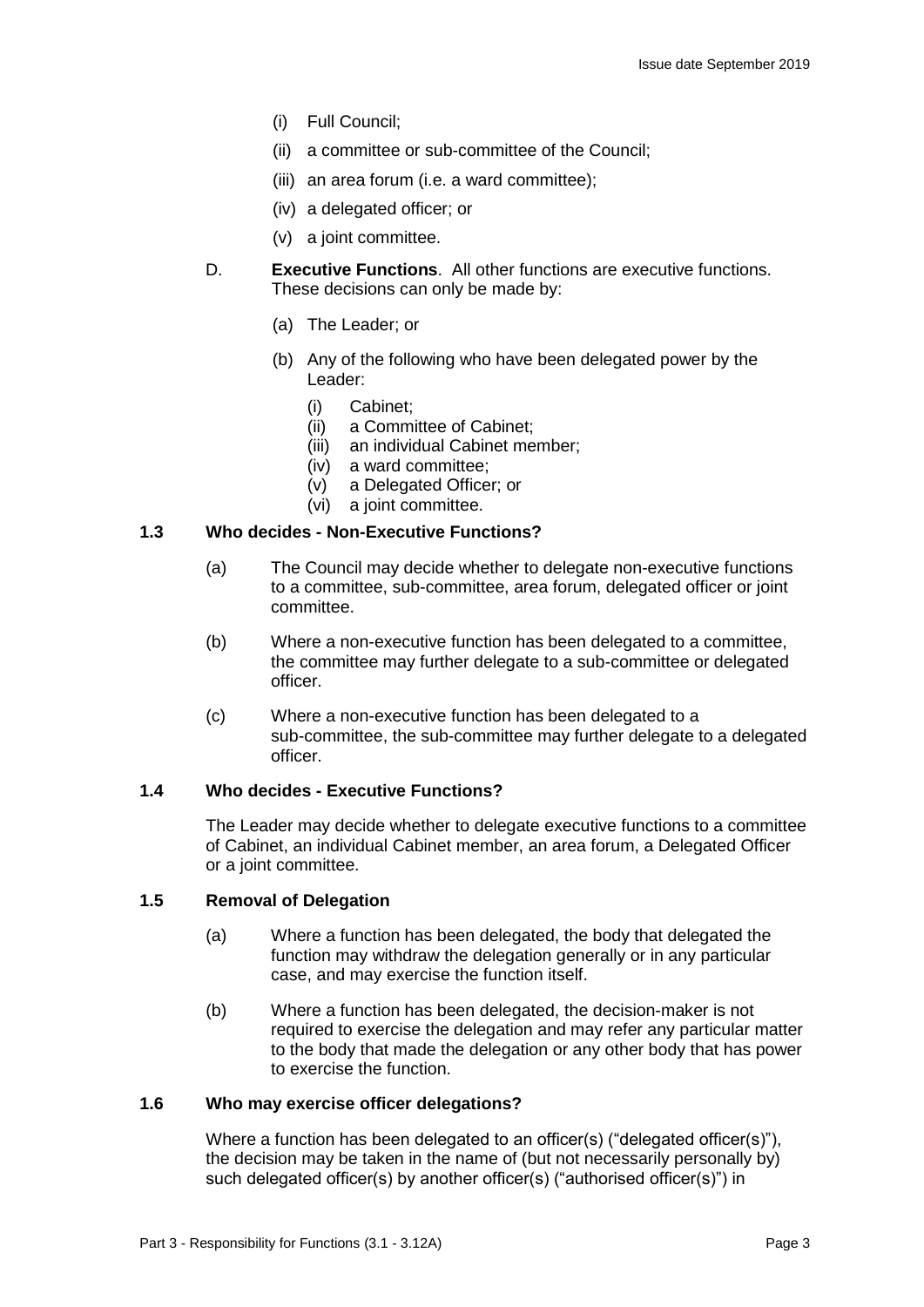accordance with arrangements made from time to time by such delegated officer(s) for this purpose.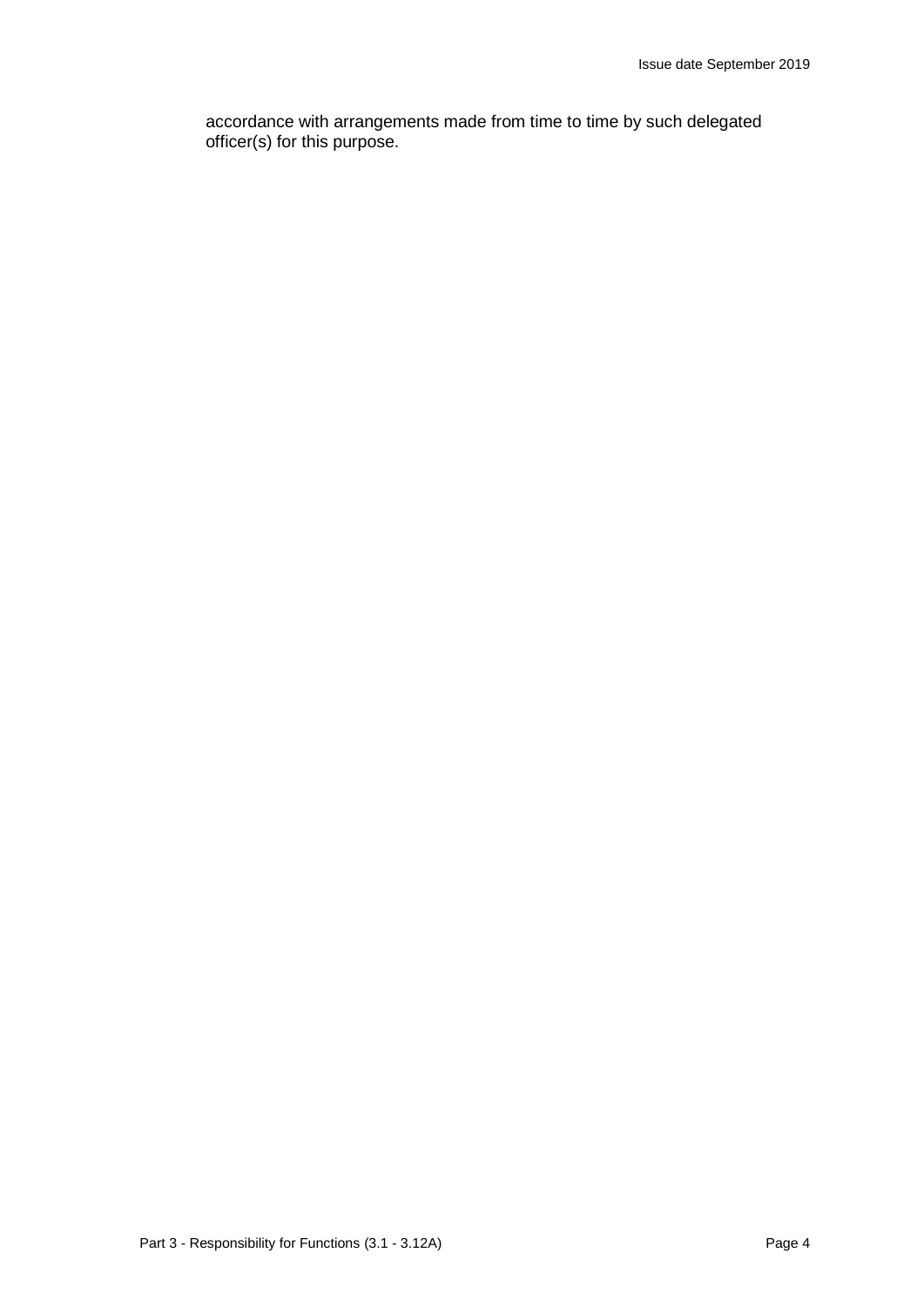## **3.2 - Non-Executive Functions - Council Only**

2. Only the Council shall exercise those functions listed in Article 4.02 of this Constitution.

## **3.3 - Allocation of Local Choice Functions**

- 3. Local choice functions are listed in Table 3.1.
- 3.1 The local choice function listed in the first column of Table 3.1 shall be an executive function where "EX" appears in the second column in relation to that function.
- 3.2 The local choice function listed in the first column of Table 3.1 shall be a nonexecutive function where "NX" appears in the second column in relation to that function.
- 3.3 The local choice function listed in the first column of Table 3.1 shall be both an executive and a non-executive function where "Both" appears in the second column, subject to the further limitations (if any) in the third column in relation to that function.
- 3.4 Where further functions are prescribed as local choice functions, until the Council resolves otherwise:
	- 3.4.1 If the function was previously treated as an executive or a non-executive function, it shall continue to be so treated; and
	- 3.4.2 Otherwise, it shall be treated as a non-executive function.
- 3.5 In the case of the local choice functions designated as non-executive functions or as executive and non-executive functions in Table 3.1:
	- 3.5.1 Where "Council" appears in the third column of Table 3.1 in relation to a local choice function, the function shall be reserved to Council;
	- 3.5.2 Where "Council/Const" appears in the third column of Table 3.1 in relation to that function, the Council will normally exercise that function having received a report from Constitutional Committee; and
- 3.6 In all other cases, the functions shall be delegated to the Committee identified in the third column of Table 3.1 and, without prejudice to other provisions of this Constitution, may be exercised by the officer identified in the fourth column.

Note: Table 3.3 contains a consolidated table of delegations in the case of local choice functions and non-executive functions.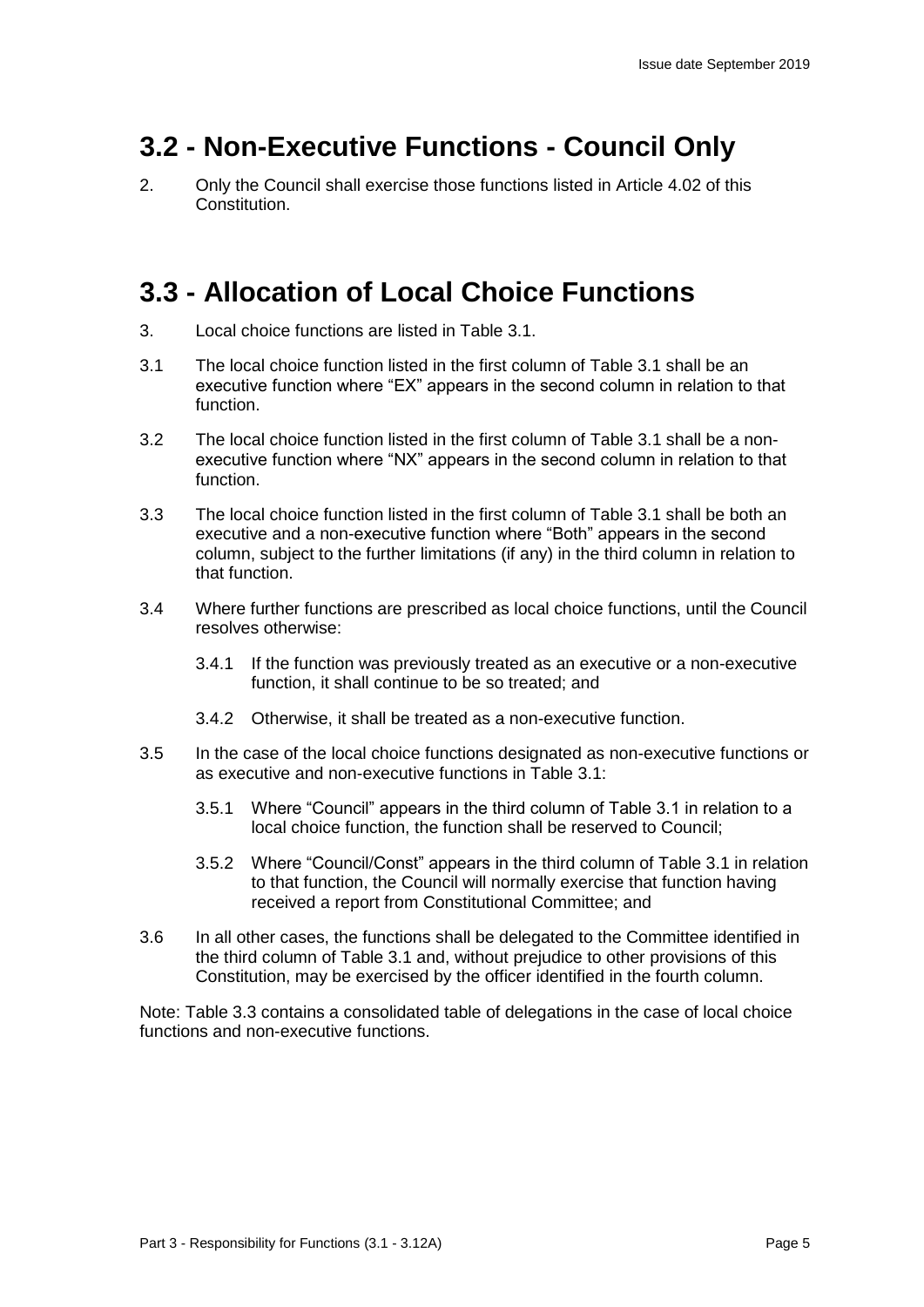## **3.4 - Executive Functions**

#### **What are Executive Functions?**

- 4 Executive functions are determined by law and the provisions of this Constitution.
- 4.1 All the functions of the Council are executive functions except for:
	- 4.1.1 Those reserved by law to full Council (Part 3.2 and Article 4.02);
	- 4.1.2 Local choice functions designated as exclusively non-executive functions (Part 3.3); and
	- 4.1.3 Non-Executive functions (Part 3.5).

Note: Table 3.3 contains a consolidated table of delegations in the case of local choice functions and non-executive functions.

- 4.2 Executive functions will be exercised by the Cabinet collectively except where the Leader:
	- 4.2.1 Reserves the exercise of any function to him/herself;
	- 4.2.2 Delegates functions to a Committee of Cabinet (Part 3.4);
	- 4.2.3 Delegates functions to a Delegated Officer (Part 3.13);
	- 4.2.4 Delegates functions to a Ward Committee (Part 3.7); or
	- 4.2.5 Delegates functions under joint arrangements (Part 3.12).
	- 4.2.6 Delegates functions to an individual Cabinet member (Part 3.4)

#### **Discharge of Executive Functions**

- 4.3 Executive functions will be discharged in accordance with the Cabinet Procedure Rules (Part 4D) and the Access to Information Procedure Rules (Part 4B).
- 4.4 The Cabinet will take all necessary steps to prepare the Council's budget and those plans and strategies which constitute the Council's policy framework as set out in Article 4 of this Constitution, prior to their approval and/or adoption by full Council. It will act in accordance with the Budget and Policy Framework Procedure Rules (Part 4C).

#### **Cabinet Committees**

4.5 Details of Cabinet Committees will be included in this Part of the Constitution and are as follows: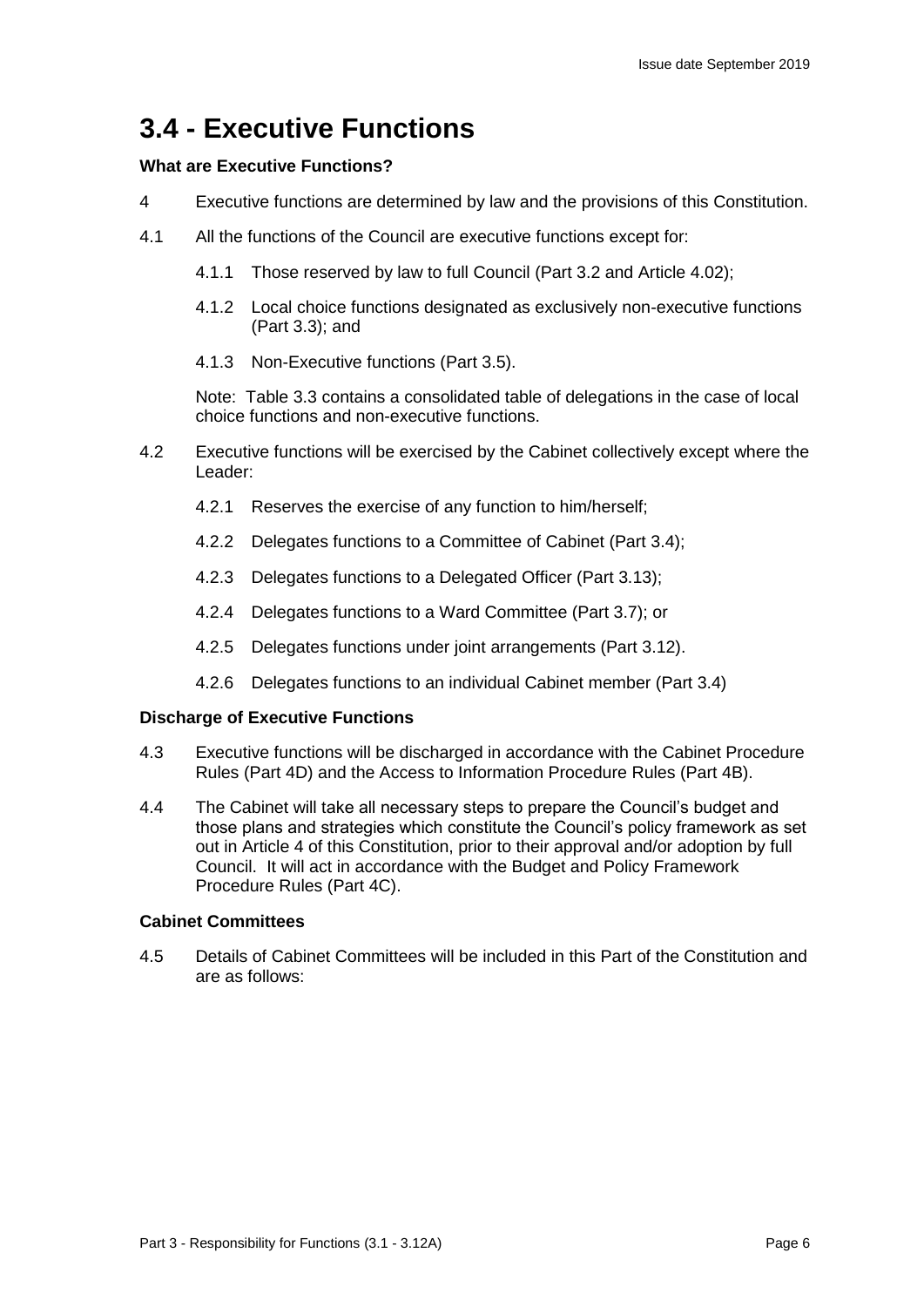## **A. CABINET DELEGATED COMMITTEE**

1. To deal with urgent matters between meetings

Membership: Leader and any two other Cabinet members.

## **NB 4.5B is subject to review**

| В. | <b>DISCRETIONARY RATE RELIEF COMMITTEE</b>                                                                                                                                                                  |
|----|-------------------------------------------------------------------------------------------------------------------------------------------------------------------------------------------------------------|
| 1. | The determination of applications for Discretionary Rate Relief (DRR)<br>(Section 47 of the Local Government Finance Act 1988)<br>(RV of £17,999 upwards) (excluding applications for 'Retail Rate Relief') |
|    | Membership: Deputy Leader and any two other Cabinet members                                                                                                                                                 |

#### **Cabinet Members Portfolios**

4.6 The Leader is responsible for allocating Cabinet members' portfolios. Details are included in this Part of the Constitution and any variations will be reported to Council for information. More details of portfolio responsibilities are given in the Appendix to this Part.

| <b>Portfolio</b>                          | <b>Member</b>                       |
|-------------------------------------------|-------------------------------------|
| Leader of the Council                     | Cllr Nick Forbes, Westgate Ward     |
| Deputy Leader of the Council              | Cllr Joyce McCarty, Wingrove Ward   |
| Resources                                 | Cllr Veronica Dunn, Byker Ward      |
| <b>Culture and Communities</b>            | Cllr Kim McGuinness, Lemington Ward |
| <b>Transport and Air Quality</b>          | <b>CIIr Arlene Ainsley</b>          |
| Neighbourhoods and Regulatory<br>Services | Cllr Nick Kemp, Byker Ward          |
| <b>Inclusive Growth</b>                   | <b>Cllr Ged Bell</b>                |
| Public Health and Housing                 | Cllr Jane Streather, Kenton Ward    |
| <b>Adult Care and Health</b>              | Cllr Karen Kilgour, Fenham Ward     |
| <b>Children and Young People</b>          | Cllr Nora Casey, Blakelaw Ward      |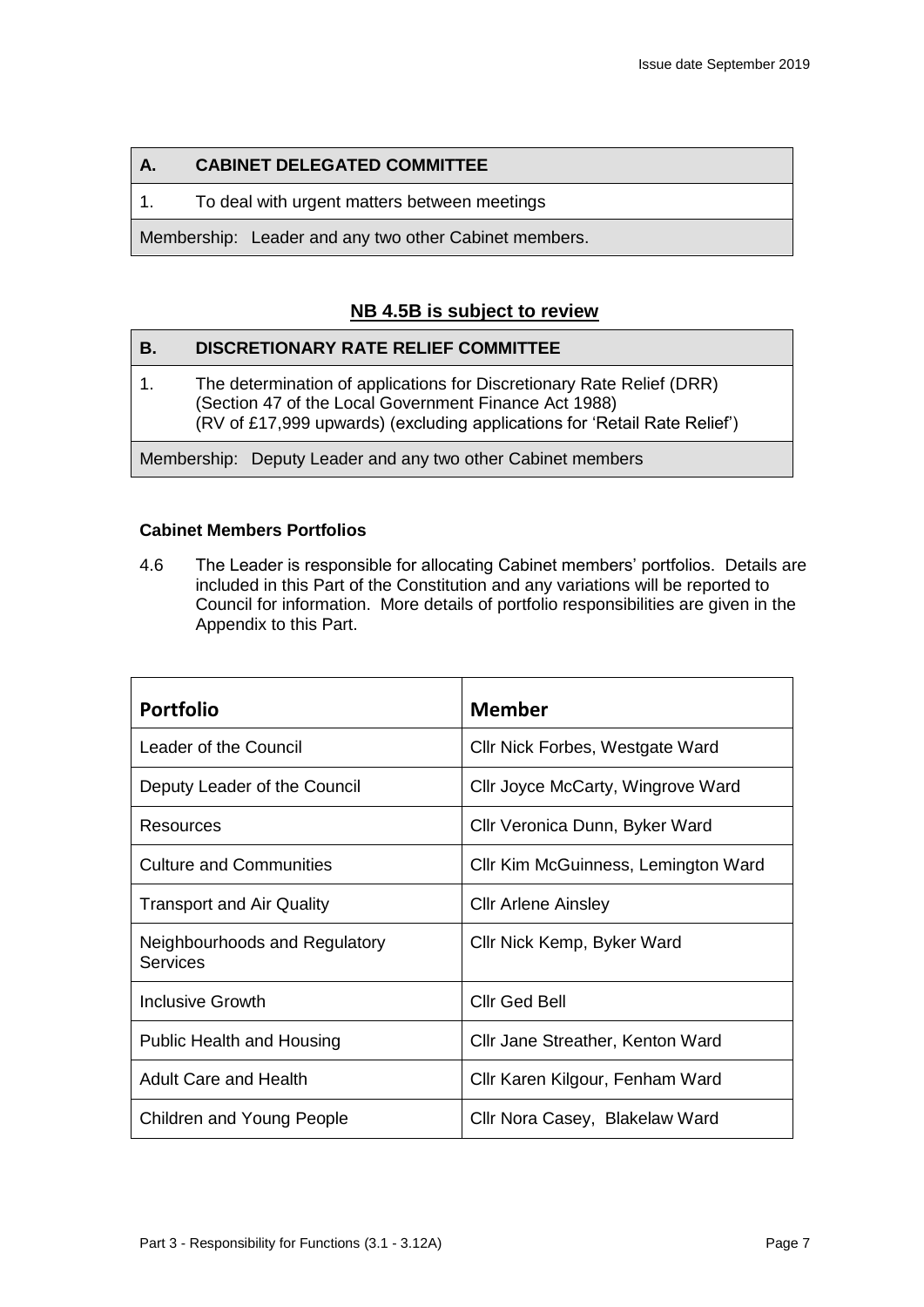## **Appendix to Part 3.4 Cabinet Member Portfolios**

## **1. Leader of Council**

Provide leadership within the organisation, and on behalf of the organisation and the City of Newcastle to the wider world Ensure the Council is working effectively towards its priorities Chair of Cabinet

Work collectively with Cabinet colleagues to:

Promote effective internal and external communications Deliver a capital programme and revenue budget Contribute to the Newcastle Future Needs Assessment Improve the wellbeing and health of the city

## **2. Cabinet Portfolios 2017/18**

## **Deputy Leader of Council**

Lead on overseeing Political Governance, including

- Coordinating manifesto priorities across the council
- Council, Cabinet and Committee forward planning
- Corporate Plan and Communications Plan
- Risk management
- Ensuring effective political accountability

Lead on policy development and co-ordination across the council, including:

- Strategic economic, transport and planning policy
- International policy
- Voluntary and Community Sector liaison and Newcastle Fund
- Delivering the Digital change programme

Promoting social inclusion and cohesion

- Embedding Fairness Commission principles
- Fair pay policy
- Financial inclusion

Work collectively with Cabinet colleagues to:

Promote effective internal and external communications Deliver a capital programme and revenue budget Contribute to the Newcastle Future Needs Assessment Improve the wellbeing and health of the city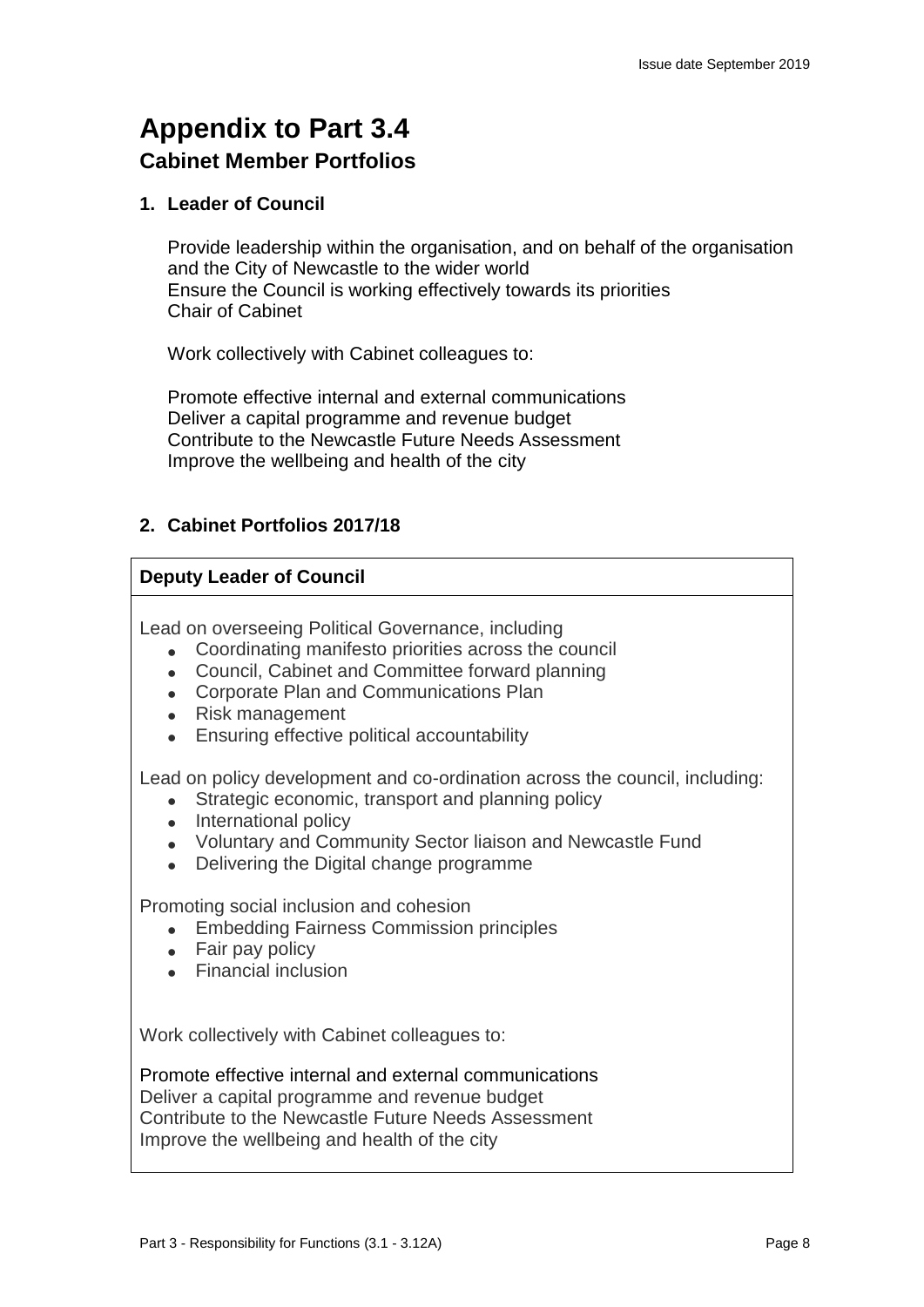## **Resources**

Budget framework and financial planning

Corporate resources and assets

- Legal Services
- Exchequer Services
- Revenues and Benefits
- $\blacksquare$  ICT
- Human Resources

Performance and Financial Risk management

- Audit
- Insurance
- Value for money

Industrial Relations framework/staff side relations

- Health and Safety
- Learning and Development

International Newcastle

Work collectively with Cabinet colleagues to:

Promote effective internal and external communications Deliver a capital programme and revenue budget Contribute to the Newcastle Future Needs Assessment Improve the wellbeing and health of the city

## **Culture and Communities**

Culture, tourism and delivering major events

Public engagement and co-operative communities

Neighbourhood Devolution

Community buildings and assets

• Asset transfers

Ward governance

Neighbourhood Facilities

- Libraries
- Customer Services and Registrars
- Leisure Services, sports and physical activity
- Cemeteries and Crematoria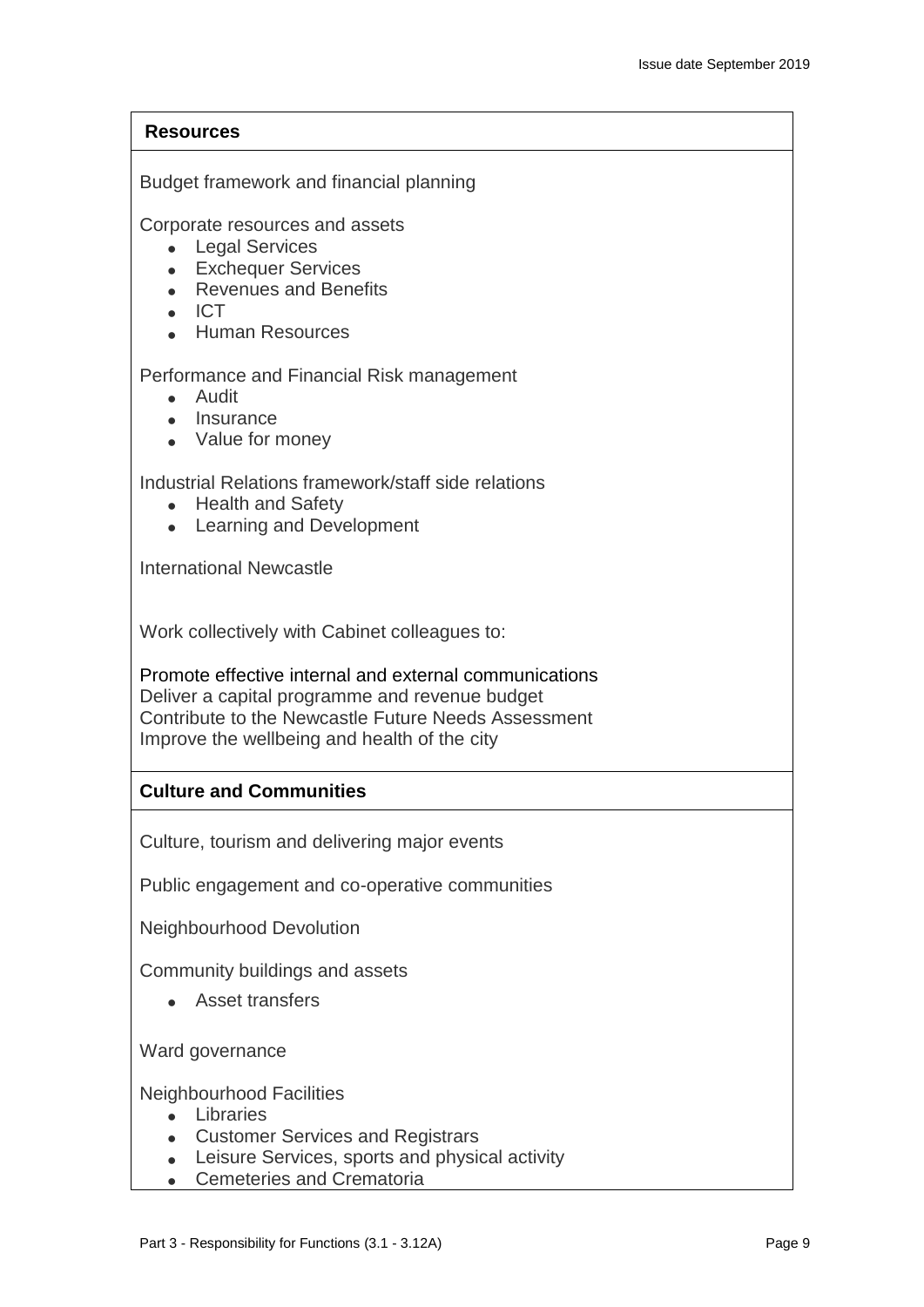Work collectively with Cabinet colleagues to:

Promote effective internal and external communications Deliver a capital programme and revenue budget Contribute to the Newcastle Future Needs Assessment Improve the wellbeing and health of the city

## **Transport and Air Quality**

Delivery of Transport infrastructure, including:

- Major transport schemes
- Local highways schemes
- Pavement and Road repairs

Promoting public transport

- Relationships with public transport operators
- Traffic enforcement

Promoting walking and cycling

• Cycling networks and pedestrian safety

Parking and traffic regulation Improving Air Quality

Work collectively with Cabinet colleagues to:

Promote effective internal and external communications Deliver a capital programme and revenue budget Contribute to the Newcastle Future Needs Assessment Improve the wellbeing and health of the city

## **Neighbourhoods and Regulatory Services**

Deliver Local Service provision, including:

- Street cleaning
- Graffiti removal
- Neighbourhood response teams
- Waste collection
- Recycling
- Garden waste collection
- Environmental awareness
- Horticultural services

Leading the Council's response to the Waste Commission/Development of a city-wide Waste Strategy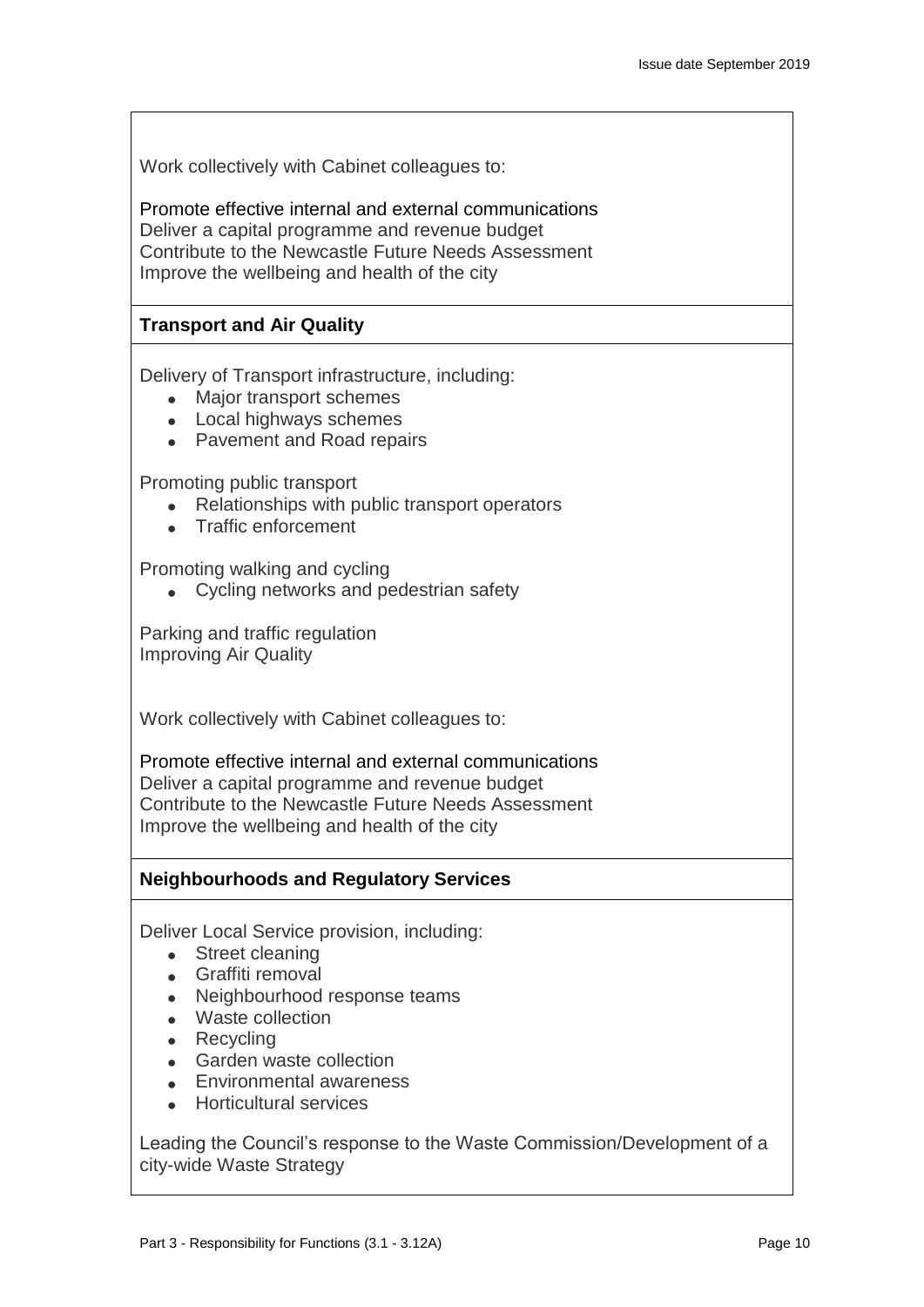Protecting the natural and built environment

- Climate change
- Wildlife protection
- Heritage and conservation

Promoting community safety

- Tackling anti-social behaviour (wardens, night time noise service)
- Liaison with Northumbria Police, including relations with the Police and Crime Commissioner and Chief Constable
- Liaison with other crime and criminal justice partners
- Leading Safe Newcastle Partnership
- Crime and Policing panel
- CCTV policy and delivery
- Delivery of Licensing and Regulatory policy
- Trading standards
- Resilience planning

Promoting effective regulation.

Work collectively with Cabinet colleagues to:

Promote effective internal and external communications Deliver a capital programme and revenue budget Contribute to the Newcastle Future Needs Assessment Improve the wellbeing and health of the city

## **Inclusive Growth**

Delivery of major investment projects

- Capital programme
- City Deal and related development sites
- Science City
- Local Development Framework

**Skills** 

- Promoting employment-related skills
- Liaising with employers and training/skills providers
- Promoting apprenticeships
- Promoting a Living Wage
- Regional economic functions

Jobs

- Promoting new jobs and sectoral growth
- Business Improvement District development
- Business relations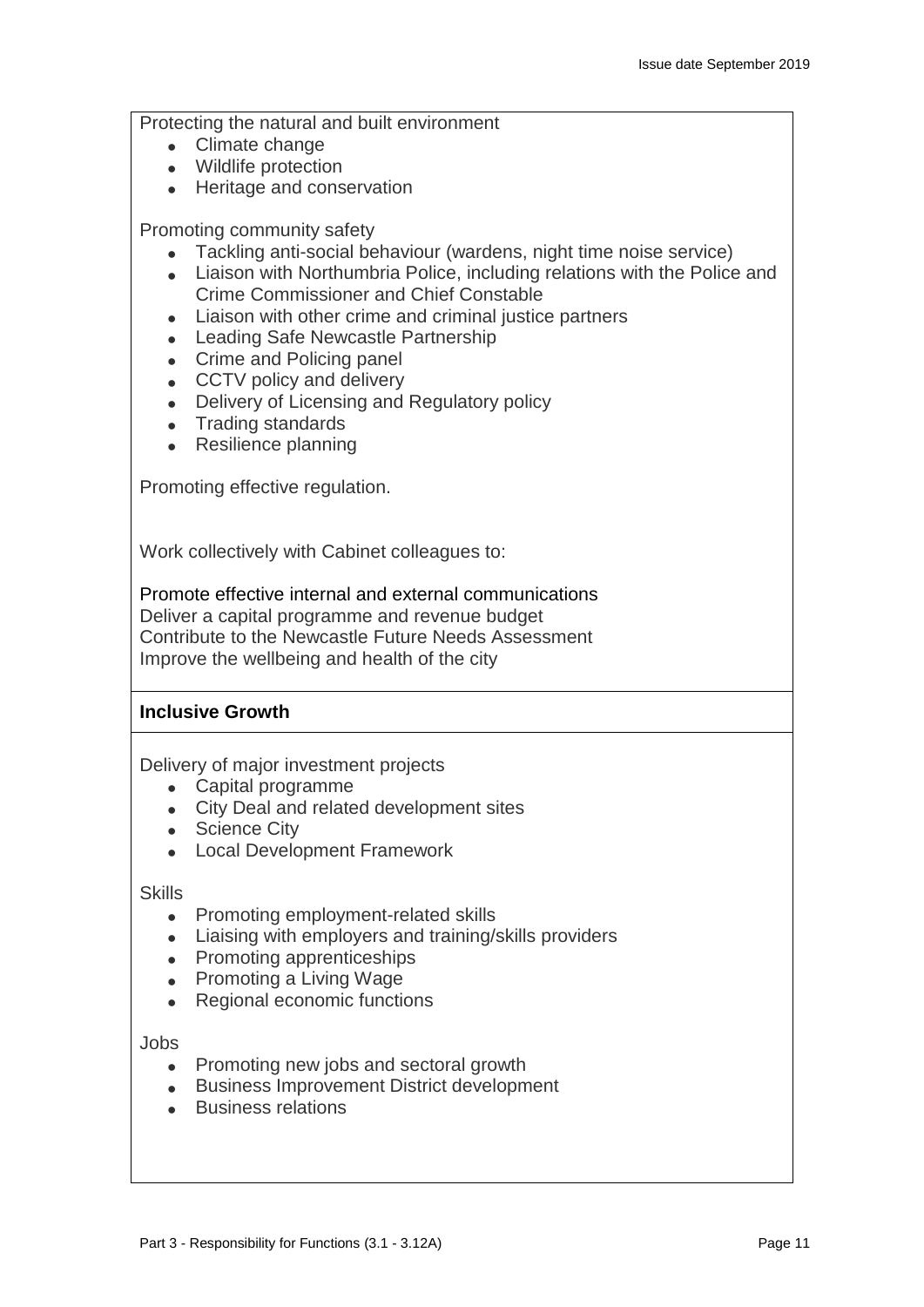Work collectively with Cabinet colleagues to:

Promote effective internal and external communications Deliver a capital programme and revenue budget Contribute to the Newcastle Future Needs Assessment Improve the wellbeing and health of the city

## **Public Health and Housing**

Housing delivery and management

- Fairer Housing Unit
- New house building programme
- Your Homes Newcastle
- HMO Licensing policy
- Private landlords and tenants
- Homelessness

Public Health activities

- Coordinate the work of the council in early years and preventative health
- Early intervention
- Embed public health across the work of the council
- Delivering on the public health outcome framework
- Promoting healthy neighbourhoods and a Healthy City

Work collectively with Cabinet colleagues to:

Promote effective internal and external communications Deliver a capital programme and revenue budget Contribute to the Newcastle Future Needs Assessment Improve the wellbeing and health of the city

## **Adult Care and Health**

Adult social care

- Personalisation and direct payments
- Cooperative service design and commissioning
- Early intervention and prevention
- Carer support
- Asylum Seekers
- Strategic migration
- Wellbeing and health of adults
- Adult safeguarding

Health and Social Care Integration

- Joint working with the NHS, including CCG's, Hospital Trusts
- Devolution for health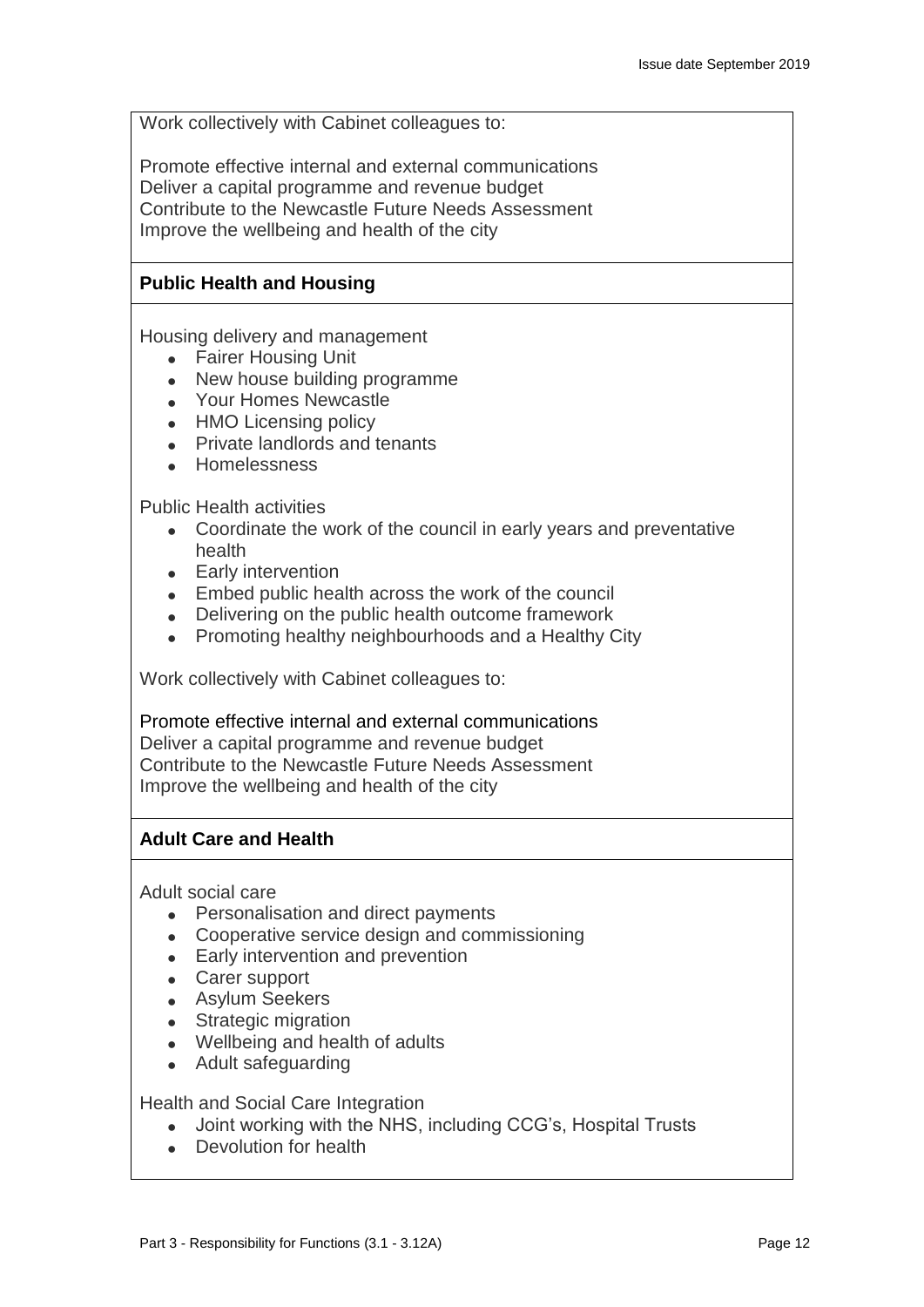Work collectively with Cabinet colleagues to:

Promote effective internal and external communications Deliver a capital programme and revenue budget Contribute to the Newcastle Future Needs Assessment Improve the wellbeing and health of the city

Cllr Kilgour is also the Armed Forces Champion for the Council.

## **Children and Young People**

Early years, primary and secondary education

School improvement (includes inspections, behaviour, attendance, enjoyment and enrichment)

Relationships with education providers

- 14-19 learning & skills (including schools, FE, training, connexions)
- Higher education links
- Lifelong learning

Implementation of the Learning Challenge

Wellbeing and health of children and young people

Children's safeguarding and social care services

- Looked After Children
- Child protection

Integrated services for children, young people and families

- Family Centres
- Connexions
- Youth Offending
- Drug and Alcohol
- NEETs
- SEN
- Children with disabilities

Work collectively with Cabinet colleagues to:

Promote effective internal and external communications Deliver a capital programme and revenue budget Contribute to the Newcastle Future Needs Assessment Improve the wellbeing and health of the city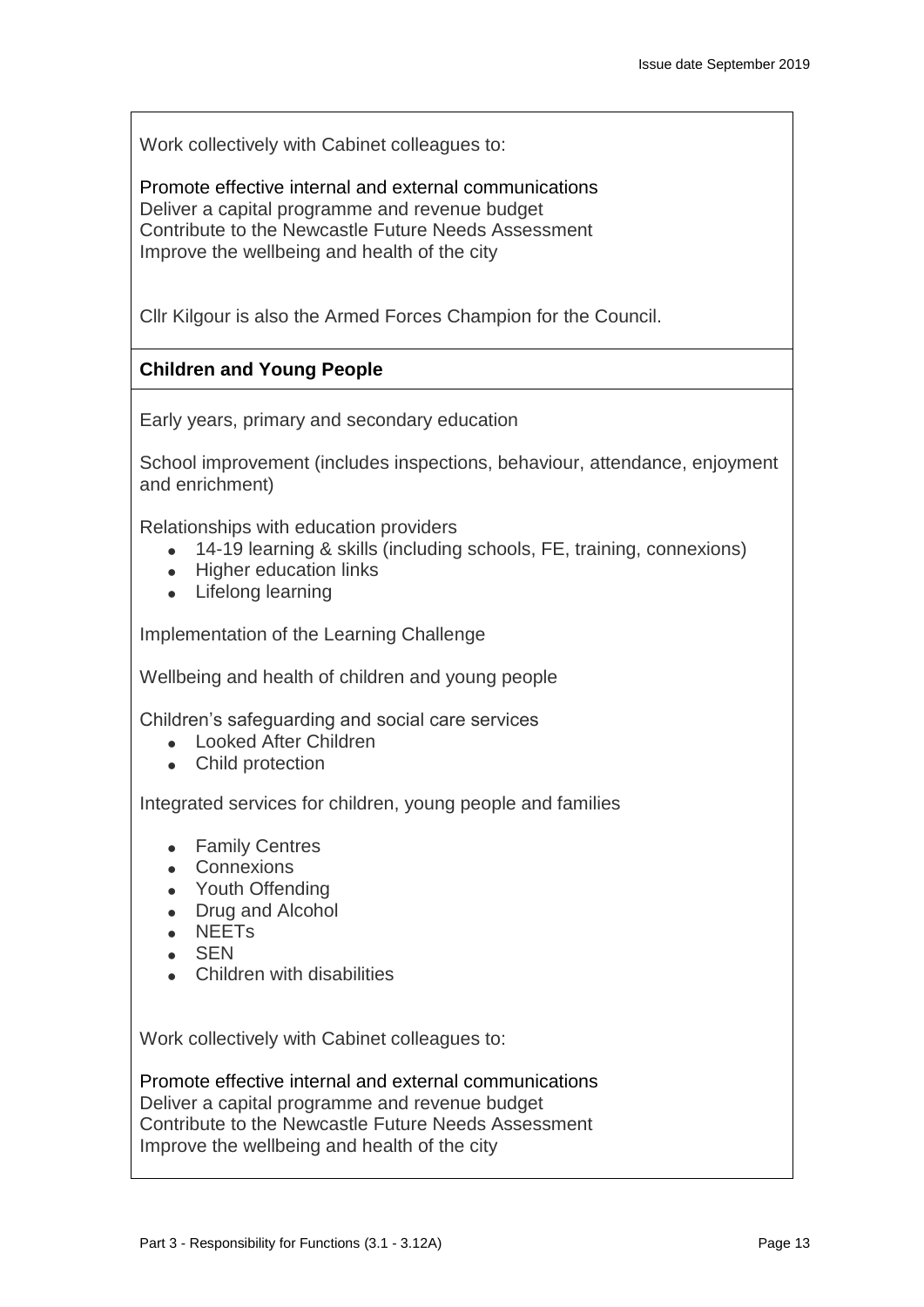## **3.5 - Non-Executive Functions**

5 Non-executive functions are listed in Table 3.2.

Non-executive functions are also those local choice functions so designated in Part 3.3 and Table 3.1.

### **Reserved to Council**

- 5.1 The non-executive function listed in the first column of Table 3.2 by reference to the statutory provision in the second column shall be reserved to Council where "Council" appears in the third column in relation to that function.
- 5.2 In relation to any such function, where "Council/Const" also appears in the third column in relation to that function, the Council will normally exercise that function having received a report from the Constitutional Committee.

#### **Non-Executive Committees**

5.3 In order to exercise its non-executive functions, the Council will establish the following committees:-

| Committee                                           | <b>Number of Members</b>                                                                                        |
|-----------------------------------------------------|-----------------------------------------------------------------------------------------------------------------|
| <b>Constitutional Committee</b>                     | 13 councillors                                                                                                  |
| <b>Constitutional Delegated Sub-Committee</b>       | Chair, Vice-Chair plus 1<br>opposition member from<br><b>Constitutional Committee</b>                           |
| <b>Chief Executive's Appraisal Panel</b>            | Leader, Deputy Leader and<br>Leader of Opposition                                                               |
| <b>Planning Committee</b>                           | 14 councillors                                                                                                  |
| <b>Planning Delegated Sub-Committee</b>             | Chair, Vice-Chair plus 1<br>opposition member from<br><b>Planning Committee</b>                                 |
| <b>Planning Enforcement Action</b><br>Sub-Committee | Chair, Vice-Chair plus 1<br>opposition member from<br><b>Planning Committee</b>                                 |
| <b>Regulatory and Appeals Committee</b>             | 14 councillors                                                                                                  |
| Regulatory and Appeals Sub-<br>Committee(s)         | 3 councillors from Regulatory<br>and Appeals Committee (to<br>include Chair or Vice-Chair<br>where practicable) |
| <b>Licensing Committee</b>                          | 14 councillors                                                                                                  |
| <b>Licensing Sub-Committee</b>                      | 3 councillors (including<br>whenever possible the Chair or<br>Vice-Chair)                                       |

5.4 Any member of the Council may be appointed to these Committees (including Cabinet members).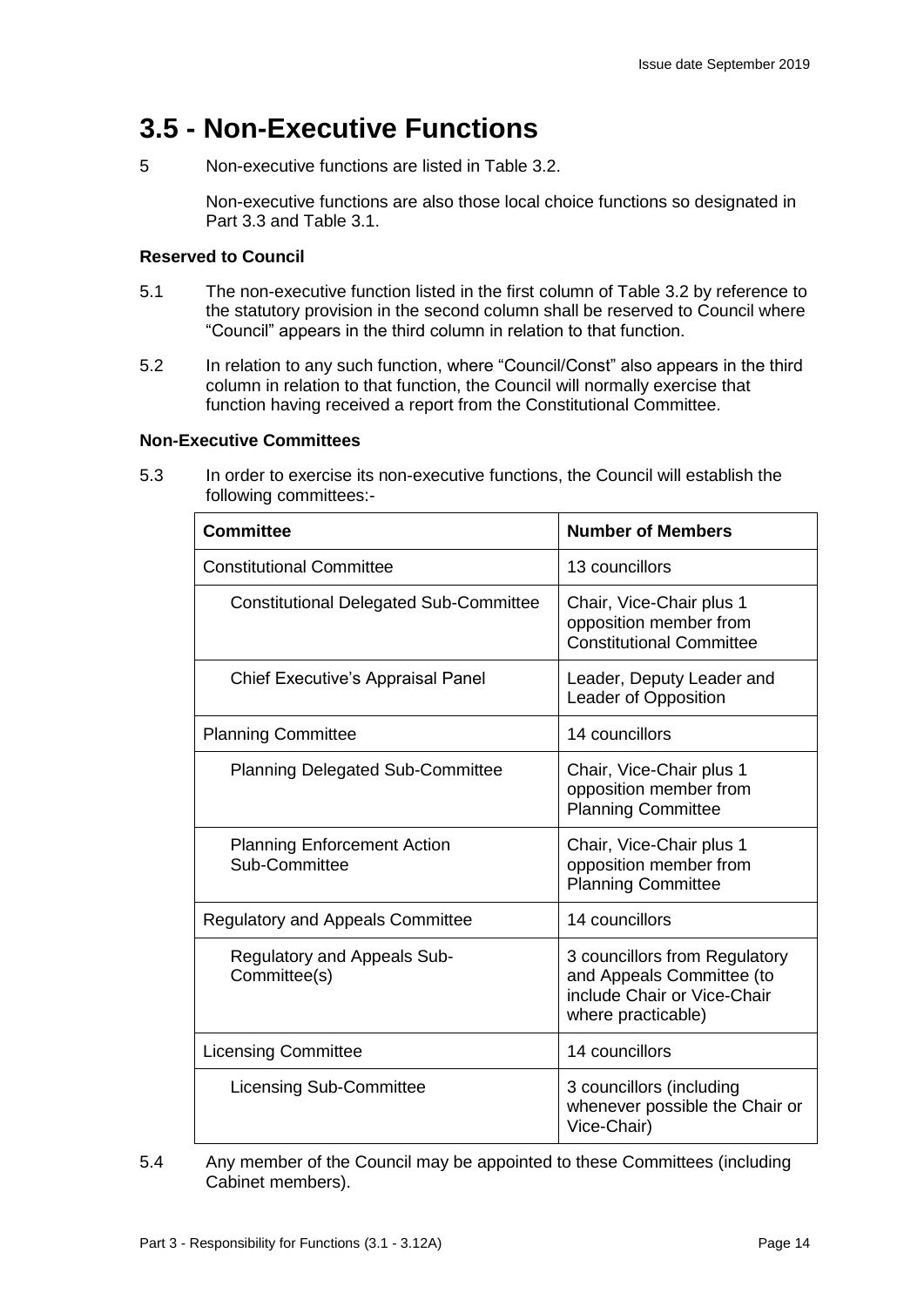- 5.5 The Council may co-opt others to be members (who are not otherwise disqualified) as non-voting members.
- 5.6 Political balance requirements apply.

#### **Licensing Functions**

5.7 Licensing Committee is also established to exercise the non-executive functions of licensing under the Licensing Act 2003 and Gambling Act 2005. See Part 3.5A for special provisions about that Committee and its functions.

#### **Terms of Reference and Delegations**

- 5.8 The following sets out the terms of reference and delegations of the non-executive committees:
- N.B. Table 3.3 contains a consolidated table of delegations for local choice functions and non-executive functions.

### **A. CONSTITUTIONAL COMMITTEE**

#### **Terms of Reference**

- 1. To deal with all non-executive functions of the Council that are not reserved to full Council (either by law or by this Constitution) and which have not been delegated to Planning Committee, Regulatory and Appeals Committee or another committee or joint committee of the Council.
- 2. To be the guardian of the Council's constitution (including elections, parish councils, byelaws, standing orders, and financial regulations).
- 3. To deal with strategic human resource issues and the appointment of staff not delegated to officers.

#### **Delegations**

- 4. To exercise the non-executive functions listed in the first column of Table 3.2 by reference to the statutory provision in the second where "Const" appears in the third column in relation to that function.
- 5. To exercise the local choice functions designated as non-executive functions listed in the first column of Table 3.1 where "Const" appears in the third column in relation to that function.
- 6. To make recommendations to full Council on the exercise of the nonexecutive function listed in the first column of Table 3.2 by reference to the statutory provision in the second where "Council/Const" appears in the third column in relation to that function.
- 7. To make recommendations to full Council on the exercise of the local choice functions designated as non-executive function listed in the first column of Table 3.1 where "Council/Const" appears in the third column in relation to that function.
- 8. To consider and approve the Council's annual statement of accounts and statement of internal control under the Audit and Account Regulations 2003.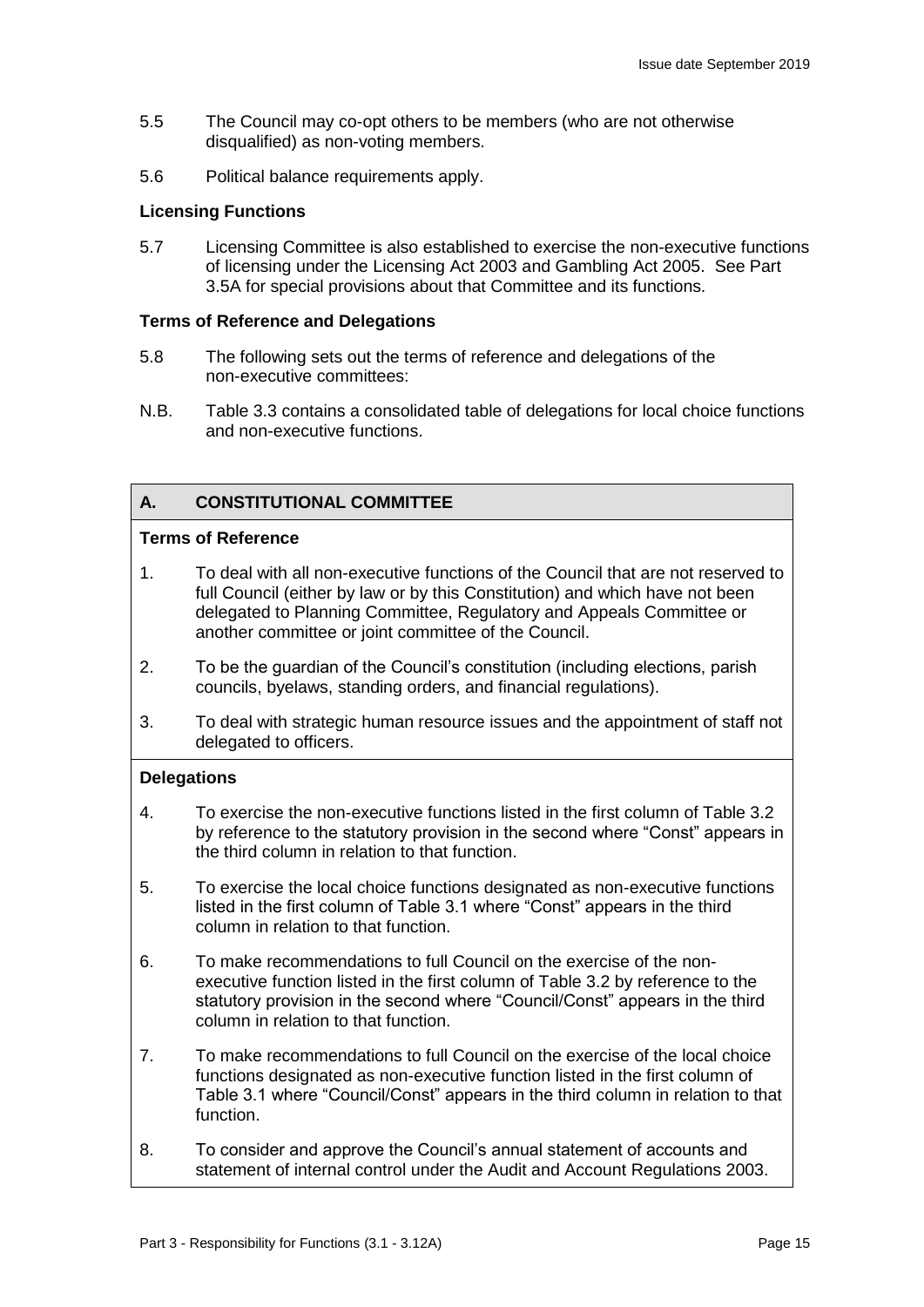- 9. To approve revisions to the Local Code of Corporate Governance as required.
- 10. (a) To appoint Authority Governors where there is more than one suitable applicant for a vacancy or where the Executive Director of Children's Services (or an Authorised Officer appointed by him) considers there may be some grounds for refusing an applicant, either because the criteria may not be met or the application has not been properly made or for any other reason.
	- (b) To review the criteria or application process for Authority Governors.
	- (c) To review a determination by the Executive Director of Children's Services (or an Authorised Officer appointed by him) that any volunteer for an Education Appeals Panel is not suitable for appointment to, or retention on, the lists of members from whom Panel Members are drawn if such a review is requested by the volunteer.

#### **A.1. CONSTITUTIONAL DELEGATED SUB-COMMITTEE**

#### **Delegations**

1. To deal with urgent matters within the delegations of the Constitutional Committee between meetings.

#### **A.2. CHIEF EXECUTIVE'S APPRAISAL PANEL**

#### **Delegations**

- 1. To appraise the Chief Executive;
- 2. To review the Chief Executive's salary point at least annually and to decide, taking into account the level of performance achieved by the post-holder, on progression within the approved range; and
- 3. To set targets for the forthcoming year.
- N.B. Constitutional Committee established this Panel as a sub-committee on 16 April 2003

#### **B. PLANNING COMMITTEE**

#### **Terms of Reference**

1. The Council's planning functions in so far as they are non-executive functions.

#### **Delegations**

- 2. To exercise the non-executive function listed in the first column of Table 3.2 by reference to the statutory provision in the second where "P" appears in the third column in relation to that function.
- 3. To exercise the local choice functions designated as non-executive functions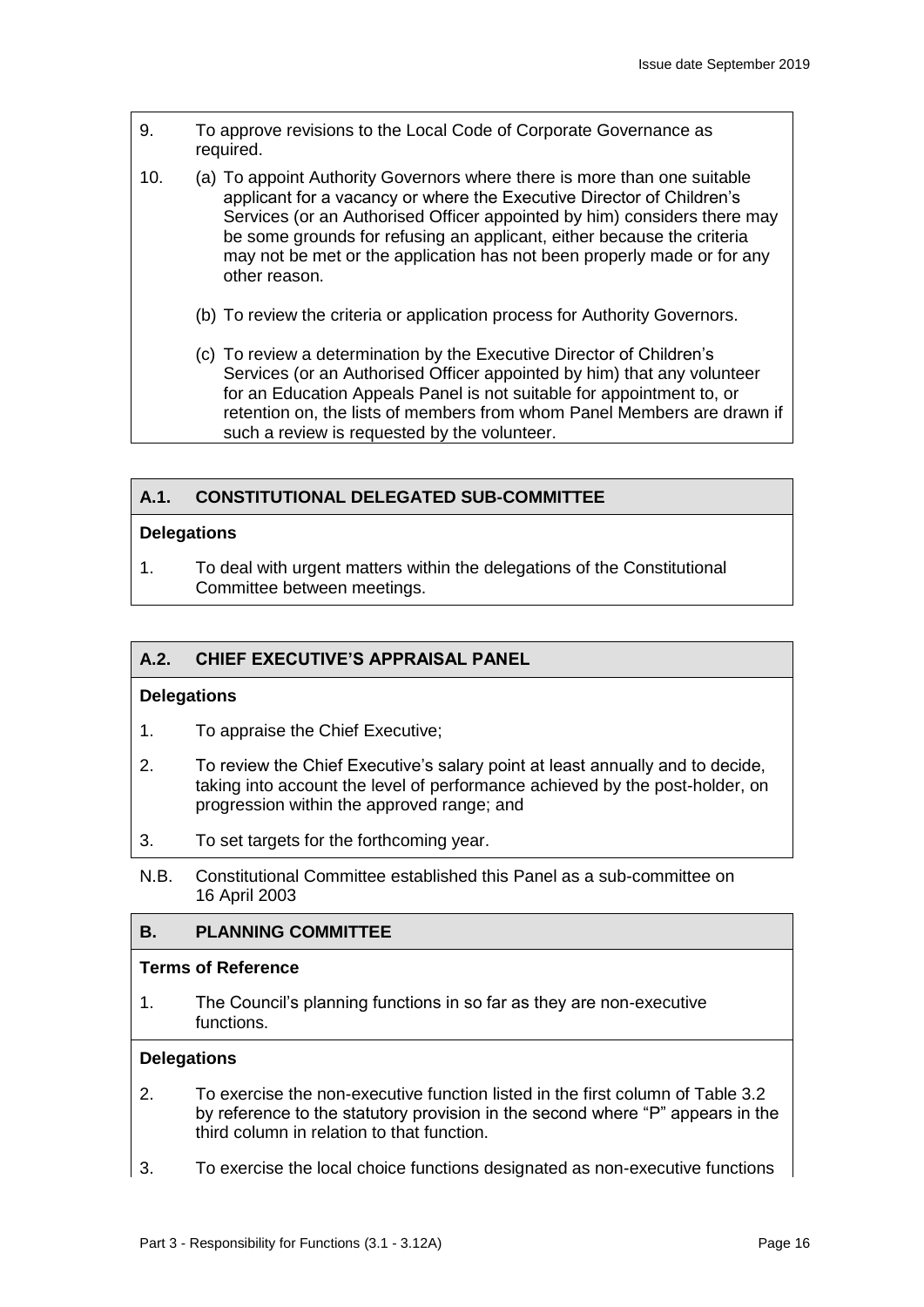listed in the first column of Table 3.1 where "P" appears in the third column in relation to that function.

N.B. Planning Committee formerly dealt with Building Control Matters. These are now executive functions and fall within Executive's responsibility if not exercised by a Delegated Officer.

## **B.1. PLANNING DELEGATED SUB-COMMITTEE**

#### **Delegations**

1. To deal with urgent matters within the delegations of the Planning Committee between meetings.

#### **B.2. PLANNING ENFORCEMENT ACTION SUB-COMMITTEE**

#### **Delegations**

1. To deal with enforcement matters within the delegations of the Planning Committee.

## **NB C is subject to review**

#### **C. REGULATORY AND APPEALS COMMITTEE**

#### **Terms of Reference**

- 1. The Council's licensing and regulatory functions in so far as they are non-executive functions and except (i) those licensing functions defined in the Licensing Act 2003 and Gambling Act 2005 (for which see Part 3.5A) and (ii) the licensing of sexual entertainment venues.
- 2A. Appeals against decisions of the Chief Executive of Your Homes Newcastle which he or she considers should be determined by the Committee e.g. because the case involves:-
	- unusual circumstances; or
	- raises points of principle or policy which are not covered by existing guidelines; or
	- otherwise involves important or significant issues.
- B. Reviews of any decision to seek possession of a dwelling let under an Introductory Tenancy where the reason for the decision is not based solely on rent arrears.
- C. Reviews of any decision to seek possession of a dwelling based on the Absolute Ground for possession introduced by section 84A of the Housing Act 1985.
- 3A. All aspects of the Local Government Finance Acts 1988 and 1992 in so far as they relate to Council Tax and non-domestic rates.
- B. Issues connected with the following: -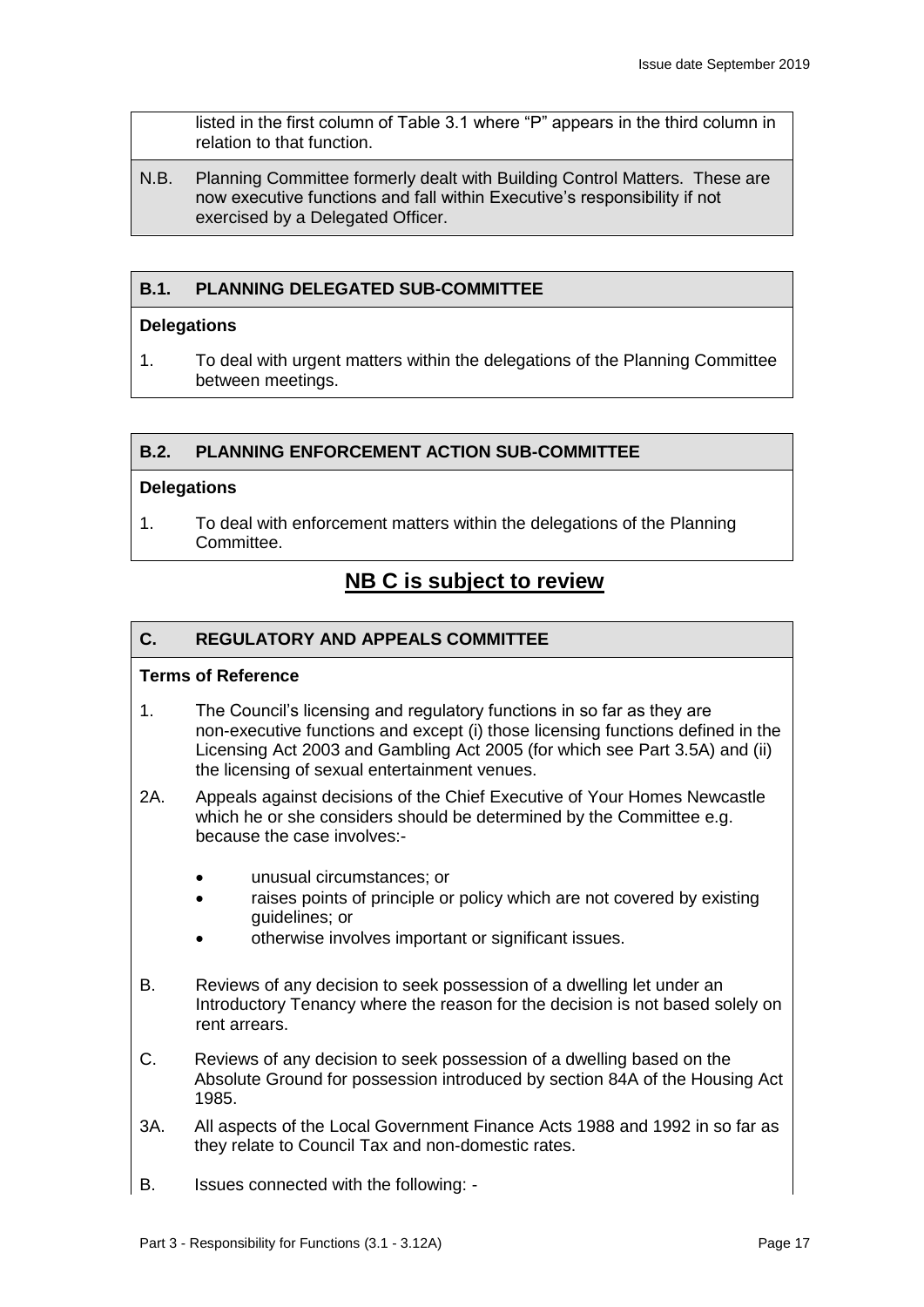- 1.1. Applications for additional Council tax rebate (Council Tax Benefits Regulations 1992)
- 1.2. Determinations of entitlement to charitable relief in respect of nondomestic rates (Sections 43 and 45 of the Local Government Finance Act 1988).
- 1.3. Applications for Discretionary Relief of Rates (Section 47 of the Local Government Finance Act 1988)
- 1.4. Applications for Reduction or Remission of Rates (Section 49, Local Government Finance Act 1988)
- 1.5. To approve rebate for a period before the date on which a claim is, or is treated as, made in circumstances where there is good cause for failure to make the claim at an earlier date (Regulation 60(18) Council Tax Benefit (General) Regulations 1992)
- 4A. Corporate disputes (at final stage of procedure for individual grievances or collective disputes as part of joint panel).
- B. Disciplinary appeals (final stage only).
- 5A. To consider any objections or representations received in respect of a proposed traffic regulation decision and to make appropriate recommendations to the decision maker in light of those objections or representations.
- B. Where there is a public right to object to a proposed traffic regulation decision, any objections received will normally be reported to the Committee for its consideration unless there are exceptional circumstances which in the decision maker's opinion, after consultation with the Chair of the Committee, make it unreasonable or impracticable to report them to the Committee prior to a decision being made. Where there is no right to object to a proposed traffic regulation decision, but nevertheless representations are received in respect of it, it will be for the judgement of the decision maker as to whether those representations are reported to the Committee. It is not anticipated that any representations about temporary traffic regulation orders will be reported to the Committee.
- C. "Traffic regulation decisions" include decisions made under the Road Traffic Regulation Act 1984 and any associated decisions (e.g. regarding road humps under the Highways Act 1980).
- 6. To deal with all other appeals and/or consider objections/representations in respect of decisions made or proposed to be made by the Council where a Delegated Officer decides to refer the matter to the Committee. e.g. Blue Badges

#### **Delegations**

7. To exercise the non-executive function listed in the first column of Table 3.2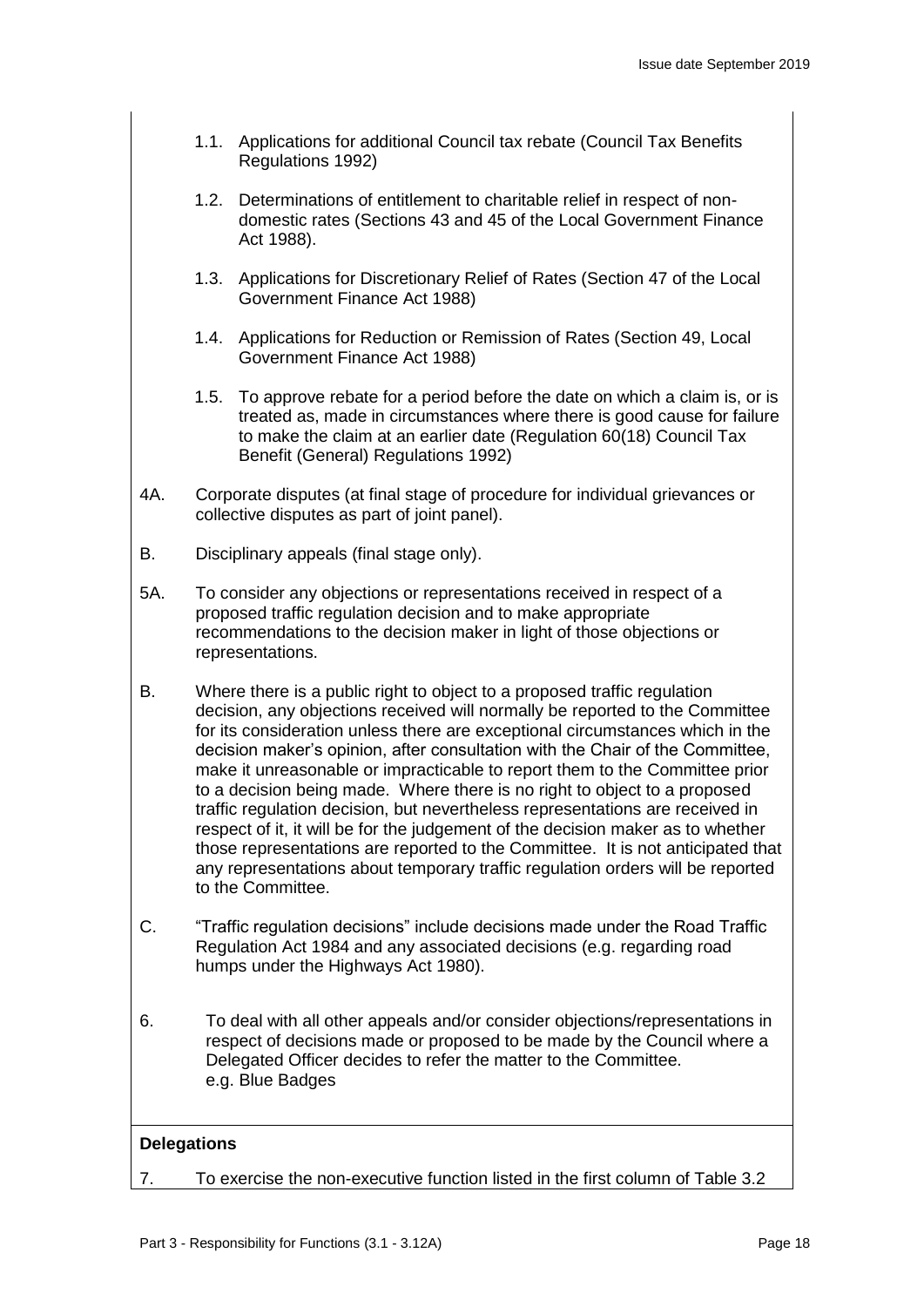by reference to the statutory provision in the second where "R" appears in the third column in relation to that function.

- 8. To exercise the local choice functions designated as non-executive functions listed in the first column of Table 3.1 where "R" appears in the third column in relation to that function.
- N.B. This Committee will meet as an advisory panel when it is dealing with matters under 5A, B or C above. Because it will be dealing with executive functions, it will be making recommendations to the relevant Delegated Officer.

## **C.1. REGULATORY AND APPEALS SUB-COMMITTEE(S)**

#### **Delegations**

To deal with all matters within the delegations of the Regulatory and Appeals Committee except:

- 1. where the Regulatory and Appeals Committee directs that any particular matter shall be referred to it;
- 2. where a Regulatory and Appeals Sub-Committee decides to refer any particular matter to the Regulatory and Appeals Committee
- 3. where a Regulatory and Appeals Sub-Committee is unable to discharge any function referred to it because of the number of its members who are unable to take part in the consideration or discussion of any matter or vote on any question with respect to it, the Sub-Committee must refer the matter either to the Regulatory and Appeals Committee or to another Regulatory and Appeals Sub-Committee which must discharge that function; and
- 4. where the Director of Regulatory Services and Public Protection considers that any particular matter should be dealt with by the Regulatory and Appeals Committee instead of a Regulatory and Appeals Sub-Committee.

#### Note:

- (1) The Service Manager Democratic Services, after consultation with the Chair or (in his/her absence) the Vice Chair, shall be responsible for constituting and convening such number of Sub-Committees as are required to deal with necessary business. More than one Sub-Committee may be established at any time.
- (2) A Sub-Committee shall comprise three members of the Regulatory and Appeals Committee and, where practicable, shall include the Chair or the Vice Chair. The members other than the Chair or Vice Chair shall be selected by the Service Manager Democratic Services by rotation.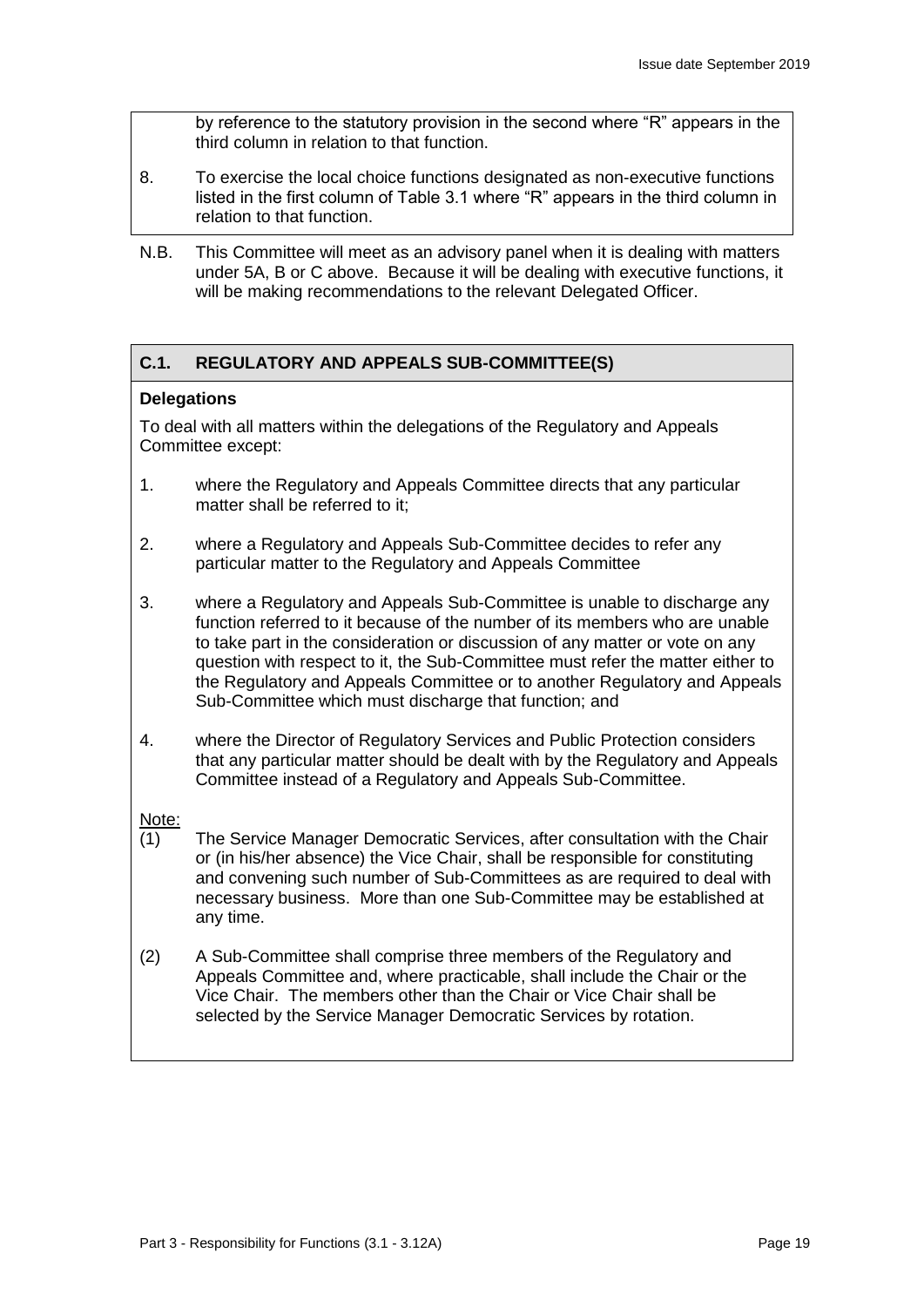#### **EFFECT OF COMMITTEE DELEGATIONS FOR NON-EXECUTIVE FUNCTIONS**

5.9 The following provisions regulate the operation of non-executive functions by committees of the Council:

#### **COMMITTEE DELEGATION RULES**

#### Delegation to Committees

- 1. Where the Council has delegated functions to Committees and Sub-Committees:
	- 1.1. This includes full power to act under all statutory provisions and the provisions of all instruments made under statutory provisions (including those which may be enacted or made in the future) which relate to or are incidental, conducive or facilitative to the exercise of the delegated functions.
	- 1.2. This also includes full power to do anything which is calculated to facilitate, or is conducive or incidental to the exercise of the delegated functions.

#### Further Committee Delegations

- 2. Provided that it is satisfied that financial provision exists and that the work cannot be reasonably carried out by itself:-
	- 2.1. A Committee may set up a Sub-Committee and delegate any of its delegated functions to it;
	- 2.2. A Committee or Sub-Committee may set up a Group or Forum and decide its terms of reference.
	- 2.3. Where financial provision needs to be made, Council approval shall be required.

#### Further Officer Delegations

3. A Committee or a Sub-Committee may delegate any of its delegated functions to an officer or officers of the Council.

#### Removal of Delegated Functions

4. Notwithstanding a delegation of the Council's functions, a body listed in column (A) below may direct a body listed in column (B) below not to exercise a delegated function but instead may exercise the delegated function itself provided that the matter has not been finally dealt with and/or has not had legal effect: -  $(A)$   $(B)$ 

| Council | Committee, Sub-Committee, officer or officers |  |
|---------|-----------------------------------------------|--|
|---------|-----------------------------------------------|--|

Committee Sub-Committee, officer or officers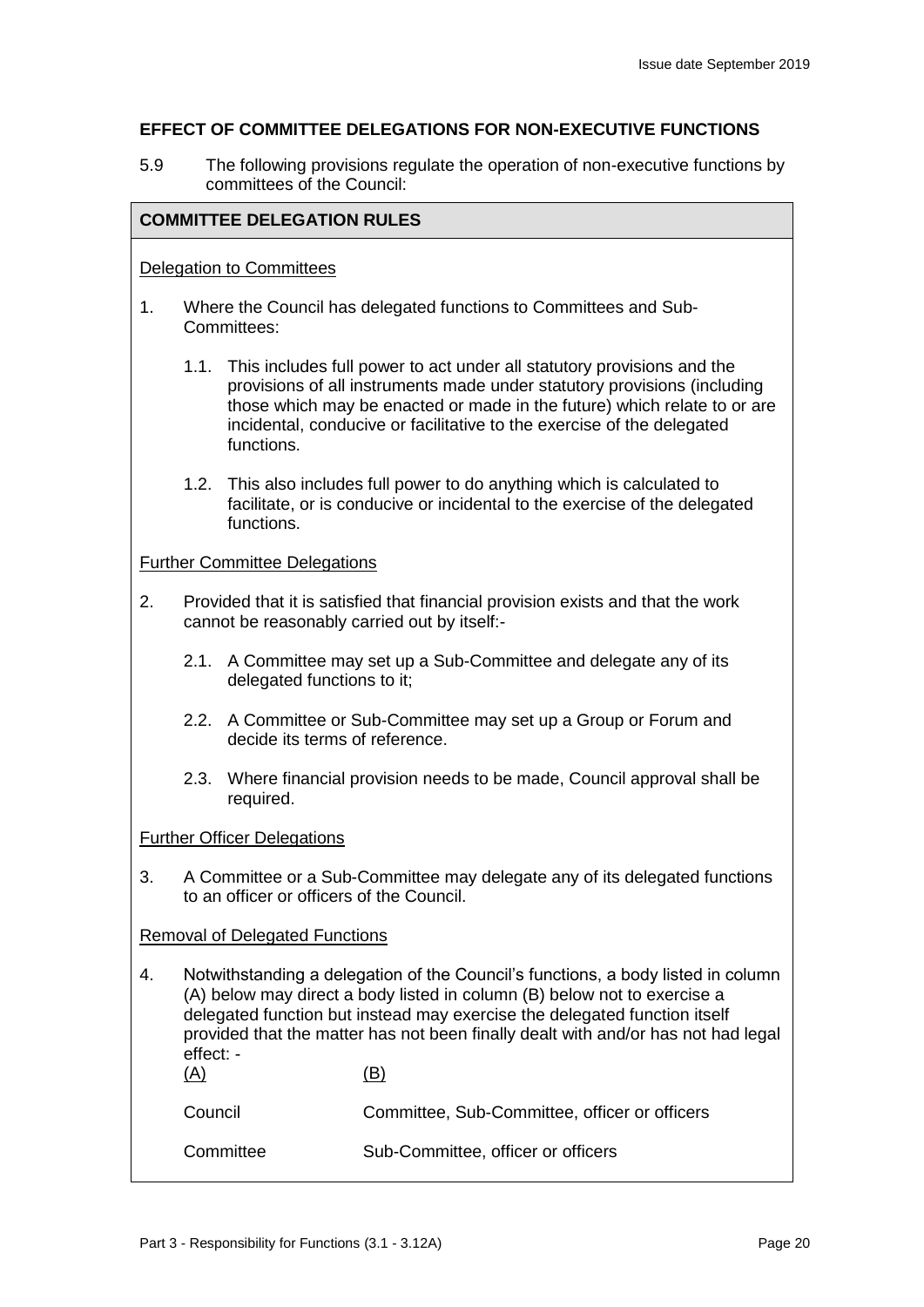Sub-Committee Officer or officers.

Restrictions on the Exercise of Delegations

- 5. The exercise of the delegated functions shall be subject to:-
	- 5.1. All legal provisions, including:-
		- 5.1.1.Local Government Act 1974, section 31A (Consideration of certain Ombudsman reports);
		- 5.1.2.Local Government Finance Act 1988, sections 115 and 139 (Reports of the Chief Finance Officer and certain functions relating to non-domestic rating);
		- 5.1.3.Local Government and Housing Act 1989, sections 4(5) and 5(5) (Reports of the Head of Paid Service and the Monitoring Officer):
		- 5.1.4.Local Government Finance Act 1992, section 67 (Certain functions relating to council tax);
	- 5.2. The Council's Standing Orders (Council Procedure Rules (Part 4A)); and
	- 5.3. The Council's Financial Regulations (Part 4F).
	- 5.4. All other provisions of the Council's Constitution

#### Delegated Sub-Committees

6. Delegated Sub-Committees appointed by the Council or a committee have power to deal with any matter which has been delegated to their respective Committee which must be dealt with as a matter of urgency between meetings.

#### Protocols

7. The Council may adopt Protocols to guide the operation of the new governance of the City.

#### Interpretation

- 8. The expressions below shall be interpreted as follows:-
	- 8.1. "the Council" means the Council of the City of Newcastle upon Tyne;
	- 8.2. "the Council's functions" includes all the duties, powers and functions of the Council;
	- 8.3. "the delegated functions" means such of the Council's functions that have been delegated by the Council;
- 9. Where the Council's functions have been delegated to a body that is referred to as a Group, Forum or Panel, such body shall constitute a Committee or Sub-Committee of the Council for the purposes of local government law notwithstanding its title.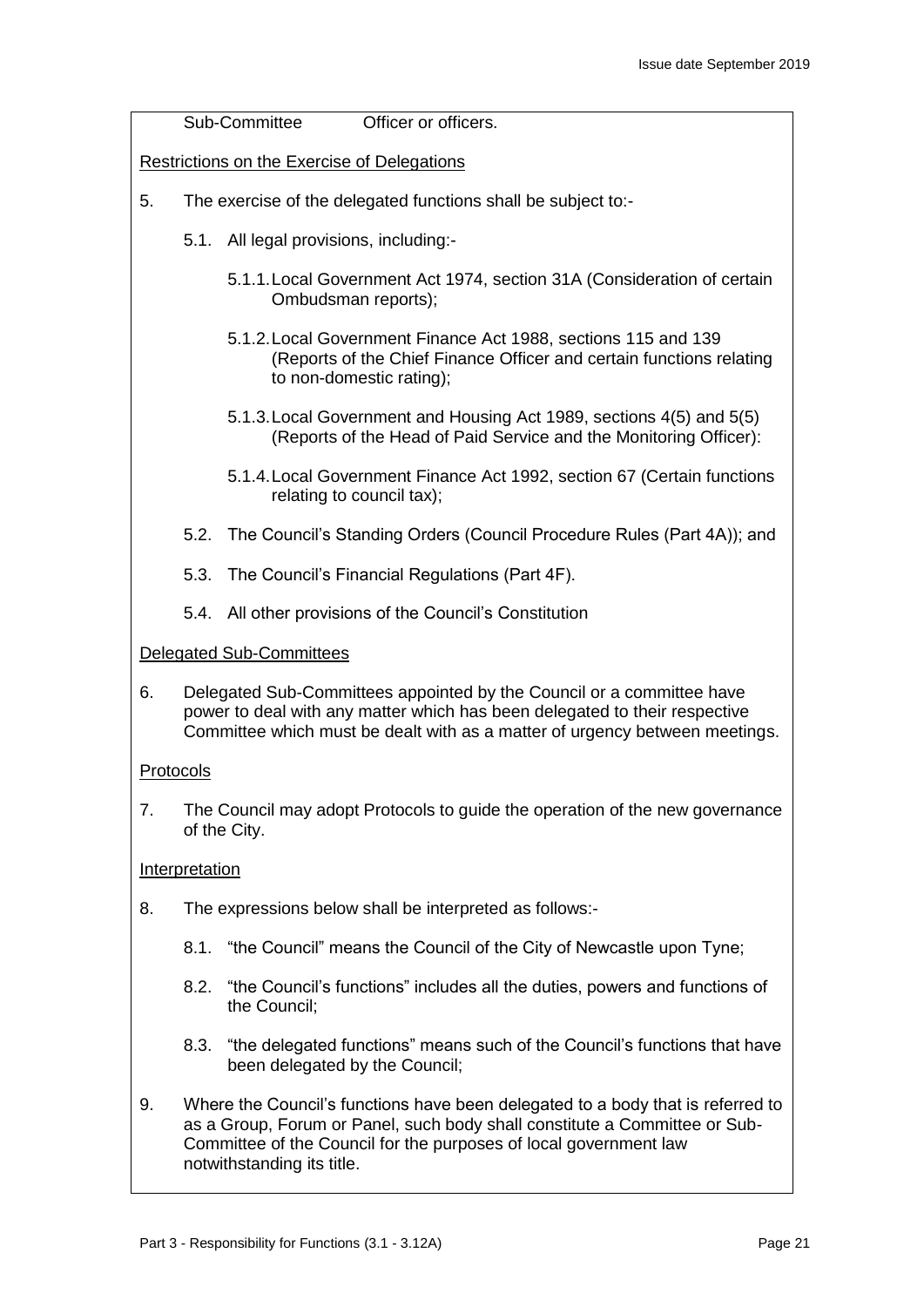- 10. A purposive approach shall be taken in interpreting the delegations. In particular:-
	- 10.1. To give effect to the Council's intention that all functions shall be delegated to a Committee, except where reserved by law to the Council; and
	- 10.2. To avoid duplication in decision making.
- 11. In the event of there being any doubt as to the interpretation of the delegations, the issue shall be referred to the Monitoring Officer or the Deputy Monitoring Officer whose decision shall be final.

#### **Validity**

- 12. The validity of a decision shall not be questioned on the grounds:
	- 12.1. that it ought to have been made by the Council or a Committee instead of another Committee or Sub-Committee or *vice versa* whether because the issue is or is not of corporate and/or strategic significance or for any other reason;
	- 12.2. that it ought to have been made by a different Committee or Sub-Committee because the matter falls within the delegations of that other Committee or Sub-Committee as well as the delegations of the Committee or Sub-Committee which made the decision;
	- 12.3. that it ought not to have been made by a Delegated Sub-Committee because the matter was not urgent or for any other reason;
- 13. The validity of a decision shall not be questioned on the grounds that the terms of an agreed protocol have not been followed.

#### **STANDARDS COMMITTEE**

5.10 The Council has also appointed a Standards Committee under Article 9 of this Constitution. Details are included here for information purposes:-

#### **D1. STANDARDS COMMITTEE**

#### **Terms of Reference**

- 1. Promoting and maintaining high standards of conduct by councillors and co-opted members;
- 2. Assisting the councillors and co-opted members to observe the Members' Code of Conduct;
- 3. Advising the Council on the adoption or revision of the Members' Code of Conduct;
- 4. Monitoring the operation of the Members' Code of Conduct;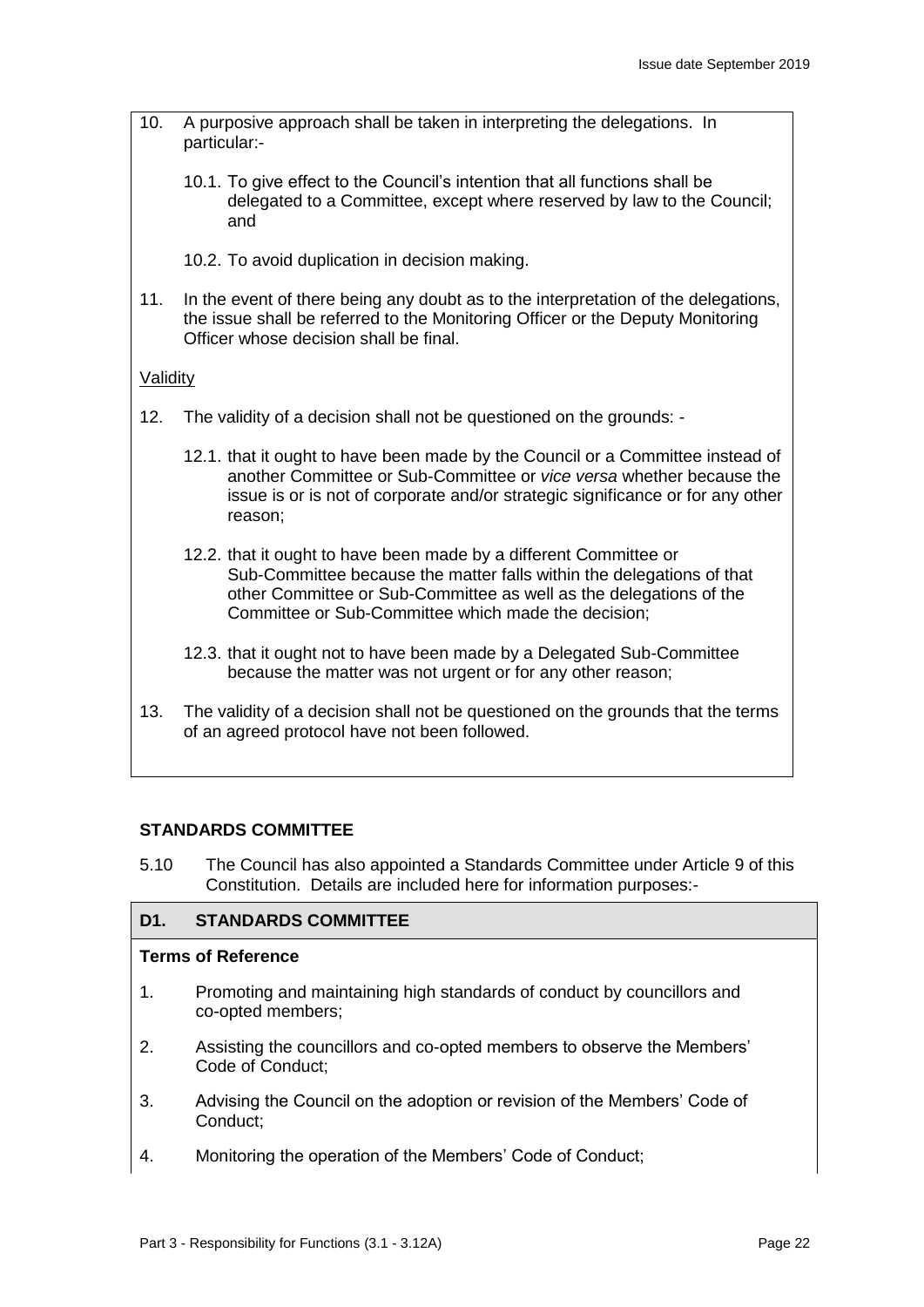- 5. Advising, training or arranging to train councillors and co-opted members on matters relating to the Members' Code of Conduct;
- 6. Granting dispensations to councillors and co-opted members from requirements relating to interests set out in the Members' Code of Conduct so far as not delegated to the Monitoring Officer;
- 7. To assist and advise parish councils in the city if requested and as appropriate in relation to the discharge of functions 1-6 above in respect of their parish councillors;
- 8. Dealing with written allegations that a councillor or co-opted member (or former councillor or co-opted member) of the Council or a parish councillor or a former parish councillor in the City has failed, or may have failed, to comply with the Members' Code of Conduct.
- 9. Dealing with complaints that a councillor or co-opted member of the Council has failed, or may have failed, to comply with one of the Council's local protocols.
- 10. Promoting and maintaining high standards of conduct by officers;
- 11. Assisting officers to observe the Code of Conduct for Employees;
- 12. Advising the Council on the adoption or revision of the Code of Conduct for Employees.
- 13. Monitoring the operation of the Code of Conduct for Employees;
- 14. Reviewing and revising the levels of allowances and expenses for the Independent Persons;
- 15. Approving a version for publication of the arrangements for dealing with complaints against members and revising and amending such documentation from time to time as it thinks fit;
- 16. Deciding what actions to take in respect of a member who is found on a hearing to have failed to comply with the code of conduct, including:
	- (a) Issuing a formal censure.
	- (b) Recommending to Council, or to the Parish Council, the issue of a formal censure by the Council or by the Parish Council.
	- (c) Publishing its findings in respect of the Member's conduct.
	- (d) Reporting its findings to Council, or to the Parish Council, for information.
	- (e) Recommending to the Council, or to the relevant Parish Council, that the Member be removed from any or all Committees or Sub-Committees (subject to the approval of the member's Group if applicable).
	- (f) Recommending to the Council, or to the Parish Council, that the Member be removed from being the chair or vice chair of any Committees or Sub-Committees.
	- (g) Recommending to the Leader of the Council that the Member be removed from the Cabinet, or removed from particular Portfolio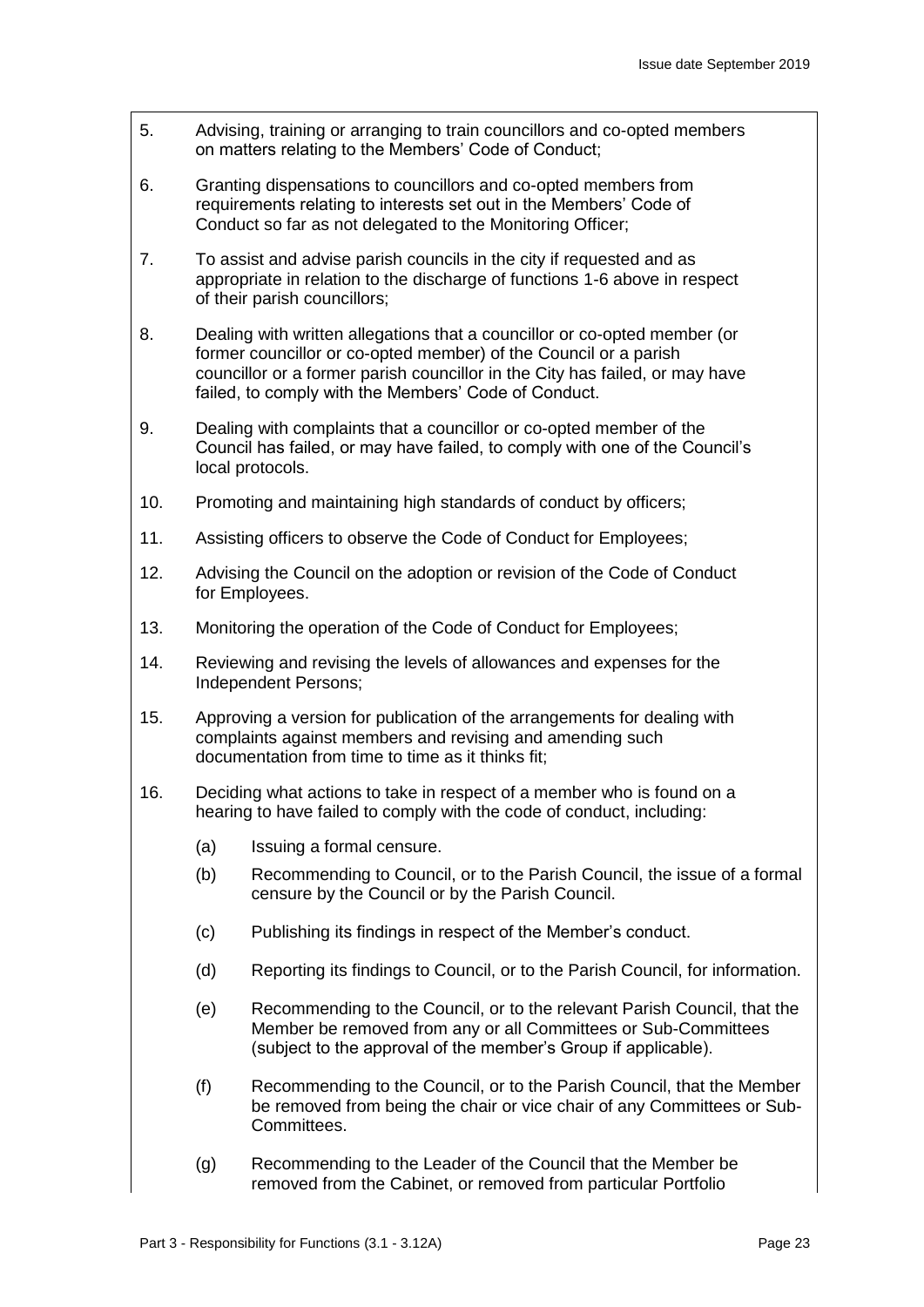responsibilities.

- (h) Instructing the Monitoring Officer to, or recommending that the Parish Council, arrange training for the Member.
- (i) Recommending to the Council, or to the Parish Council, that the Member be removed, from one or more outside appointments to which he/she has been appointed or nominated by the Council or by the Parish Council.

#### **N.B. There are special rules about membership (see Article 9)**

5.11 The Standards Committee has appointed the following Sub-Committee to help it discharge its functions:

#### **D.1. THE STANDARDS (URGENT DISPENSATIONS) SUB-COMMITTEE**

#### **Terms of Reference**

1. To deal with urgent applications for dispensations from the declaration of interest requirements.

#### **Membership**

Normally 3 members of the Standards Committee - 1 independent member (the Chair and independent joint vice chair to alternate), plus 2 members of the Council (one from each of the political groups). Selection on a rotation basis by the Service Manager Democratic Services.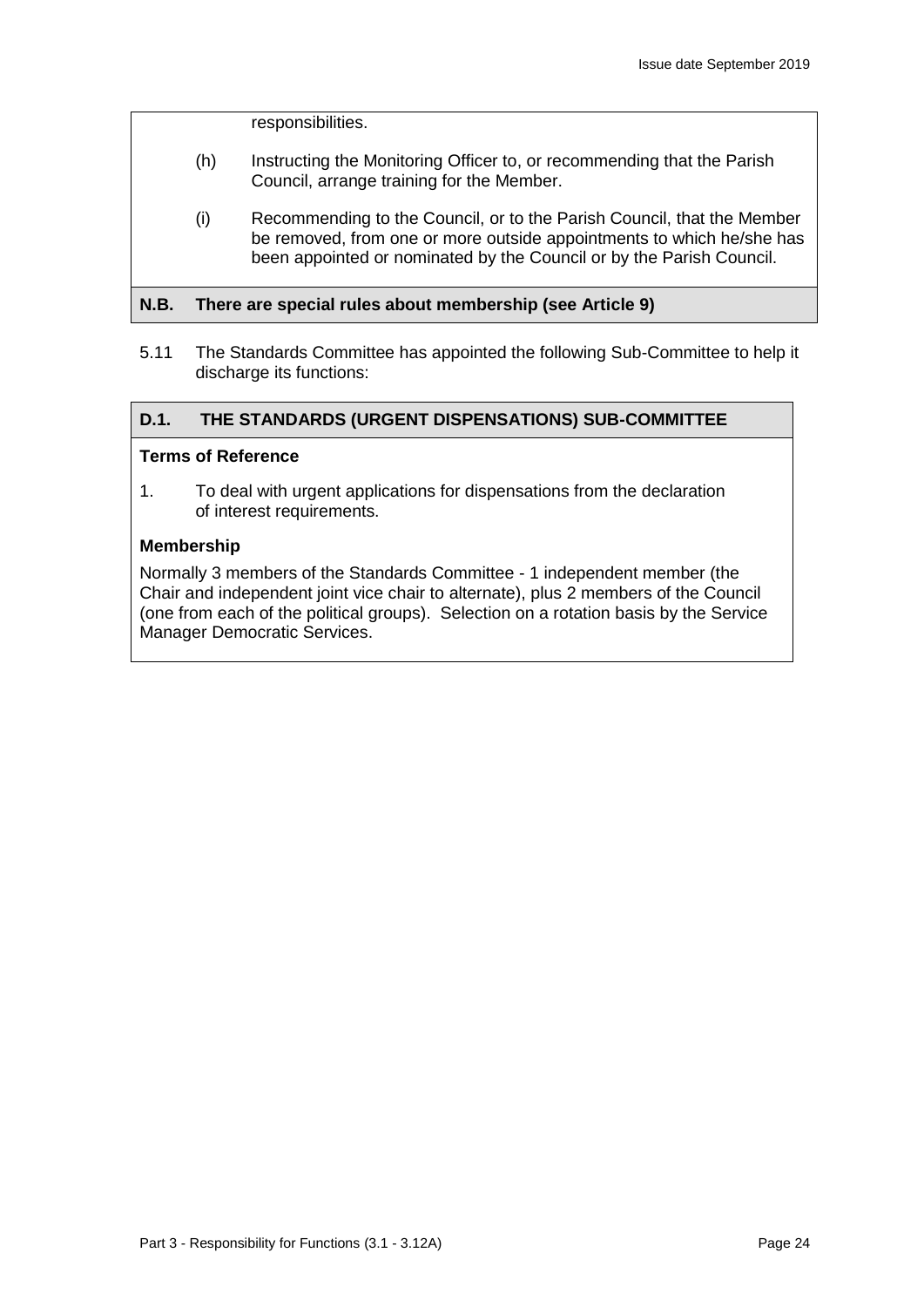## **3.5A Licensing Functions and the Late Night Levy**

Licensing Act 2003, Gambling Act 2005, and Police Reform and Social Responsibility Act 2011

## **Introduction**

5A This Part sets out how the Council will exercise its Licensing Functions under the Licensing Act 2003, the Gambling Act 2005 and its functions in relation to the Late Night Levy under Chapter 2 of Part 2 of the Police Reform and Social Responsibility Act 2011. Licensing Functions are those functions defined in the Licensing Act 2003 for the regulation of the sale of alcohol, supply of alcohol by a club, regulated entertainment and late night refreshment, Licensing functions under the Gambling Act 2005 include the licensing of premises for gambling and the granting of certain permissions.

## **Statement of Licensing Policy**

- 5A.1 Cabinet will be responsible for preparing the Statement of Licensing Policy for submission to Council for approval. A Cabinet Member will be responsible for overseeing the preparation as part of his/her portfolio.
- 5A.2 The Statement will be prepared in accordance with the Licensing Act 2003, regulations made under the Act and guidance issued by the Secretary of State.
- 5A.3 The Budget and Policy Framework Procedure Rules (Part 4C) do not apply to the Statement.
- 5A.4 Council must agree the Statement and any revisions to the Statement.

## **Statement of Gambling Policy**

- 5A.5 Cabinet will be responsible for preparing the Gambling Policy for submission to Council for approval. A Cabinet Member will be responsible for overseeing the preparation as part of his/her portfolio.
- 5A.6 The Gambling Policy will be prepared in accordance with the Gambling Act 2005, regulations made under the Act and guidance issued by the Gambling Commission.
- 5A.7 The Budget and Policy Framework Procedure Rules (Part 4C) do not apply to the Policy.
- 5A.8 Council must agree the Policy and any Revisions to the Policy.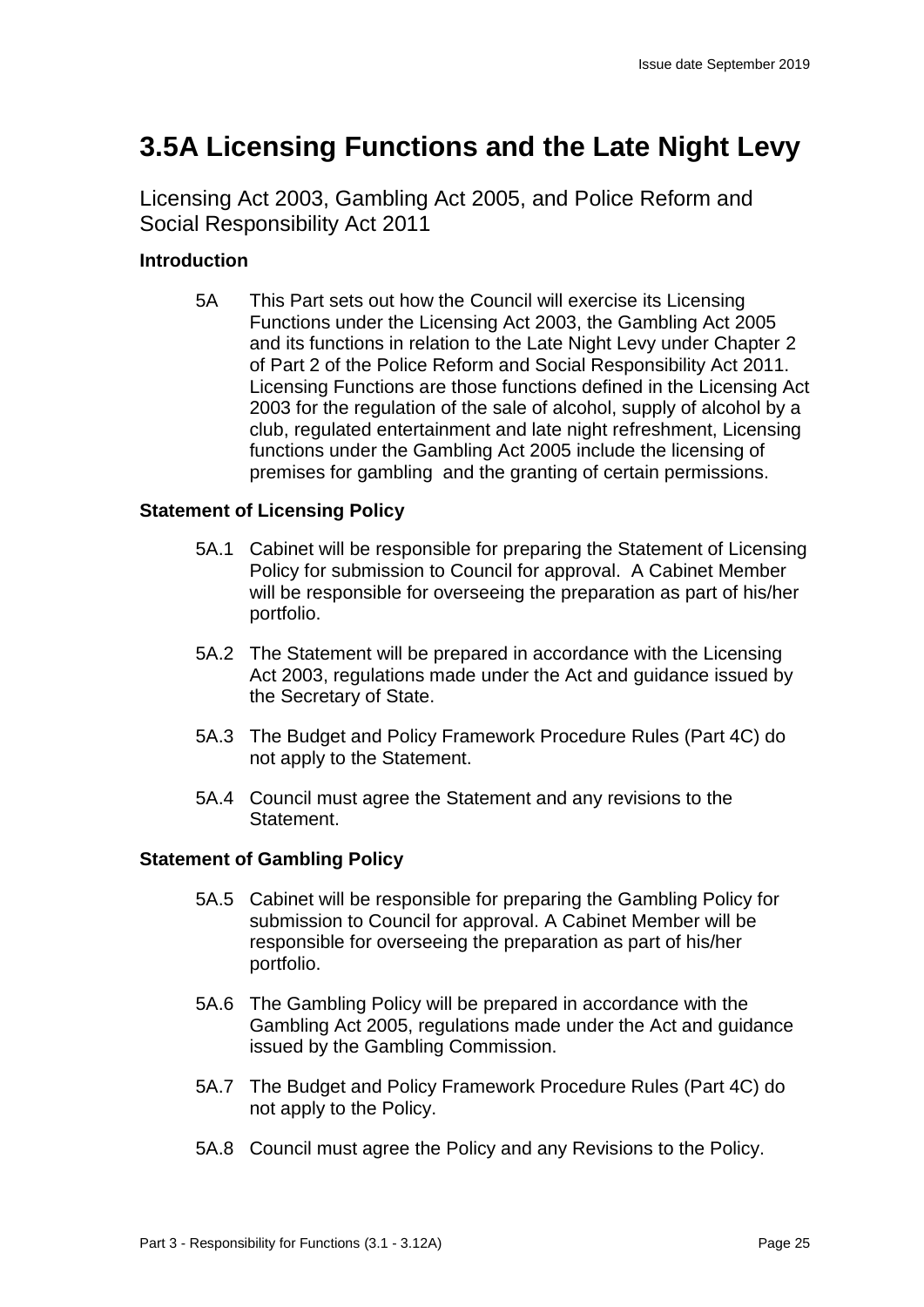## **The Late Night Levy**

- 5A.8A Council is responsible for deciding whether the late night levy requirement is to apply in the City, the details of the levy, and any amendments to the late night levy requirement in accordance with sections 125, 132 and 133 of the Police Reform and Social Responsibility Act 2011, on the recommendation of Cabinet.
- 5A.8B A Cabinet member will be responsible for overseeing the late night levy as part of his/her portfolio.

## **Early Morning Alcohol Restriction Orders**

5A.8C Council is responsible for making, and varying or revoking an early morning alcohol restriction order under section 172A of the Licensing Act 2003, on the recommendation of Licensing Committee or a Licensing Sub-Committee.

#### **Licensing Committee**

- 5A.9 The Council will establish a Licensing Committee comprising 12 members of the Council.
- 5A.10 Statutory political balance rules do not apply to membership of the Licensing Committee and any Sub-Committee.
- 5A.11 The Council shall appoint the chair and vice-chair of the Licensing Committee and may appoint additional vice-chairs from time to time.
- 5A.12 The Licensing Committee shall exercise all the Council's licensing functions except -
	- (1) the functions in relation to the Statement of Licensing Policy which are reserved to Council.
	- (2) the functions in relation to the Gambling Policy which are reserved to Council; and
	- (3) where the Licensing Committee is unable to discharge any function delegated to it because of the number of its members who are unable to take part in the consideration or discussion of any matter or vote on any question with respect to it, the committee must refer the matter back to Council and the Council must discharge that function.
- 5A.12A In addition to its above licensing functions (as a statutory Licensing Committee under the 2003 and 2005 Acts) the Licensing Committee shall also exercise all the Council's functions relating to the licensing of sexual entertainment venues in accordance with the provisions of the Local Government (Miscellaneous Provisions) Act 1982 Section 2 and Schedule 3.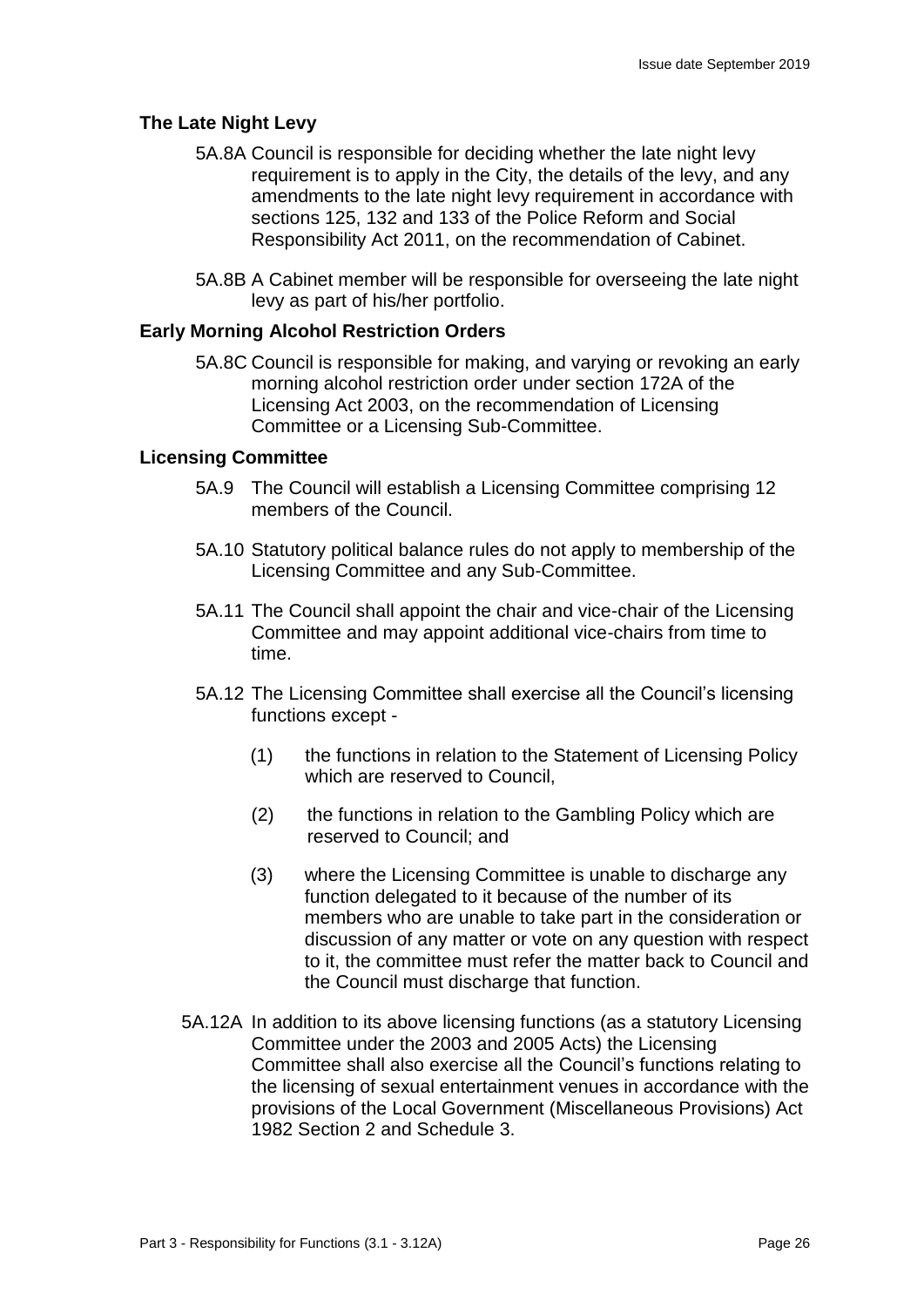5A.12B The Licensing Committee shall also be responsible for dealing with appeals by persons who have been refused membership of the Newcastle Best Practice Scheme or whose membership has been cancelled.

### **Licensing Sub-Committee**

- 5A.13 Licensing Committee hereby establishes Licensing Sub-Committees comprising three members of the Licensing **Committee**
- 5A.14 The Service Manager Democratic Services, after consultation with the chair or (in his/her absence) vice-chair, shall be responsible for constituting and convening such number of Sub-Committees as are required to deal with necessary business. More than one Sub-Committee may be established at any time.
- 5A.15 A Sub-Committee shall comprise three members (cross party where possible) of the Licensing Committee and, whenever possible, shall include the Chair or the vice-chair. The members other than the chair or vice-chair shall be selected by the Service Manager Democratic Services by rotation.
- 5A.16 A Licensing Sub-Committee shall have power to exercise all the functions of the Licensing Committee except –
	- (1) where the Licensing Committee directs that any particular matter shall be referred to it;
	- (2) where a Licensing Sub-Committee decides to refer any particular matter to the Licensing Committee;
	- (3) where a Licensing Sub-Committee is unable to discharge any function referred to it because of the number of its members who are unable to take part in the consideration or discussion of any matter or vote on any question with respect to it, the Sub-Committee must refer the matter either to the Licensing Committee or to another Licensing Sub-Committee which must discharge that function; and
	- (4) where the Director of Regulatory Services and Public Protection considers that any particular matter should be dealt with by the Licensing Committee instead of a Licensing Sub-Committee.

## **Director of Regulatory Services and Public Protection**

5A.17 The Licensing Committee delegates to the Director of Regulatory Services and Public Protection power to exercise all the functions of the Licensing Committee (including those delegated to a Licensing Sub-Committee) **except** -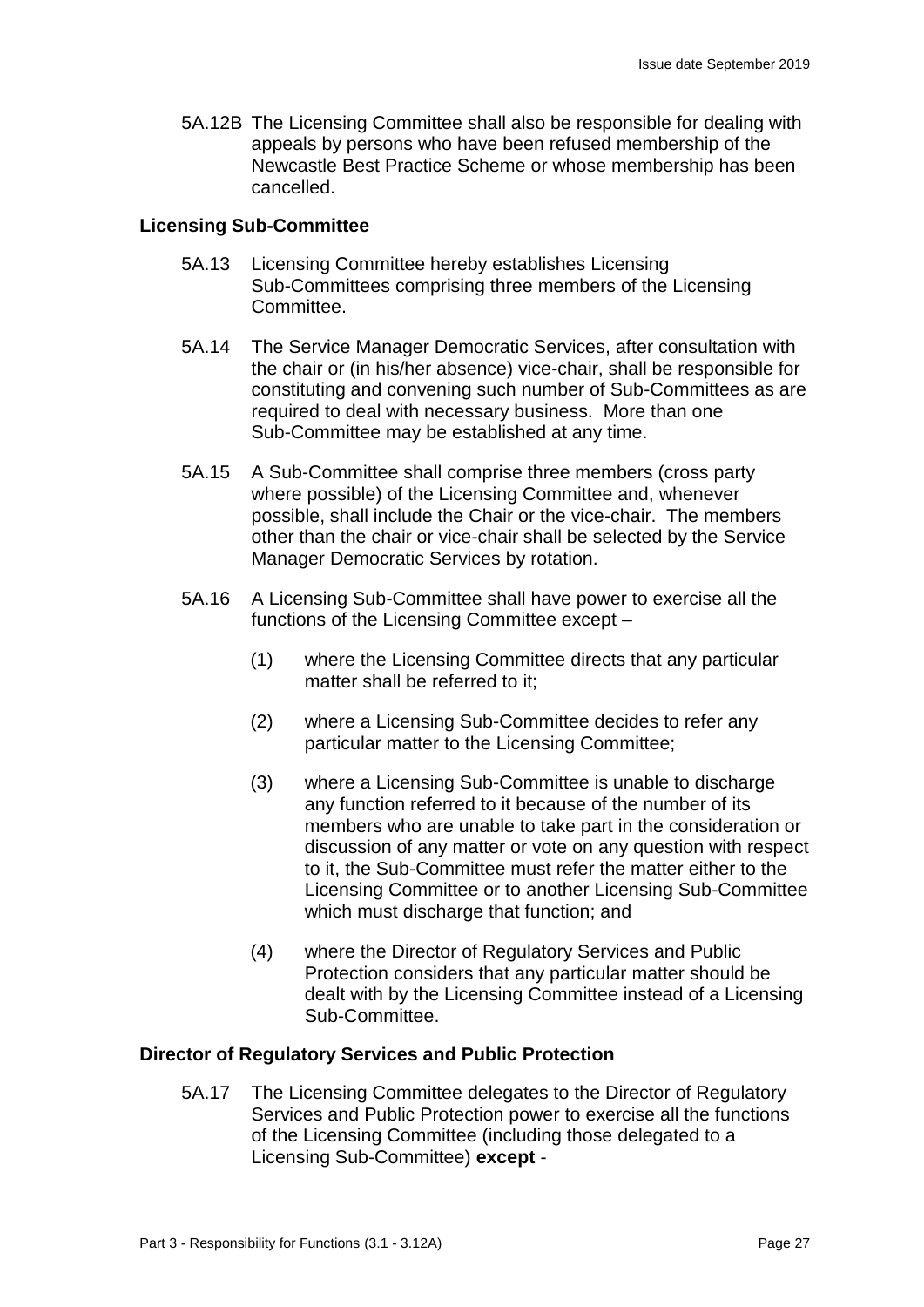$(1)$  those functions identified in section 10(4) of the Licensing Act 2003;

Note: Section 10(4) refers to -

- (a) any function under-
	- (i) section 18(3) (determination of application for premises licence where representations have been made),
	- (ii) section 31(3) (determination of application for provisional statement where representations have been made),
- (iii) section 35(3) (determination of application for variation of premises licence where representations have been made),
- (iv) section 39(3) (determination of application to vary designated premises supervisor following police objection),
- (v) section 44(5) (determination of application for transfer of premises licence following police objection),
- (vi) section 48(3) (consideration of police objection made to interim authority notice),
- (vii) section 72(3) (determination of application for club premises certificate where representations have been made),
- (viii) section 85(3)(determination of application to vary club premises certificate where representations have been made),
- (ix) section 105(2) (decision to give counter notice following objection to a standard temporary event notice),
- (x) section 120(7) (determination of application for grant of personal licence following police objection),
- (xi) section 121(6) (determination of application for renewal of personal licence following police objection), or
- (xii) section 124(4) (revocation of licence where convictions come to light after grant etc.),
- (b) any function under section 52(2) or (3) (determination of application for review of premises licence) in a case where relevant representations (within the meaning of section 52(7)) have been made,
- (c) any function under section 88(2) or (3) (determination of application for review of club premises certificate) in a case where relevant representations (within the meaning of section 88(7)) have been made, or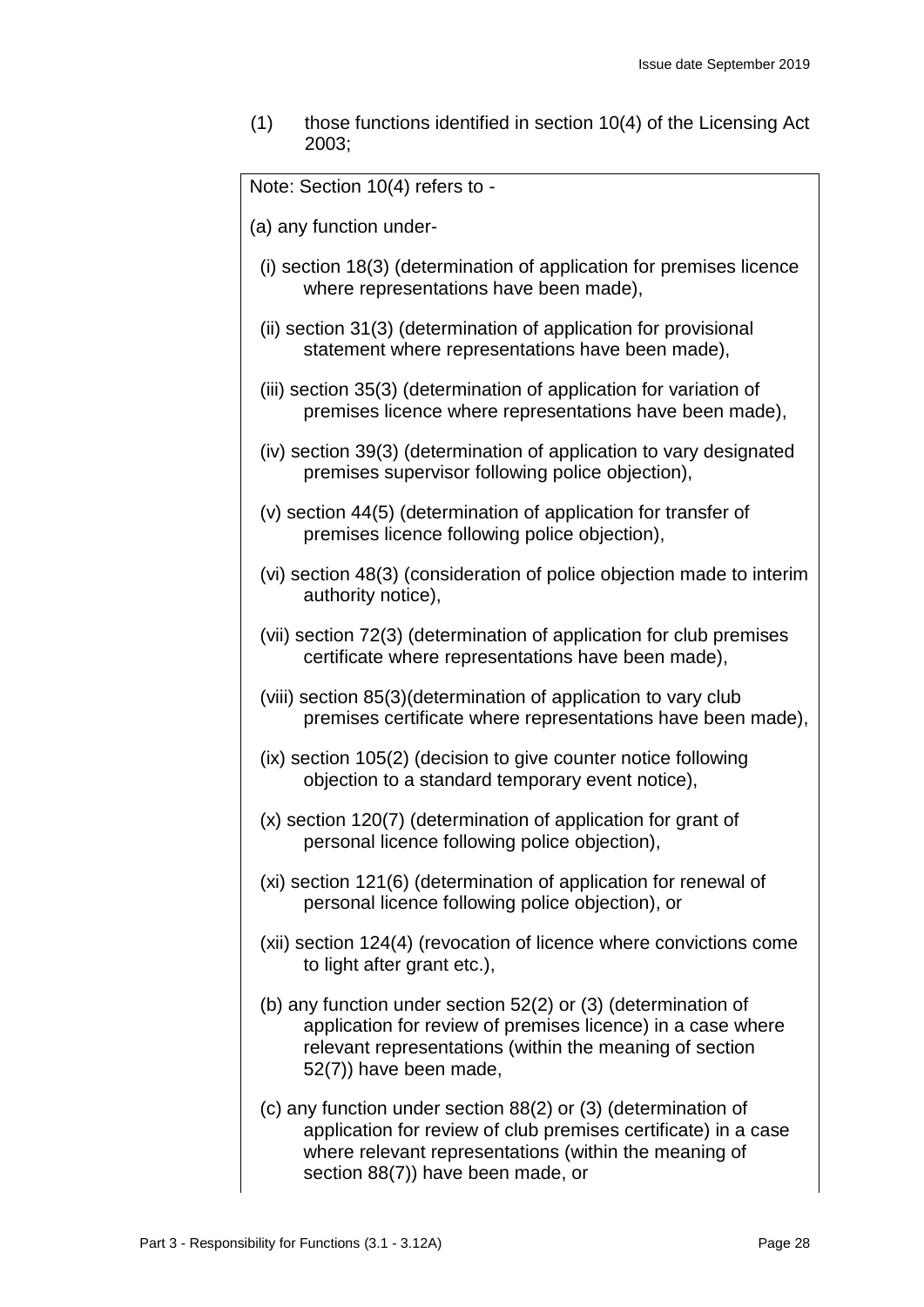- (d) any function under section 167(5) (review following closure order), in a case where relevant representations (within the meaning of section 167(9)) have been made.
- (2) those functions identified in S154 (4) Gambling Act 2005, namely:
	- a) determination of an application for a premises licence in respect of which representations have been made under section 161 (and not withdrawn),
	- b) determination of an application for the variation of a premises licence in respect of which representations have been made under section 161 as applied by section 187 (and not withdrawn),
	- c) determination of an application for transfer following representations by the Commission,
	- d) determination of an application for a provisional statement under section 204 in respect of which representations have been made under S161 as applied by section 204 (and not withdrawn)
	- e) a review of a premises licence under section 201
- (3) Other Gambling Act Functions, namely:
	- a) determination of an application for club gaming/club machine permits under Schedule 12 where objections have been received and not withdrawn,
	- b) determination of an application to cancel club gaming/club machine permits under paragraph 21 of Schedule 12,
	- c) decision to give a counter notice in relation to a temporary use notice under S224
- (4) where the Licensing Committee or a Licensing Sub-Committee directs that any particular matter shall be referred to it; and
- (5) where the Director of Regulatory Services and Public Protection considers that any particular matter should be dealt with by the Licensing Committee or a Licensing Sub-Committee instead of by him/her.
- 5A.18 Subject to section 10(4) of the Licensing Act 2003, and S154(4) of the Gambling Act 2005 the Licensing Committee or (subject to any direction by the Licensing Committee) a Licensing Sub-Committee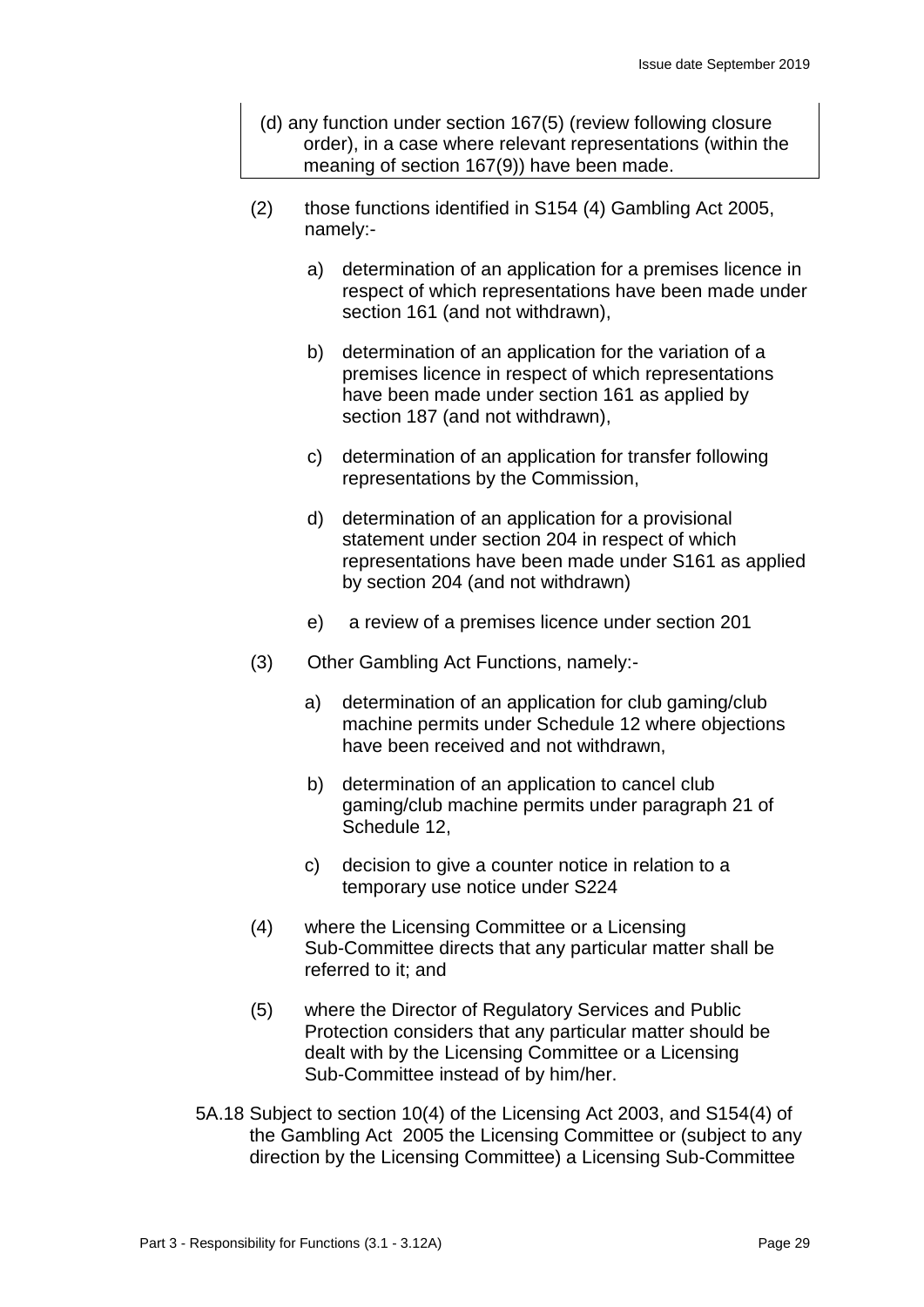may arrange for the discharge of its functions by the Director of Regulatory Services and Public Protection.

- 5A.19 Where a function has been delegated to the Director of Regulatory Services and Public Protection, the decision shall be taken in the name of (but not necessarily personally by) the Director of Regulatory Services and Public Protection in accordance with arrangements made from time to time by him/her for this purpose.
- 5A.20 The Director of Regulatory Services and Public Protection shall be a "Proper Officer" of the Council for the purpose of the Council's Licensing Functions in addition to any other proper officer designated under this Constitution.
- 5A.21 The "Proper Officer" function of the Director of Regulatory Services and Public Protection shall be exercised in the name of (but not necessarily personally by) the Director of Regulatory Services and Public Protection in accordance with arrangements made from time to time by him/her for this purpose.
- 5A.22 Where the Director of Regulatory Services and Public Protection is for any reason unable to act or the post is vacant, except where Licensing Committee makes other provision, the Assistant Director of Regulatory Services and Public Protection is appointed to exercise the functions delegated to the Director of Regulatory Services and Public Protection and to act as "Proper Officer".
- 5A.22A The Council delegates to the Director of Regulatory Services and Public Protection powers to do all things necessary to implement the late night levy within the City, including:-
	- (a) Power to publish notice of the decisions in accordance with regulation 9(1)(b) of the Late Night Levy (Application and Administration) Regulations 2012;
	- (b) Power to determine whether the holders of any relevant late night authorisations fall within any permitted exemption or reduction categories and in particular whether the holders of any relevant late night authorisations who are members of any business-led best practice scheme fall within the permitted reduction category;
	- (c) Subject always to the statutory role of Licensing Committee and its Sub-Committees, to make arrangements for free applications to vary authorisations before the beginning of the first levy year and determine such applications in accordance with regulations 9(1)(c) and 9(5) of the Late Night Levy (Application and Administration) Regulations 2012;
	- (d) Power to determine the aggregate amount of expenses of the Council that are permitted deductions under section 130(1)(b) of the 2011 Act;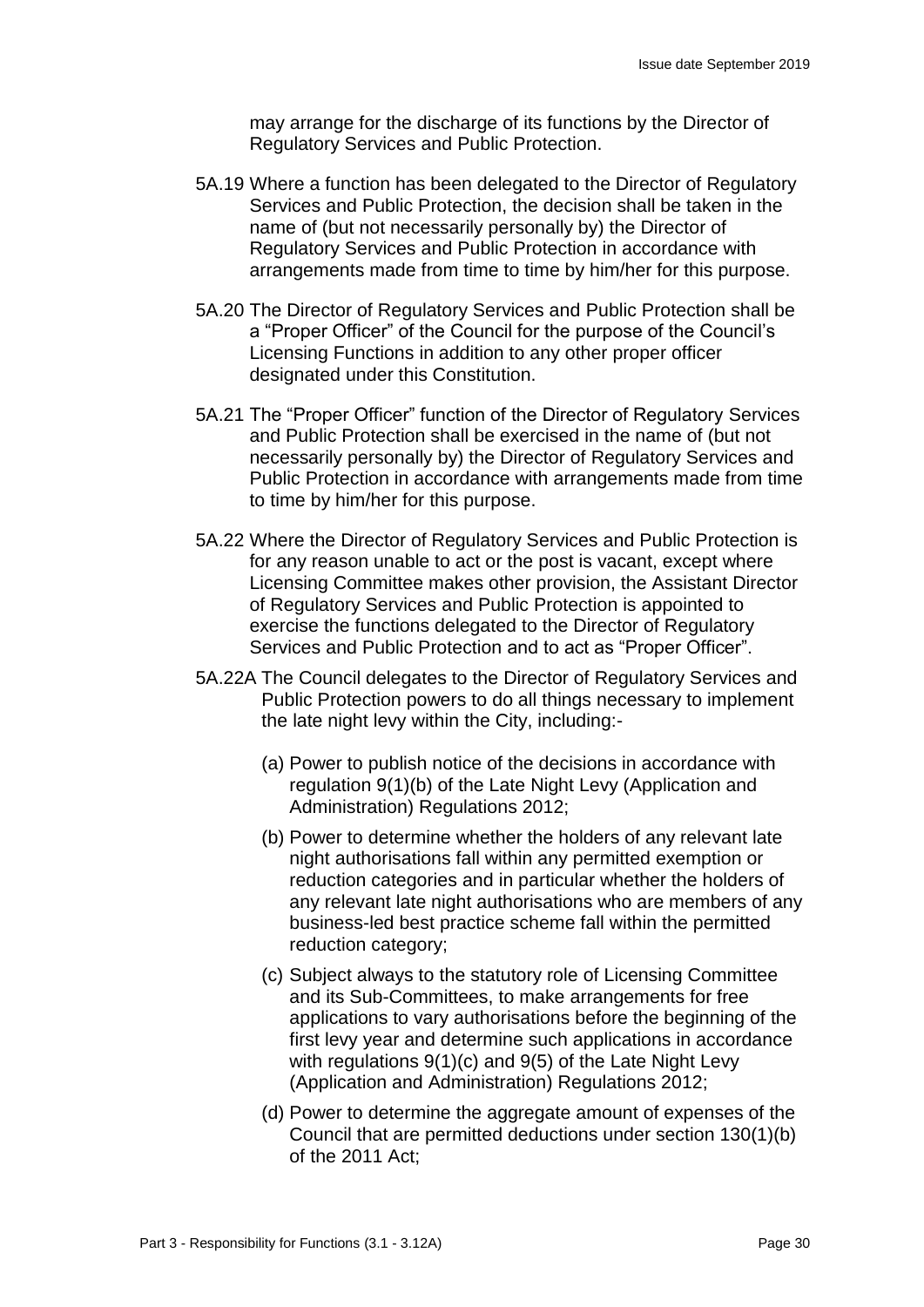- (e) Power to publish annual notices under section 130(5) of the 2011 Act relating to anticipated expenses and the net amount of the levy payments;
- (f) Power to make adjustments to payments in accordance with paragraph 7 of the Late Night Levy (Application and Administration) Regulations 2012; and
- (g) Power to determine from time to time when and for what purposes the Council will apply the non-specified proportion of the net amount of the levy payments.

## **Rules of Procedure**

- 5A.23 The Licensing Committee and any Licensing Sub-Committee shall operate in accordance with regulations made under section 9(2) of the Licensing Act 2003, in relation to its functions under both that Act and the Gambling Act 2005.
- 5A.24 Subject to such regulations, the Licensing Committee may regulate its own procedure and that of any Sub-Committees.
- 5A.25 The Licensing Committee and any Sub-Committees shall operate in accordance with the other provisions of this Constitution in so far as they are consistent with the Licensing Act 2003 and the Gambling Act 2005, any regulations under those Acts, any statutory and other guidance issued under both Acts and any specific provision made by the Licensing Committee.

## **Other Functions of the Council**

- 5A.26 Where a matter relates to a Licensing Function and another Function of the Council, the Licensing Function shall be dealt with in accordance with this Part and the Other Function shall be dealt with by the appropriate Committee or Delegated Officer in accordance with the provisions of this Constitution.
- 5A.27 Where the Other Function is dealt with by Council, it shall receive a report from the Licensing Committee, a Licensing Sub-Committee or the Director of Regulatory Services and Public Protection before discharging the function, unless the matter is urgent.
- 5A.28 Where the Other Function is dealt with by another Committee of the Council or Delegated Officer, the decision-makers who are respectively dealing with the Licensing Function and the Other Function shall take into account any representations made by each other before discharging their respective function, unless the matter is urgent.

## **NOTE**

5A.29 These provisions reflect the effect of the Local Authorities (Functions and Responsibilities) (England) (Amendment)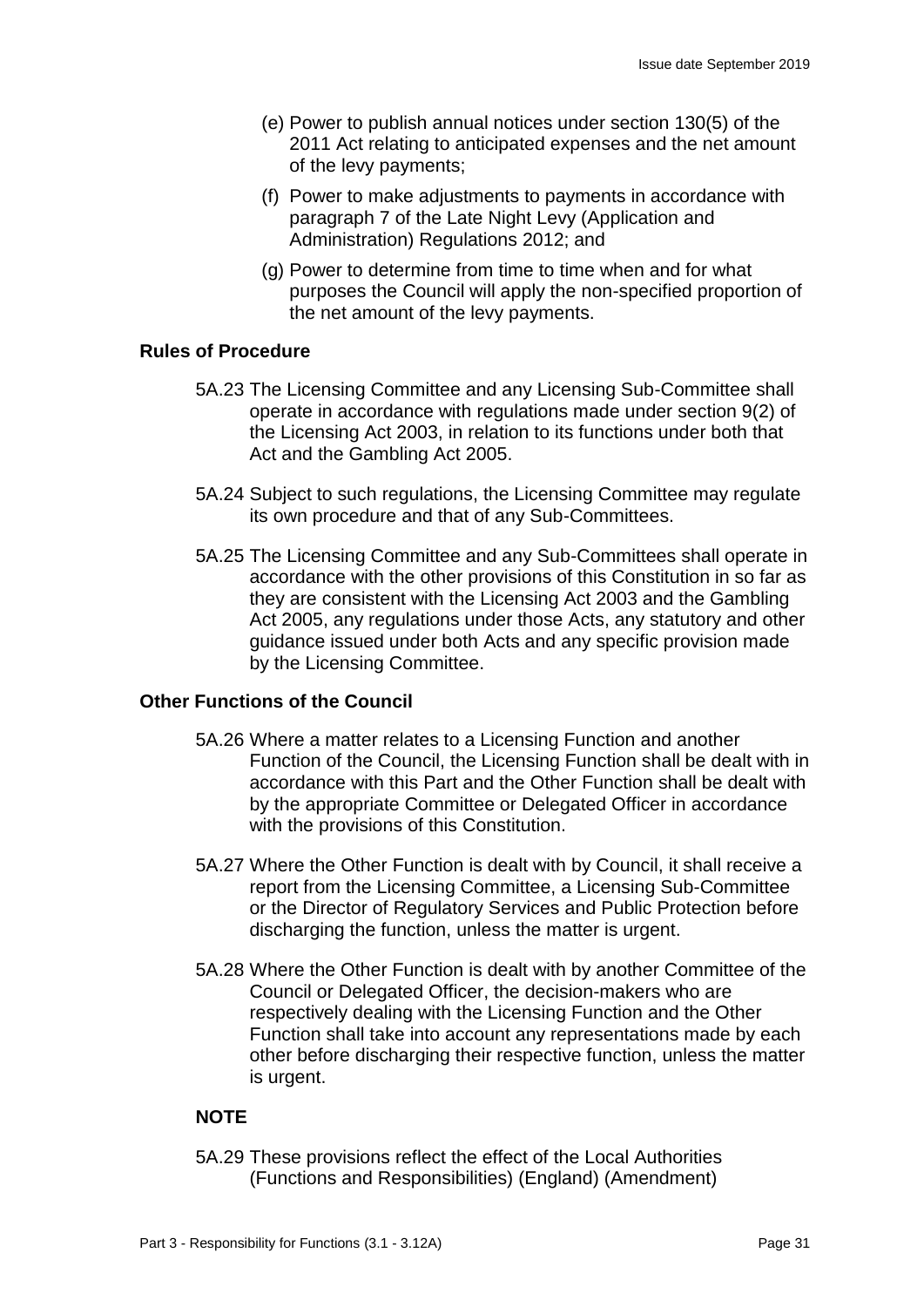Regulations 2013 which came into force on 1 October 2013 and so do not apply to decisions made by the Council before that date in relation to the Late Night Levy, which were made in accordance with the law then prevailing.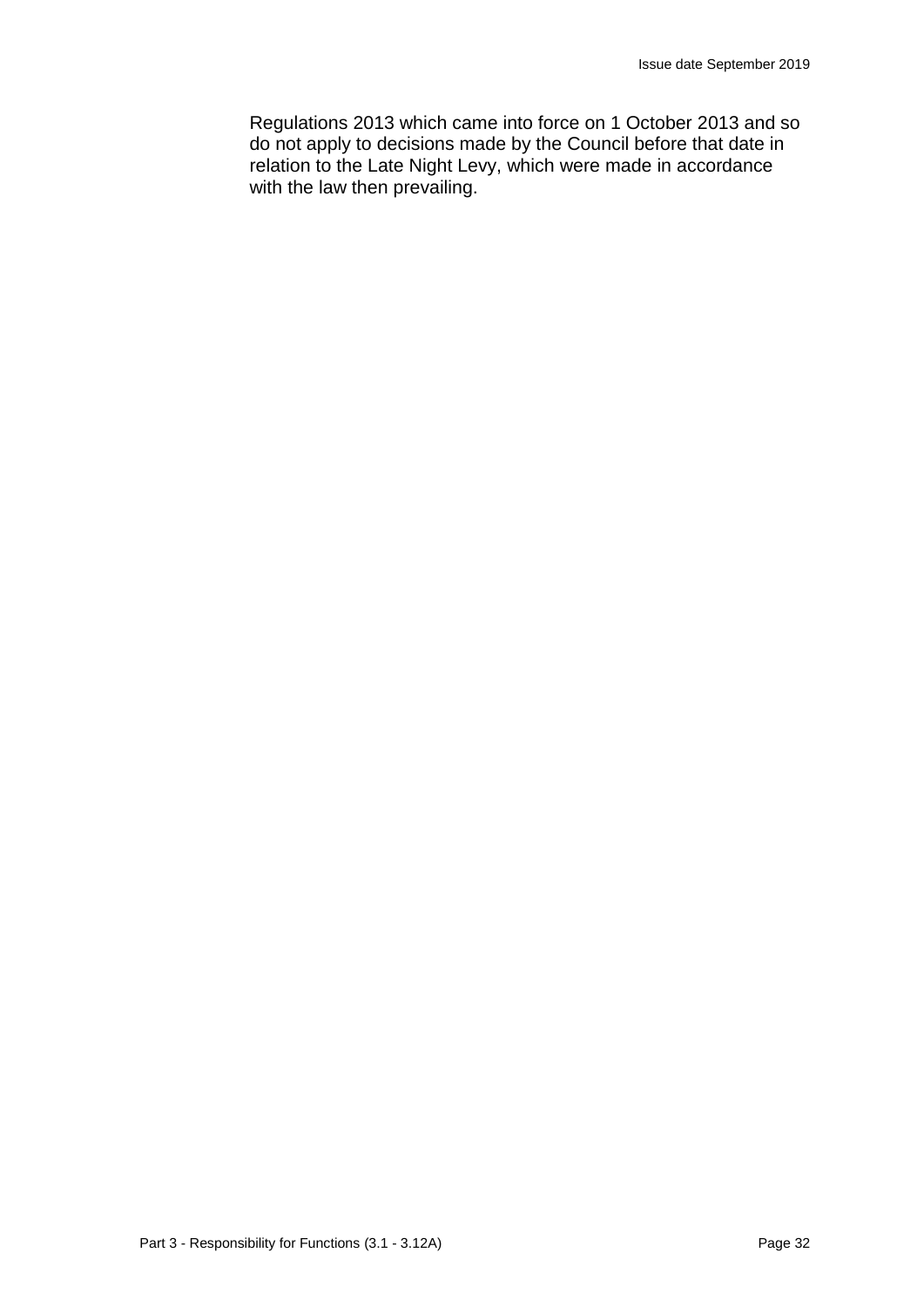## **3.6 Scrutiny Committees**

#### **Appointment of Scrutiny committees**

- 6 Scrutiny committees are appointed by the Council under Article 6 of this Constitution to carry out the overview and scrutiny function in accordance with the Scrutiny Committee Procedure Rules in Part 4E of this Constitution.
- 6.1 Details of the scrutiny committees which have been appointed are set out in Article 6 of this Charter.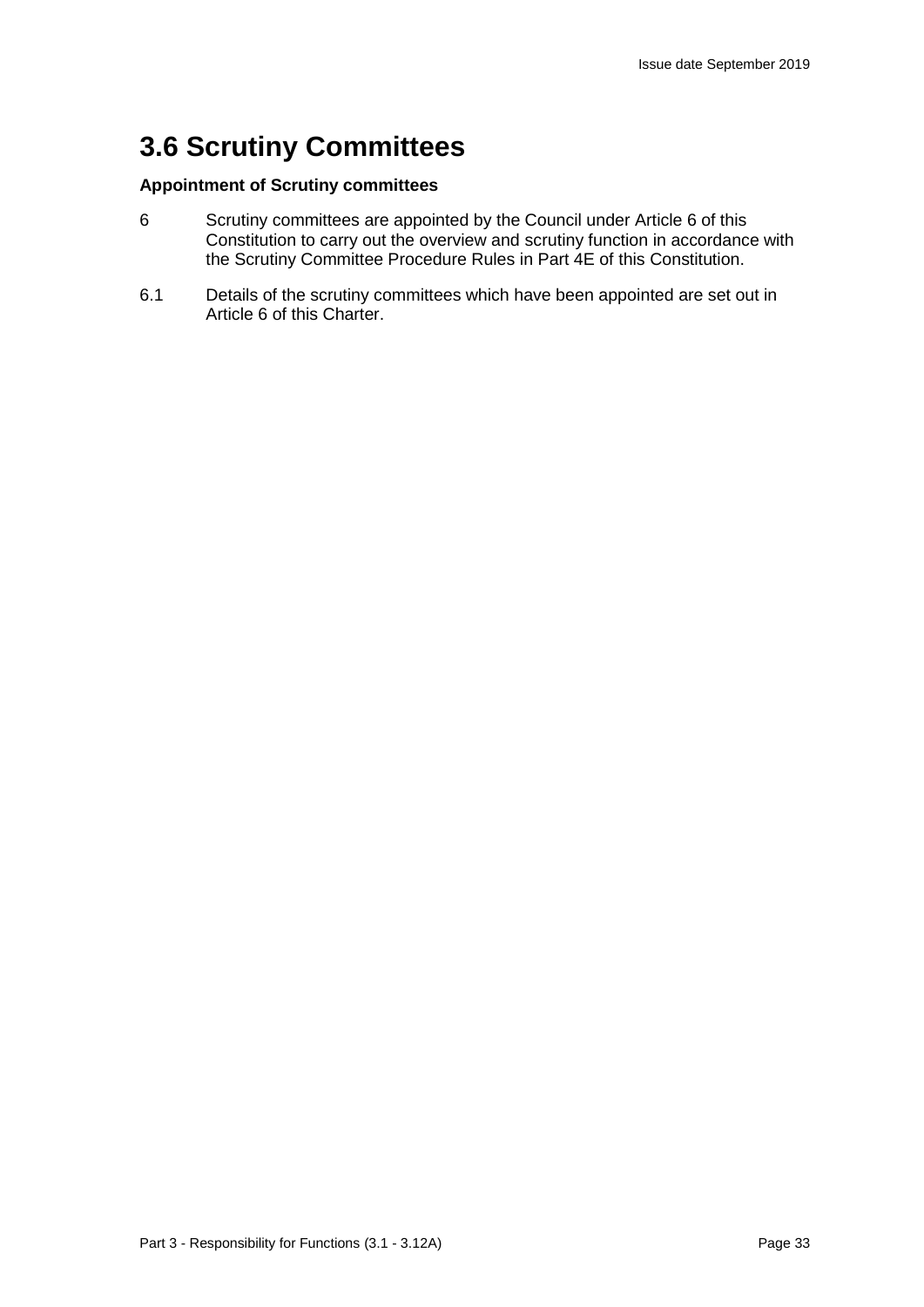## **3.7 - Ward Committees**

#### **General**

7 Council under Article 10 of this Constitution has established 26 Ward Committees.

#### **Delegations**

- 7.1 They may exercise executive and non-executive functions. Council is responsible for delegating non-executive functions and Cabinet is responsible for delegating executive functions.
- 7.2 The details of their delegations are set out in this part of the constitution.

#### **Community Planning**

7.3 In addition to their delegated powers, ward committees have a key role in the Council's community planning structure in order to represent the views of their communities and to influence policy formulation and decision making in respect of their communities.

#### **Decision Making**

- 7.4 Decisions should be made in close consultation with partner organisations and community representatives.
- 7.5 Decisions by ward committees are open to scrutiny by Scrutiny committees. In view of the extent of their delegated powers, decisions will not currently be subject to call-in by scrutiny committees before implementation. This may change if wider delegations are given in the future.
- 7.6 The delegations of Ward Committees are set out below:

#### **WARD COMMITTEES**

#### **Non-Executive Functions**

None

#### **Executive Functions**

- 1. To promote effective community participation in the Council's decision making processes and to ensure that the Council's policies, strategies and services are communicated effectively to, and influenced by, residents in the Ward.
- 2. To assist the effective formulation and implementation of relevant Council policies, strategies and services, such as Decent Neighbourhoods Standards, Newcastle Future Needs Assessment, local views, needs and aspirations and offering appropriate advice and recommendations under delegation 10 below whenever considered necessary.
- 3. To promote and develop joint and co-ordinated working with Ward residents, key partners and other stakeholders within the Ward, including service providers and users and in particular to work with such persons and bodies in relation to any new or emerging local or national initiatives relevant to the Ward e.g. the Decent Neighbourhood Standards and local devolution.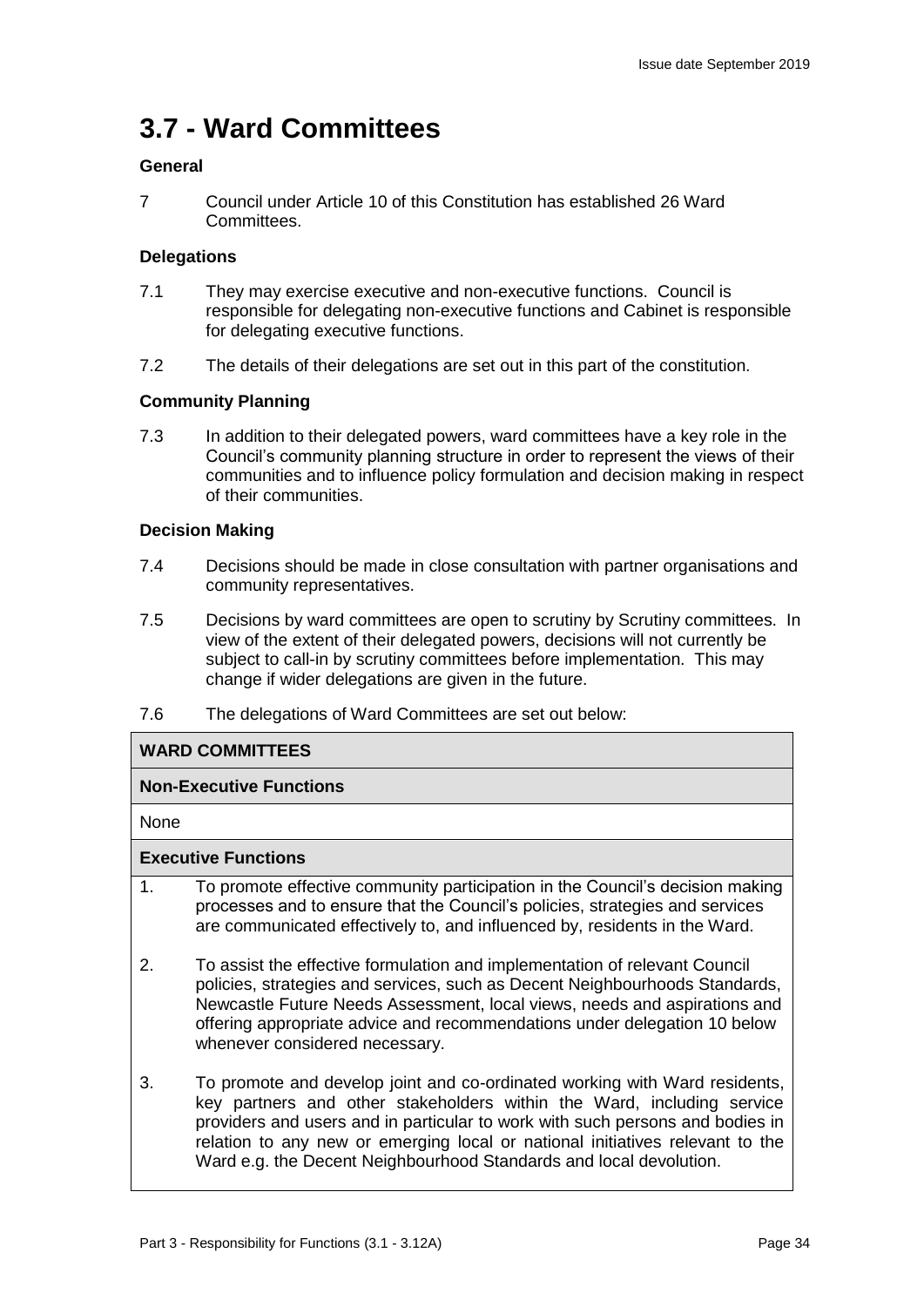4. To facilitate and encourage effective and inclusive engagement between residents, partners and stakeholders within the Ward. This will aim to provide the most effective joint analysis of, and solutions to, local issues. This process will recognise the importance of taking into account, and reflecting, diverse and minority interests and views and devolution of decision making to the most appropriate local level.

To assist this process, each Ward Committee may have a standing item on its agenda for information about any planning applications or appeals or other proposed developments considered likely by officers or the Chair to have a potentially significant impact on the ward.

5. If Wards wish, to prepare and maintain (within the parameters of its other delegated powers) a specific Ward Plan to reflect the needs and priorities of the ward and how it is proposed these be addressed, having regard to the Council Plan.

The Ward Plan could initially reflect Decent Neighbourhood Standards and the Newcastle Future Needs Assessment, local intelligence and knowledge to identify and assess the needs and priorities of the Ward and seek to ensure these are adequately reflected in the Ward Plan, and if possible in the Council Plan.

- 6. To seek to ensure that the objectives of the Council Plan are delivered within the Ward.
- 7. To regularly monitor performance, assess local needs and accordingly influence service standards and priorities for service delivery in the Ward in respect of each of the following important local services (and such other functions as may be delegated to it from time to time):
	- **Local street cleansing and grounds maintenance**
	- Neighbourhood Parks and Open Spaces
	- **Street lighting maintenance**
	- **Road and pavement work**
	- **Community safety**
	- **Local environmental services**
	- **Street Wardening**
	- Local open space and equipped play provision
	- Sports / Arts / Health Development schemes
	- Community Buildings and assets
	- **Community Cohesion**
	- Consultation rights on educational developments (Primary School specific)
	- Recycling initiatives
	- Road safety
	- Play and Youth services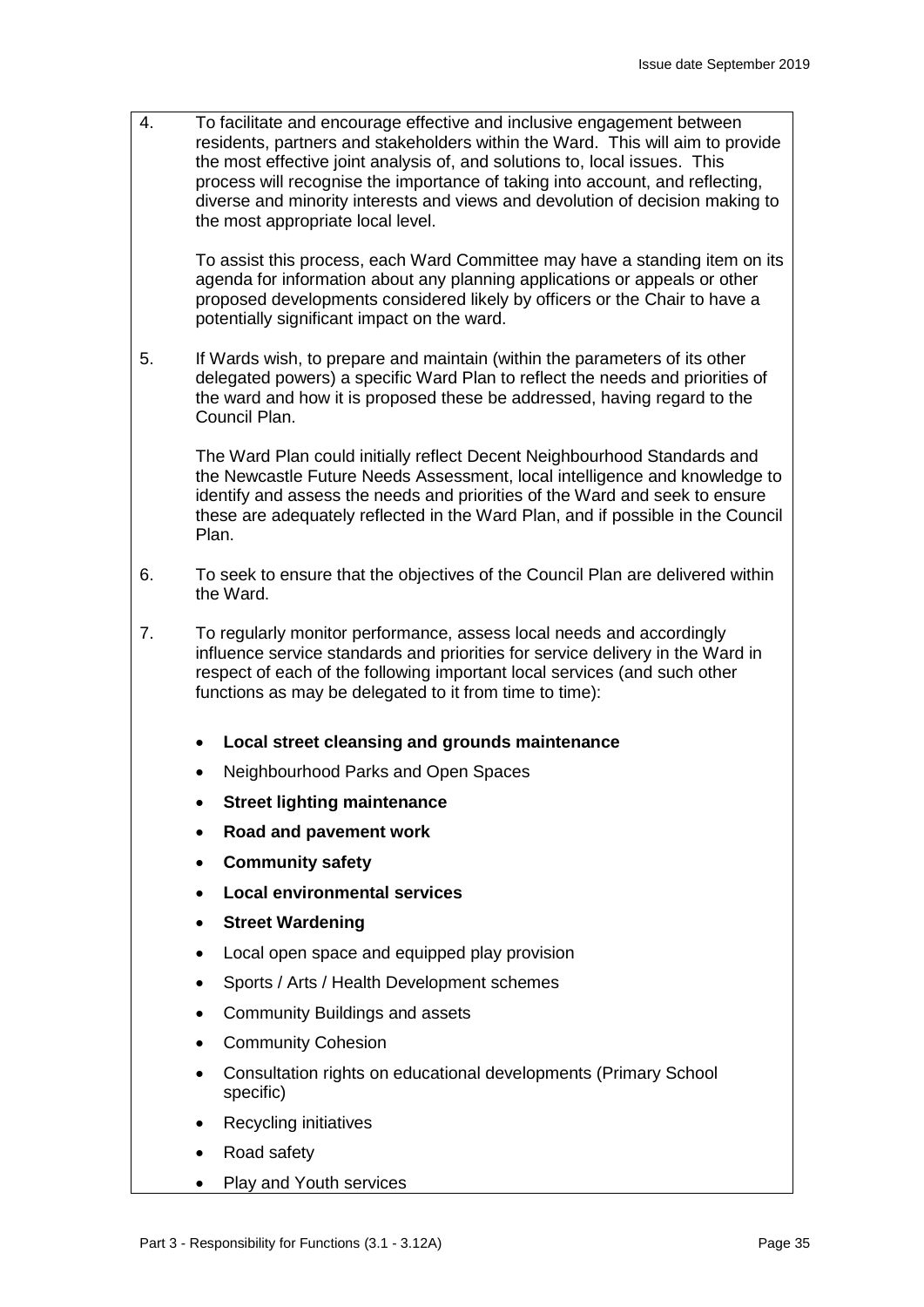- 8. To determine service standards in line with the Decent Neighbourhood Standards and service delivery priorities **in respect of the functions set out in bold type in delegation 8 above**, subject to operational and resource constraints and requirements, and subject also to compliance with overall Council policies and strategic objectives (which where necessary shall be adjudicated upon by the Cabinet. This delegated power will, subject to the prior formal agreement of the Cabinet, be extended to the other functions listed in delegation 7 above on an incremental basis following assessment of their appropriateness and operational readiness).
- 9. To deal with any matters remitted to it by, and to refer appropriate issues to:
	- the Cabinet (in relation to executive functions);
	- the Council's Constitutional Committee (in relation to any non-executive function);
	- a relevant scrutiny committee (in relation to any scrutiny issue);
	- any other ward committee (in relation to any inter-ward issue);
	- any relevant outside body
- 10. To work jointly with other Ward Committees, including exploration of potential local joint commissioning where this is considered appropriate and in the interests of Ward residents.
- 11. To decide on the appropriate allocation of its Ward Budget to support local projects, initiatives and research.
- 12. To administer and make appropriate decisions as to the use of any specific additional budgets allocated to it by the Cabinet or Council.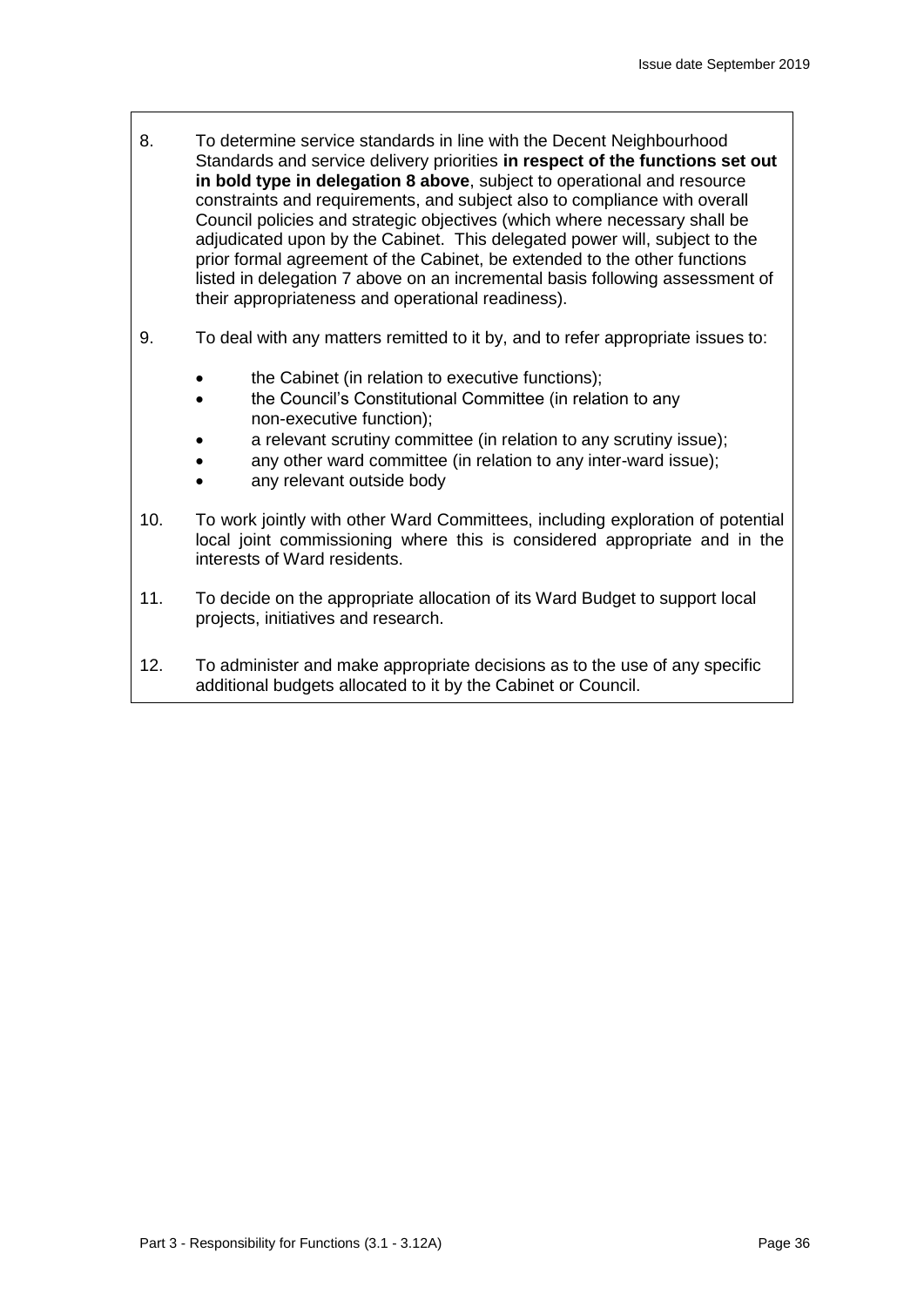## **3.8 - Advisory Committees, including Audit Committee**

#### **General**

- 8 Council under Article 11 of this Constitution has established Advisory Committees.
- 8.1 Details of the Advisory Committees are as follows:

#### **A AUDIT COMMITTEE**

#### **Terms of Reference:**

- 1. To act as the principal advisory committee to the Council and the Cabinet to provide independent assurance on the adequacy of the risk management framework, the internal control environment and the integrity of the financial reporting and annual governance processes
- 2. In particular, to consider and analyse the following functions in relation to audit, risk and governance issues and to advise the Council and Cabinet, and their respective Committees and officers upon such other financial matters as and when it considers it necessary:
	- To be satisfied that the authority's assurance statements, including the Annual Governance Statement, properly reflect the risk environment and any actions required to improve it, and demonstrate how governance supports the achievements of the authority's objectives.
	- In relation to the internal audit function to oversee its independence, objectivity, performance and professionalism, support the effectiveness of the internal audit, and promote the effective use of internal audit within the assurance framework.
	- Consider the effectiveness of the authority's risk management arrangements and the control environment. Review the risk profile of the organisation and assurances that action is being taken on risk-related issues, including partnerships with other organisations.
	- Monitor the effectiveness of the control environment, including arrangements for ensuring value for money and productivity, the robustness of mechanisms to deliver strategic objectives, particularly in a changing environment, and for managing the authority's exposure to the risks of fraud and corruption.
	- Consider the reports and recommendations of external audit and inspection agencies and their implications for governance, risk management or control.
	- Support effective relationships between external audit and internal audit, inspection agencies and other relevant bodies, and encourage the active promotion of the value of the audit process.
	- Review the financial statements, external auditor's opinion and reports to members, and monitor management action in response to the issues raised by external audit.
- 3. To liaise with, have access to and receive advice and information from other Committees, officers of the Council and the Council's external auditors and/or inspectors as is necessary to achieve the above objectives.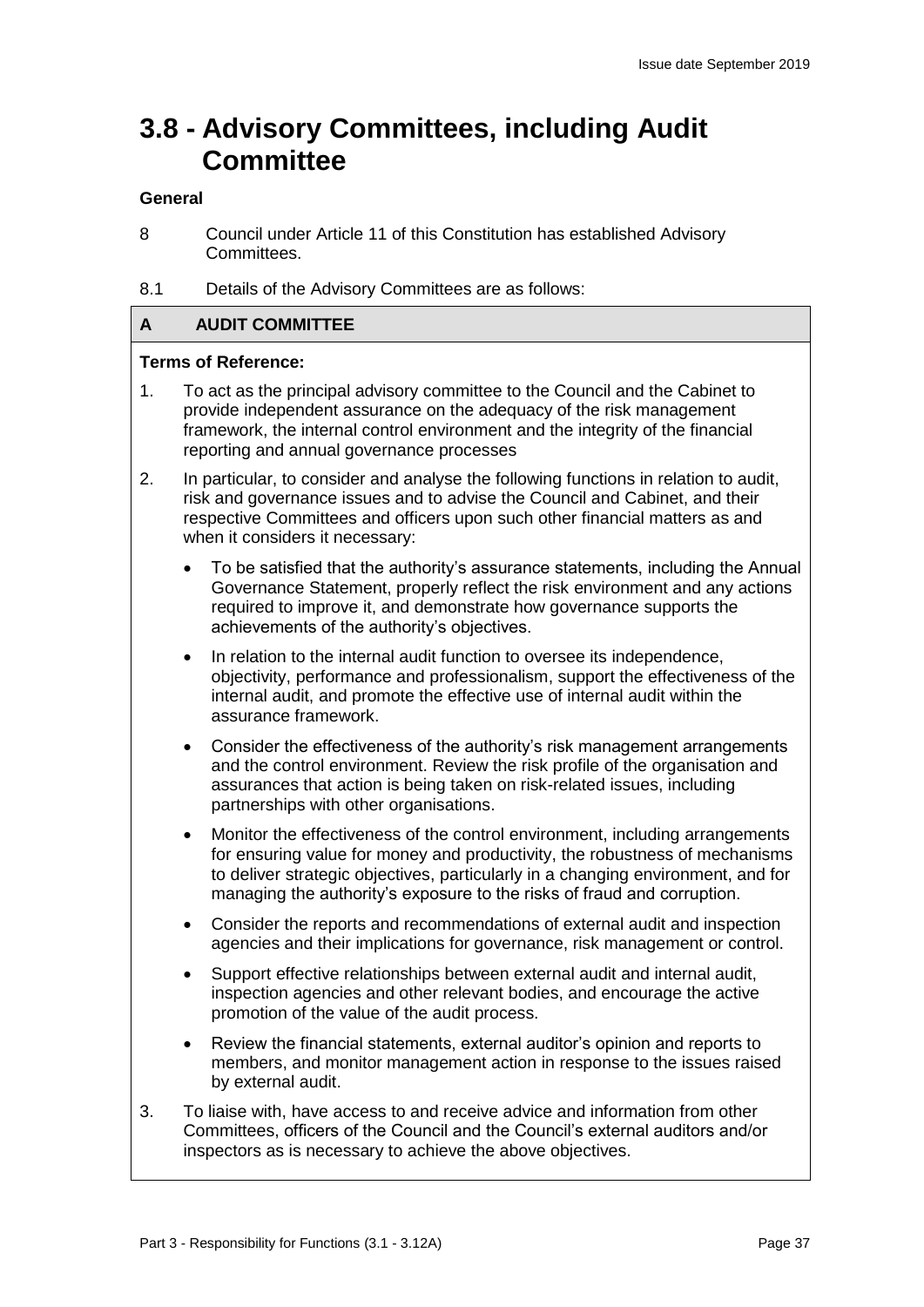## **INFORMAL ANNUAL GOVERNANCE SUB-GROUP – TERMS OF REFERENCE**

- 1. To receive and review the sources of assurance which support the production of the Council's Annual Governance Statement.
- 2. To review the Annual Governance Statement considering it separately to the Accounts.
- 3. To recommend the approval of the Annual Governance Statement.

### **Membership:**

5 councillors plus 4 independent co-optees (voting) - politically balanced. (Chair to be independent co-optee).

### **Body/Delegated Officer to be advised:**

Full Council and its committees as appropriate, Cabinet and its committees as appropriate and Delegated Officers as appropriate

## **B HISTORIC ENVIRONMENT ADVISORY PANEL**

#### **Terms of Reference:**

- 1. To advise the Council on policy and strategy activity in the field of the conservation of historic buildings and areas including issues such as heritage strategy development, conservation area character statements, detailed advice and guidelines preparation and the integration of conservation into other relevant Council policies and strategies.
- 2. To consider ways in which amenity societies can help the Council progress and support conservation activity in the City.

#### **Membership:**

5 councillors plus representatives of the 5 national heritage based organisations and of 2 local groups (North of England Civic Trust and Northumberland and Newcastle Society) - politically balanced.

#### **Body/Delegated Officer to be advised:**

Council, Planning Committee and Director of Housing, Planning and Transportation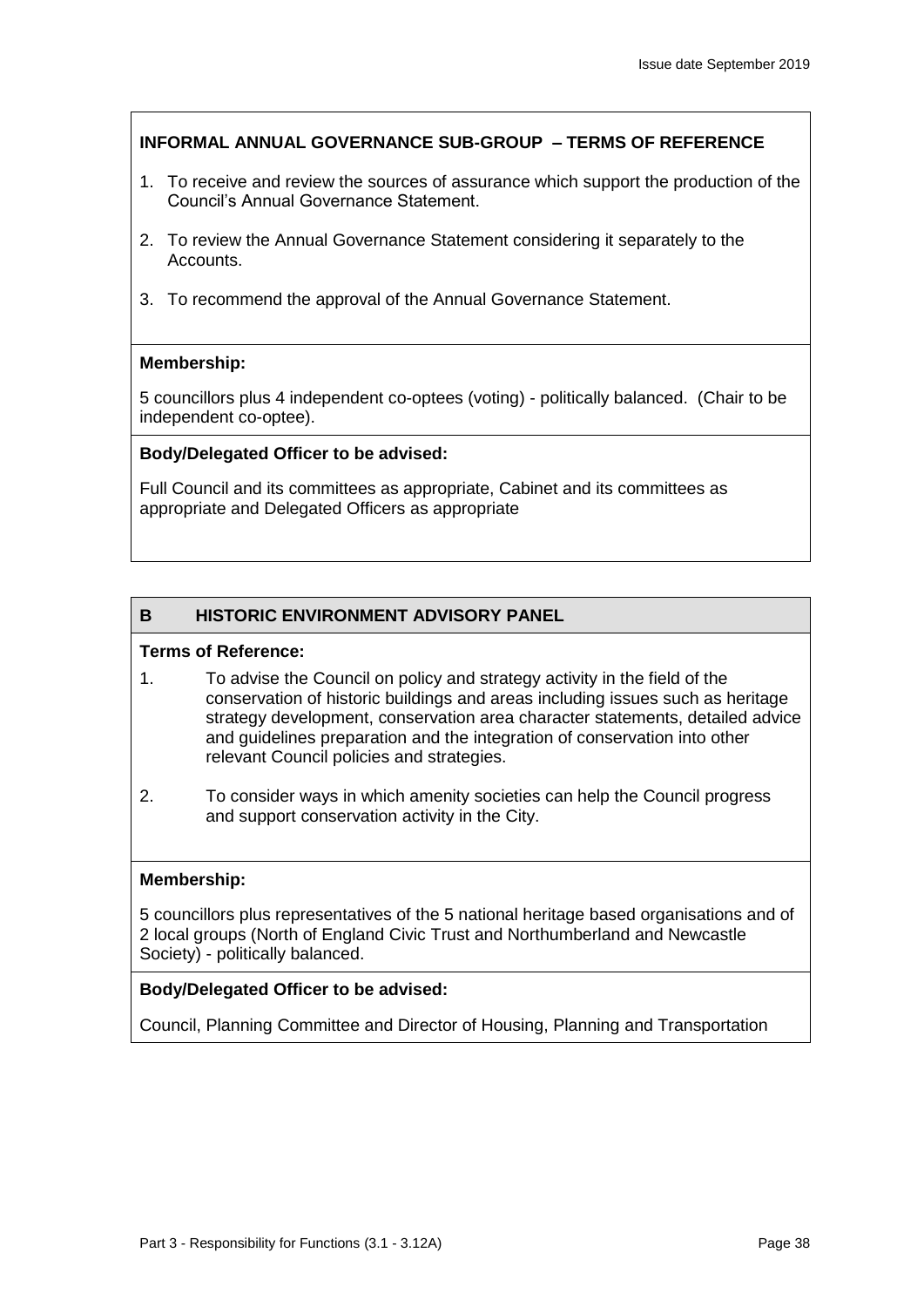### **C. CORPORATE PARENT ADVISORY COMMITTEE**

#### **Terms of Reference:**

- 1. To develop a Group of councillors with the knowledge and expertise in issues relating to Looked After Children
- 2. To advocate the interests of Looked After Children within the Council and wider communities
- 3. To monitor the work of the Council and other related agencies in contributing towards positive outcomes for Looked After Children
- 4. To provide advice to decision makers in relation to Looked After Children issues.
- 5. To provide formal comments on all proposals and to be consulted about all policy decisions affecting Looked After Children.
- 6. To promote involvement by all councillors in the corporate parenting role
- 7. To consult with and listen to Looked after Children and to respond to their views and take into account the issues they raise when acting on their behalf.
- 8. To establish links with similar bodies in other Local Authorities to benchmark good practice.
- 9. To ensure that the Council, as the corporate parent meets the diverse needs of Looked After Children.
- 10. To develop and implement an annual work programme which will include:-
	- Participation where possible in the programme of member visits to children's homes and other service areas
	- Consideration of the reports of the councillors who undertake such visits
	- Consideration of regular submission of the Children in Need and Sector Specific development reports to Corporate Parent Advisory Committee
	- Consideration of regular reports on the interests of children looked after including those produced through Viewpoint
	- Discussion of matters of concern with officers, foster carers and others as considered appropriate by the Group
	- Discussion of matters of interest with Looked After Children to include regular representation of the Children in Care Council
- 11. To make annual reports regarding the activities of Corporate Parent Advisory Committee and work programme to (a) Cabinet (b) the Service Delivery Scrutiny Committee (c) full Council (d) Children and Young People Looked After by the Council.

#### **Membership:**

7 councillors – politically balanced. (Chair – Cabinet Member for Children's Services)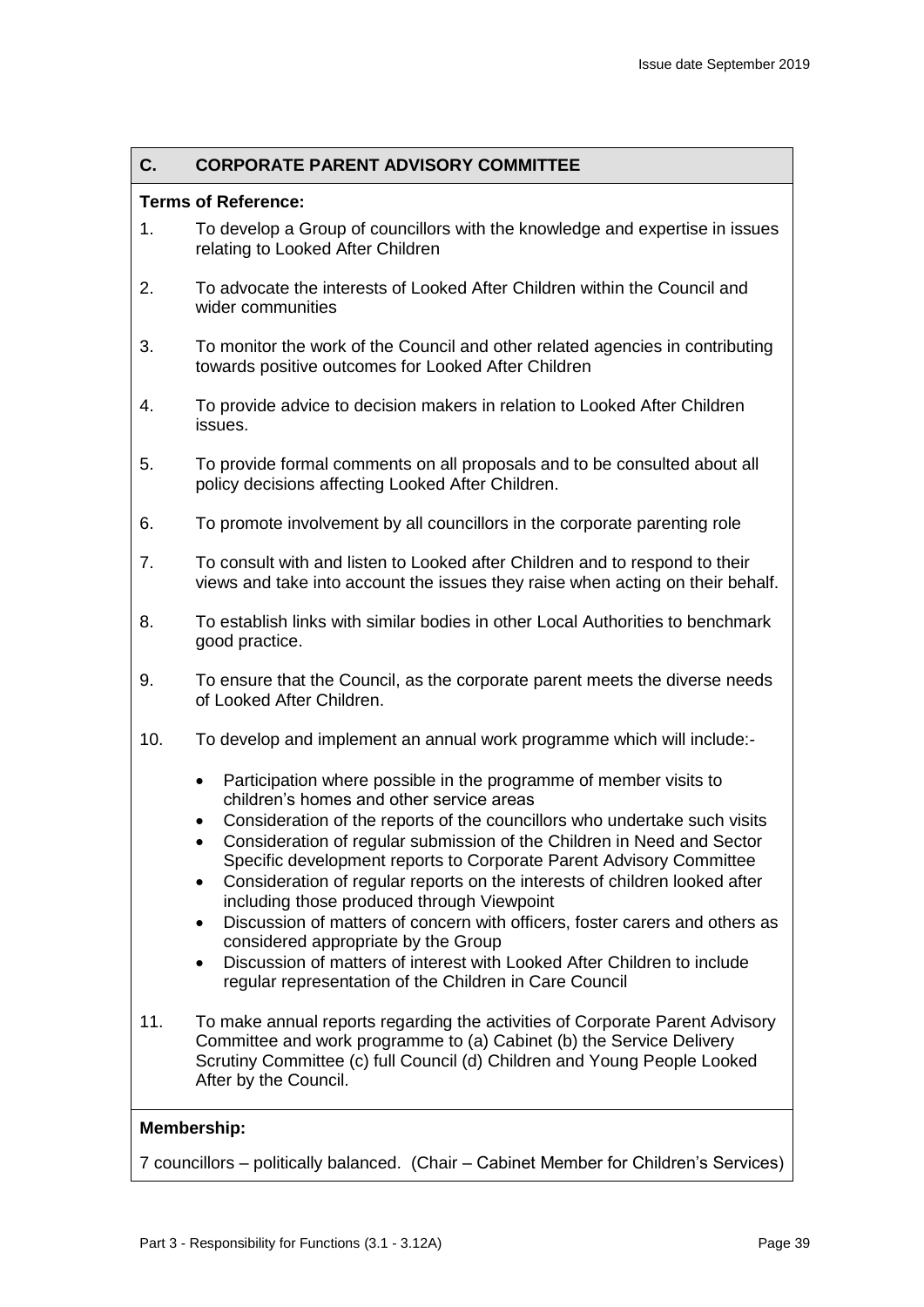#### **Body/Delegated Officer to be advised:**

Cabinet and Executive Director of Children's Services and other chief officers

#### **D. MANSION HOUSE TRUST ADVISORY COMMITTEE**

#### **Terms of Reference:**

1. To advise the Council in its function as sole Trustee of the Mansion House **Trust** 

#### **Membership:**

3 councillors plus Lord Mayor and 3 external advisors - politically balanced

#### **Body/Delegated Officer to be advised:**

Executive and Service Manager Democratic Services

#### **Appeal Panels**

8.2 See Part 3.10 in relation to Appeal Panels which also constitute Advisory Committees.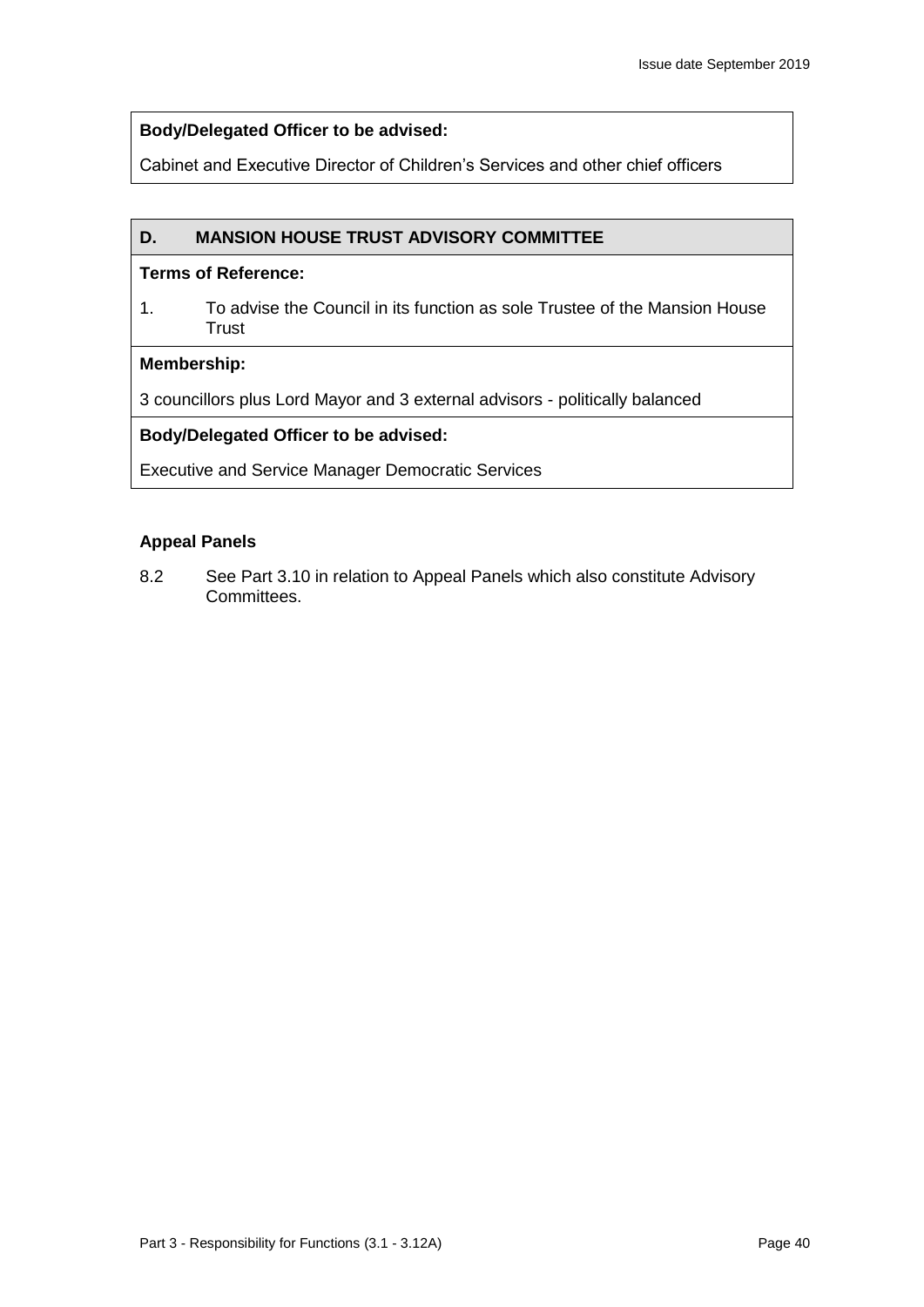## **3.9 - Joint Consultative Committee**

#### **General**

### **A COUNCIL JOINT COMMITTEE**

#### **Terms of Reference:**

- 1. To consult on corporate and strategic issues affecting the workforce.
- 2. Forum with the Trades Unions for the discussion and establishment of matters of principle or policy relating to health, safety and welfare, corporate standards on health, safety and welfare, and cost effective strategies towards implementing legislation.
- 3. Advise the Council as may be appropriate on matters relating to health, safety and welfare, and in particular ensure compliance with the Health and Safety at Work etc. Act 1974, the management of Health and Safety at Work Regulations 1992 and all associated legislation.
- 4. Recommend guidelines for the establishment and operation of Directorate Health, Safety and Welfare Committees.
- 5. Monitor health and safety arrangements and performance throughout the Authority and make recommendations.
- 6. Consider any matters referred to it by the Cabinet or any Directorate Health, Safety and Welfare Committee.

**Membership:** 4 councillors - politically balanced

<sup>9</sup> This forms part of the Council's Employee Relations Framework. It is consultative and not decision-making.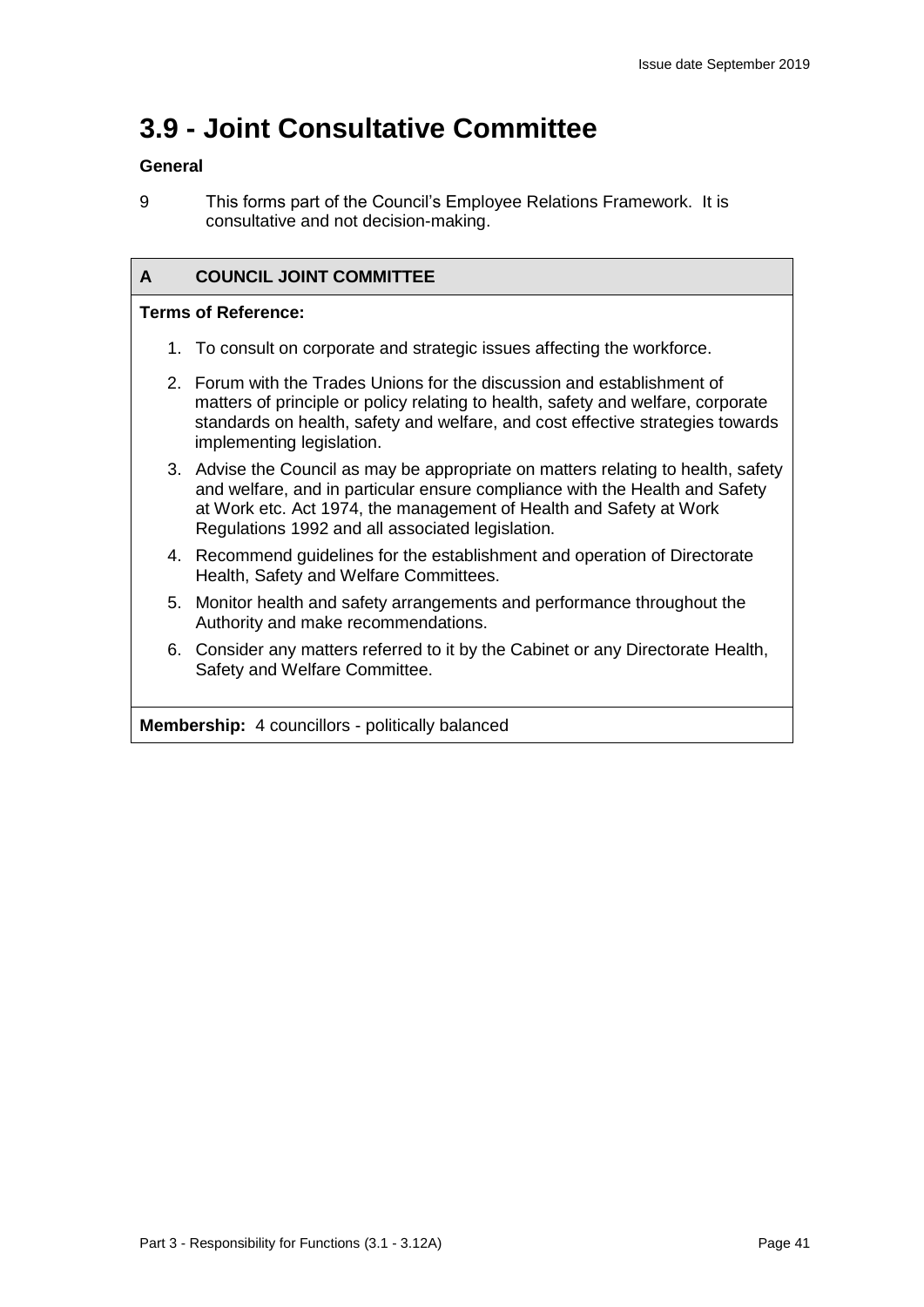## **3.10 Appeal and other Panels**

#### **General**

- 10 The determination of an appeal against any decision made by or on behalf of the Council is a local choice function.
- 10.1 The Council has determined that this should be a non-executive function (Table 3.1, Parts 3.3 and 3.4).

#### **Committee of the Council**

- 10.2 Until May 2011, Appeal Panels were appointed to determine appeals. However, appeals are now dealt with by the Regulatory and Appeals Committee.
- 10.3 Most of the actual decisions against which appeals are made in respect of executive functions. The Council has decided that the determination of such appeals (being a local choice function) should not be an executive responsibility and can therefore be determined by Regulatory and Appeals Committee or its sub-committees.

#### **Membership**

- 10.4 Membership of Regulatory and Appeals sub-committees shall be drawn from the members of the Regulatory and Appeals Committee by the Service Manager Democratic Services. Each sub-committee shall contain 3 members except where the constitution or law provides otherwise.
- 10.5 Members are required to have received training for sub-committees dealing with housing appeals, personnel appeals and traffic regulation decisions.
- 10.6 There are no current Appeals Panels

#### **Adoption and Fostering Panels**

- 10.7 The Council must appoint at least one member of the Council to its Adoption Panel. This member must be either a member of Cabinet or a member of the scrutiny committee whose remit includes the overview and scrutiny of social services functions.
- 10.8 The Council is not obliged to apply the same criteria to any member appointments to its Fostering Panel.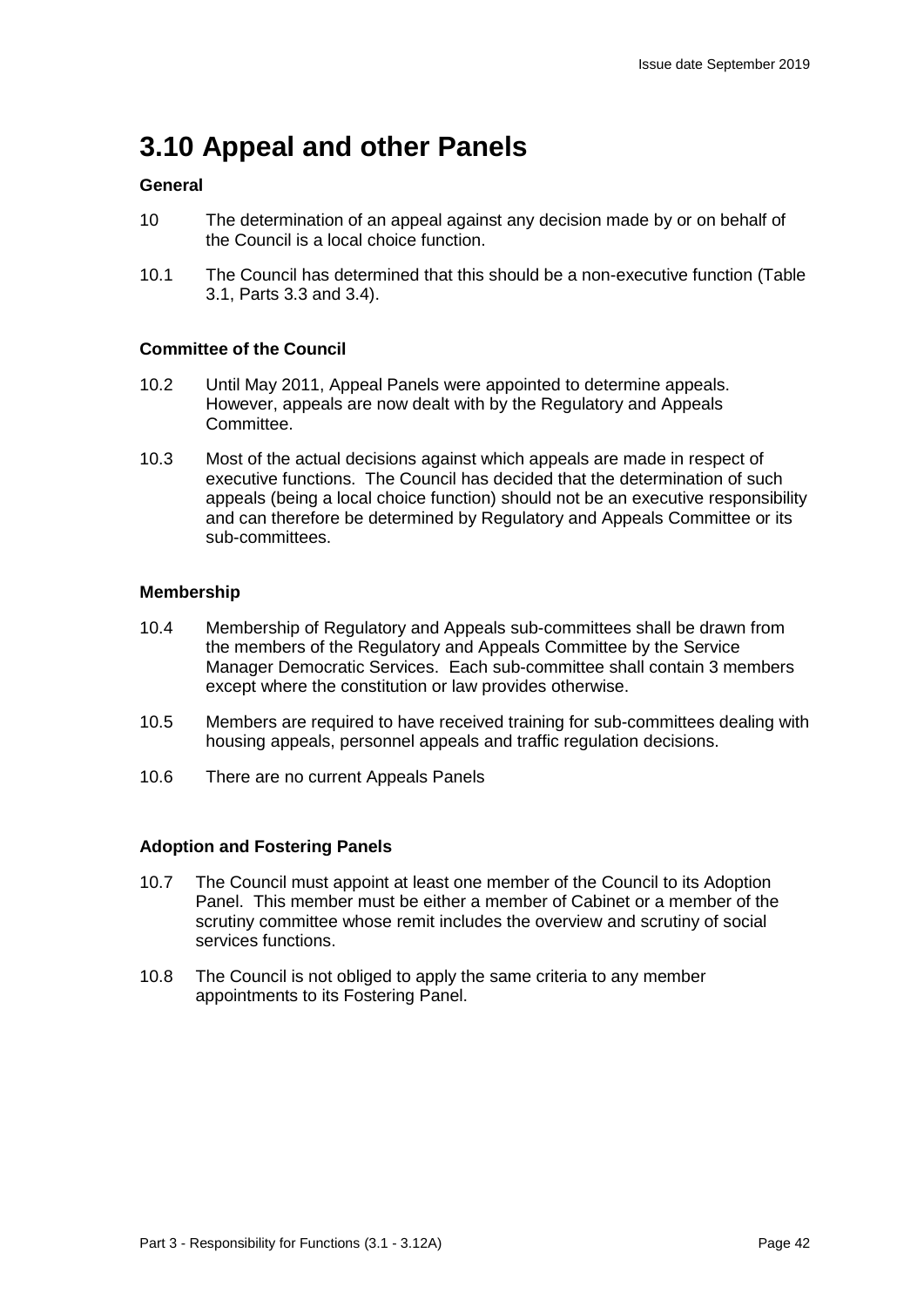## **3.11 Informal Groups**

- 11 The Council or Cabinet may from time to time establish informal working groups to deal with particular matters.
- 11.1 They will not have decision-making powers.
- 11.2 Membership of the groups is at the discretion of the body setting them up. They may include Cabinet members, other councillors, co-optees and officers. Political balance requirements do not apply. They are not committees, sub-committees, advisory committees or advisory sub-committees of the Council.
- 11.3 The current Informal Groups are
	- Town Moor Joint Working Group
	- Voluntary Sector Liaison Group
- 11.4 Details of the membership are included in Part 8 of this Constitution.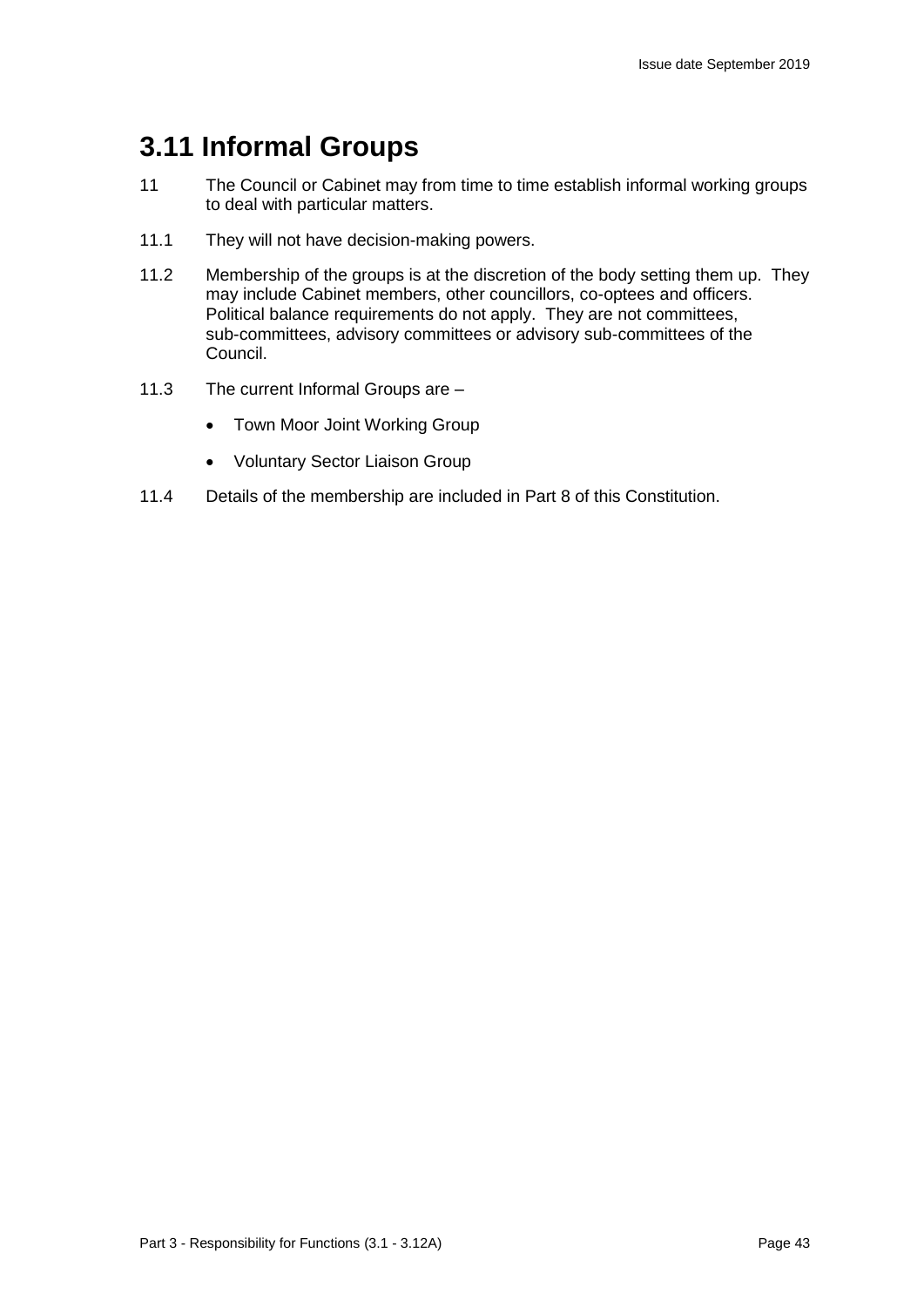## **3.12 Joint Arrangements**

- 12 The Council's powers to enter into joint arrangements are set out in Article 12 of this Constitution.
- 12.1 Details are included in this part of the Constitution.
- 12.2 The precise details of the delegated functions are set out in the agreements between the appointing authorities.

| <b>GATESHEAD NEWCASTLE PARTNERSHIP</b>                                   |  |  |
|--------------------------------------------------------------------------|--|--|
| <b>Function:</b>                                                         |  |  |
| To guide and oversee the economic development of Newcastle and Gateshead |  |  |
| <b>Status: Advisory - any members</b><br><b>Membership:</b> 6 members    |  |  |
| <b>Appointed by: Council</b><br><b>Politically balanced? No</b>          |  |  |

| <b>JOINT TYNE BRIDGES COMMITTEE</b>                                                   |                                  |
|---------------------------------------------------------------------------------------|----------------------------------|
| <b>Function:</b>                                                                      |                                  |
| Management of the cross-Tyne bridges                                                  |                                  |
| <b>Membership:</b> 4 members (4 substitutes)<br><b>Status: Advisory - any members</b> |                                  |
| <b>Appointed by: Council</b>                                                          | <b>Politically balanced? Yes</b> |

| <b>NORTH EAST PURCHASING ORGANISATION</b>                              |  |
|------------------------------------------------------------------------|--|
| <b>Function:</b>                                                       |  |
| Purchasing consortium                                                  |  |
| <b>Membership: 3 members</b><br><b>Status:</b> Executive - any members |  |
| <b>Appointed by: Council</b><br><b>Politically balanced? No</b>        |  |

| <b>JOINT STREET LIGHTING COMMITTEE</b>                                                                                                                                                                               |                                 |  |
|----------------------------------------------------------------------------------------------------------------------------------------------------------------------------------------------------------------------|---------------------------------|--|
| <b>Function:</b>                                                                                                                                                                                                     |                                 |  |
| To administer, maintain and develop the City Council and North Tyneside Council's<br>Joint Street Lights Private Finance Initiative in accordance with an agreement<br>between the two Councils dated 31 March 2004. |                                 |  |
| <b>Status: Executive - any members</b><br><b>Membership:</b> 2 members (2 substitutes)                                                                                                                               |                                 |  |
| <b>Appointed by: Council</b>                                                                                                                                                                                         | <b>Politically balanced? No</b> |  |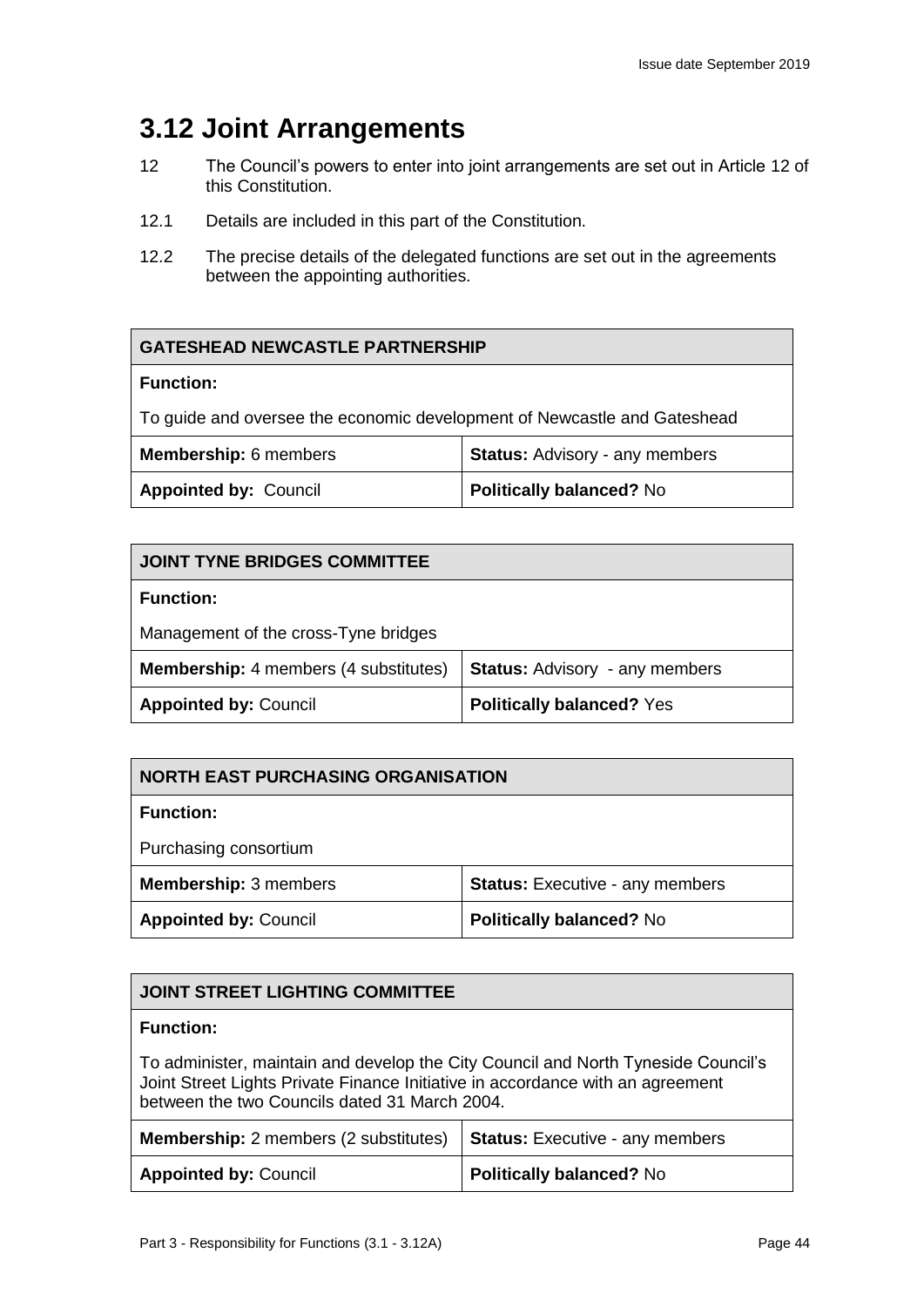### **TYNE AND WEAR ARCHIVES AND MUSEUMS JOINT COMMITTEE**

### **Function:**

Management of the Council's Archives and Museums

| <b>Membership:</b> 3 members (7 substitutes) $\vert$ <b>Status:</b> Executive - any members. |                                             |
|----------------------------------------------------------------------------------------------|---------------------------------------------|
| <b>Appointed by: Council</b>                                                                 | <b>Politically balanced?</b> No but applied |

## **TYNE AND WEAR TRADING STANDARDS JOINT COMMITTEE**

#### **Function:**

Co-ordination of trading standards and management of the Metrology Laboratory

| Membership: 4 members (2 substitutes) $\vert$ Status: Executive - any members |                                 |
|-------------------------------------------------------------------------------|---------------------------------|
| <b>Appointed by: Council</b>                                                  | <b>Politically balanced? No</b> |

### **Health Act Arrangements**

12.3 The Council has entered into the following arrangements with NHS bodies under sections 75, 76, 256 and 257 National Health Service Act 2006.

#### **Function:**

A section 256 Transfer Memorandum of Agreement has been drafted but is yet to be agreed. It sets out the level of funds to be transferred from the PCT to the Council, how those funds will be deployed, and how they will benefit local services.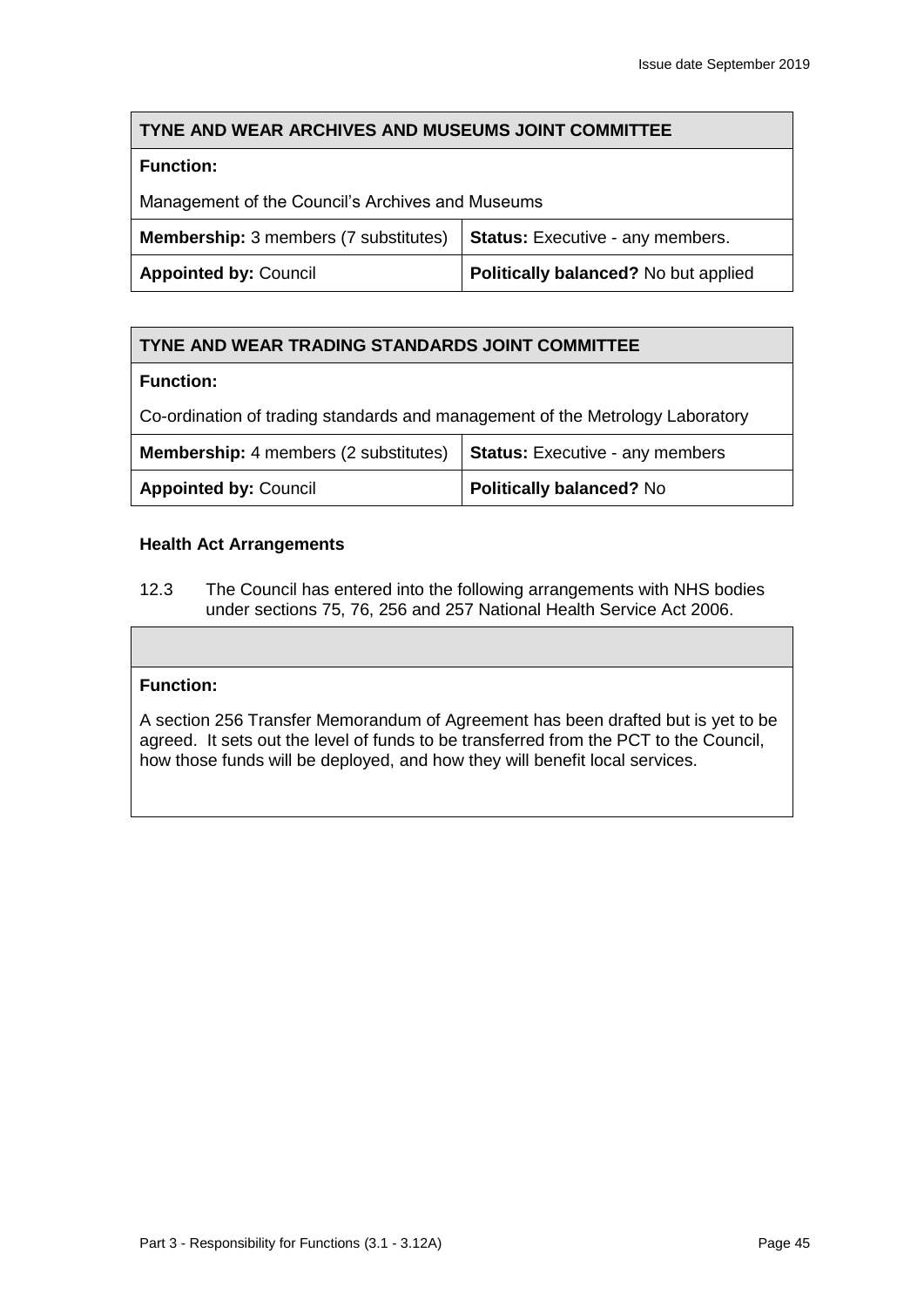## **3.12A Education Bodies**

- 12A The Council is required to establish the following bodies to deal with Education matters.
- 12A.1 They are not Council committees but are independent bodies.
- 12A.2 Brief details are included in this part for information.

| <b>EDUCATION ADMISSIONS APPEAL PANELS</b>                                                                                                                                                                                                                                                         |                                                                                                                                     |
|---------------------------------------------------------------------------------------------------------------------------------------------------------------------------------------------------------------------------------------------------------------------------------------------------|-------------------------------------------------------------------------------------------------------------------------------------|
| Legislation -                                                                                                                                                                                                                                                                                     | School Standards and Framework Act 1998, ss.94 and 95<br>The School Admissions (Appeals Arrangements) (England)<br>Regulations 2012 |
| <b>Function -</b>                                                                                                                                                                                                                                                                                 | <b>School Admission Appeals</b>                                                                                                     |
| <b>Membership</b> - A Panel comprises at least 3 persons selected by the Assistant<br>Director Education from a pool of volunteers who have undergone training. The pool<br>comprises two categories: lay persons; and persons with experience in education.<br>Council members are not eligible. |                                                                                                                                     |

| <b>EDUCATION EXCLUSIONS: INDEPENDENT REVIEW PANELS</b>                                                                                                                                                                                                                                                                                                   |                                                                                                    |  |
|----------------------------------------------------------------------------------------------------------------------------------------------------------------------------------------------------------------------------------------------------------------------------------------------------------------------------------------------------------|----------------------------------------------------------------------------------------------------|--|
| Legislation -                                                                                                                                                                                                                                                                                                                                            | Education Act 2002, as amended by the Education Act 2011                                           |  |
|                                                                                                                                                                                                                                                                                                                                                          | The School Discipline (Pupil Exclusions and Reviews) (England)<br>Regulations 2012                 |  |
|                                                                                                                                                                                                                                                                                                                                                          | The Education and Inspections Act 2006                                                             |  |
|                                                                                                                                                                                                                                                                                                                                                          | The Education (Provision of Full-time Education for Excluded<br>Pupils) (England) Regulations 2007 |  |
| <b>Function -</b>                                                                                                                                                                                                                                                                                                                                        | <b>School Exclusion Appeals</b>                                                                    |  |
| <b>Membership</b> - A Panel comprises 3 or 5 persons selected by the Assistant Director<br>Education from a pool of volunteers who have undergone training. The pool<br>comprises three categories: lay person (Chair); school governors; and head teachers<br>or ex-head teachers within five years of retirement. Council members are not<br>eligible. |                                                                                                    |  |